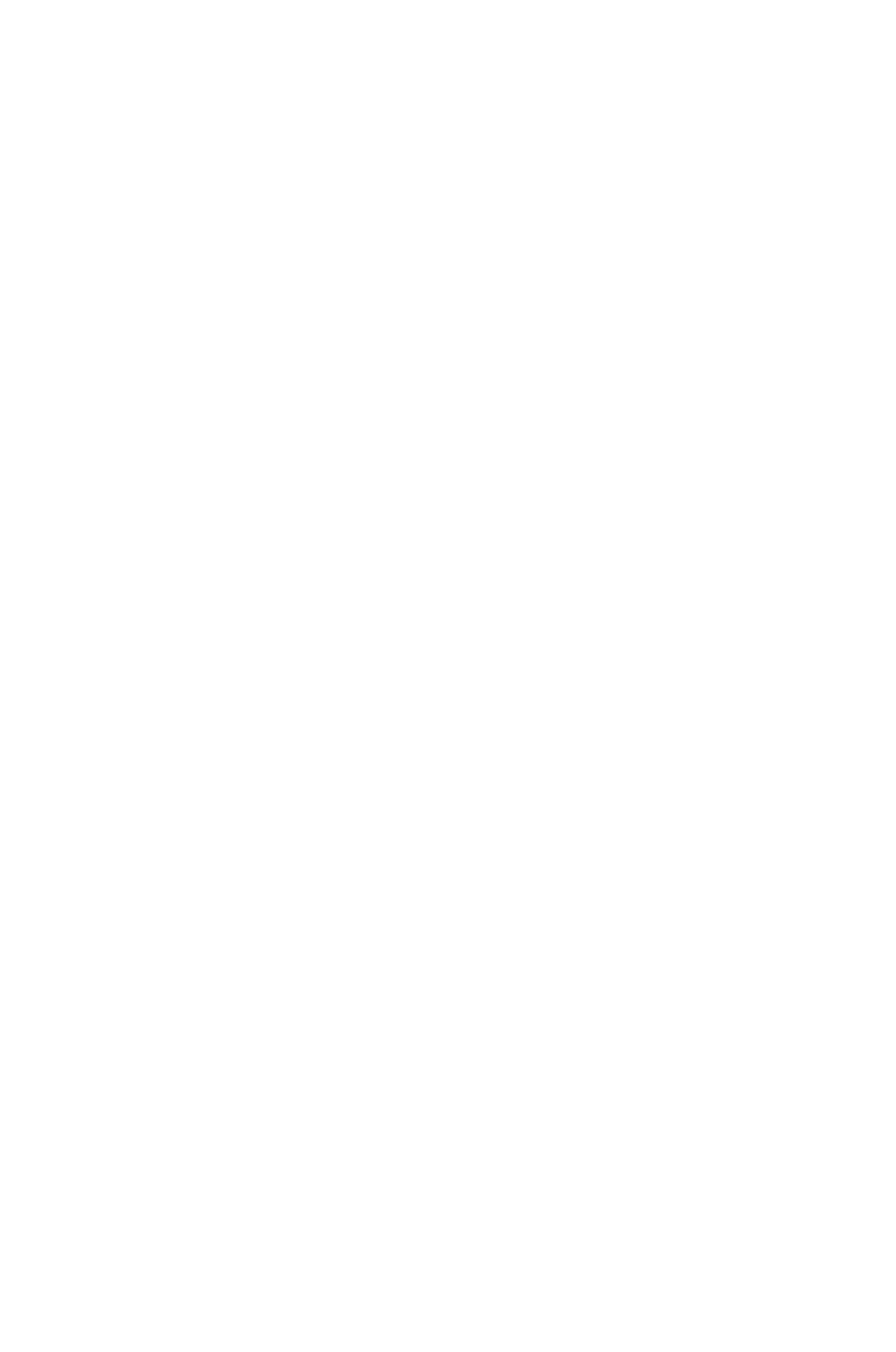# **RESPONDENTS' QUESTIONS PRESENTED**

<span id="page-2-0"></span>**1.** Whether, at the time of the offenses for which Respondents were convicted, rape of an adult was an "offense punishable by death" under Article 43(a) of the Uniform Code of Military Justice (UCMJ), so that it could "be tried and punished at any time without limitation." 10 U.S.C. § 843(a).

**2.** If not, whether the 2006 amendment to Article 43(a) retroactively eliminated the five-year statute of limitations in Respondent Briggs's case.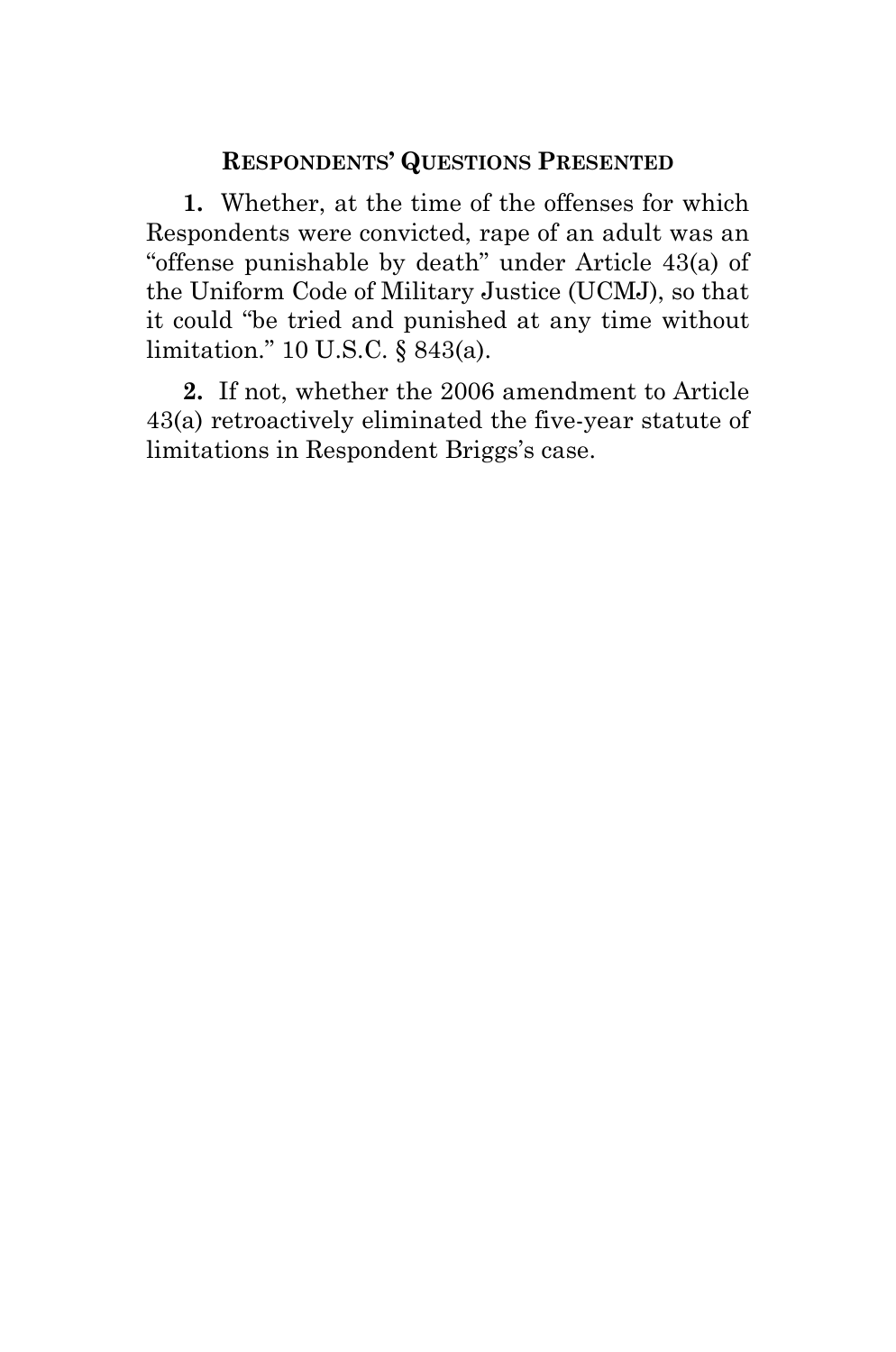# **TABLE OF CONTENTS**

|                | RESPONDENTS' QUESTIONS PRESENTED i                                                                                                 |
|----------------|------------------------------------------------------------------------------------------------------------------------------------|
|                |                                                                                                                                    |
|                |                                                                                                                                    |
|                |                                                                                                                                    |
|                |                                                                                                                                    |
|                |                                                                                                                                    |
| 2 <sup>1</sup> | Article 55 of the UCMJ, 10 U.S.C. § 855 10                                                                                         |
| 3.             | Article 120 of the UCMJ, 10 U.S.C. § 920 10                                                                                        |
|                |                                                                                                                                    |
|                |                                                                                                                                    |
| I.             | AT THE TIME OF THEIR COMMISSION,<br><b>RESPONDENTS' OFFENSES WERE SUBJECT</b><br>TO A FIVE-YEAR STATUTE OF LIMITATIONS 15          |
| A.             | An Offense is "Punishable by Death" if<br>the Death Penalty is <i>Both</i> an Authorized<br>and a Legally Available Punishment  17 |
| 1.             | The Ordinary Meaning of "Offense"<br>Punishable by Death" is that Death<br>May Be Imposed as a Punishment 17                       |
| 2.             | The Context in Which the "Offense"<br>Punishable by Death" Language Was<br>Adopted Reinforces its Plain Meaning 19                 |
| 3.             | The 1986 Amendment Did Not<br>"Incorporate" the Government's<br>Interpretation into Article 43(a)  22                              |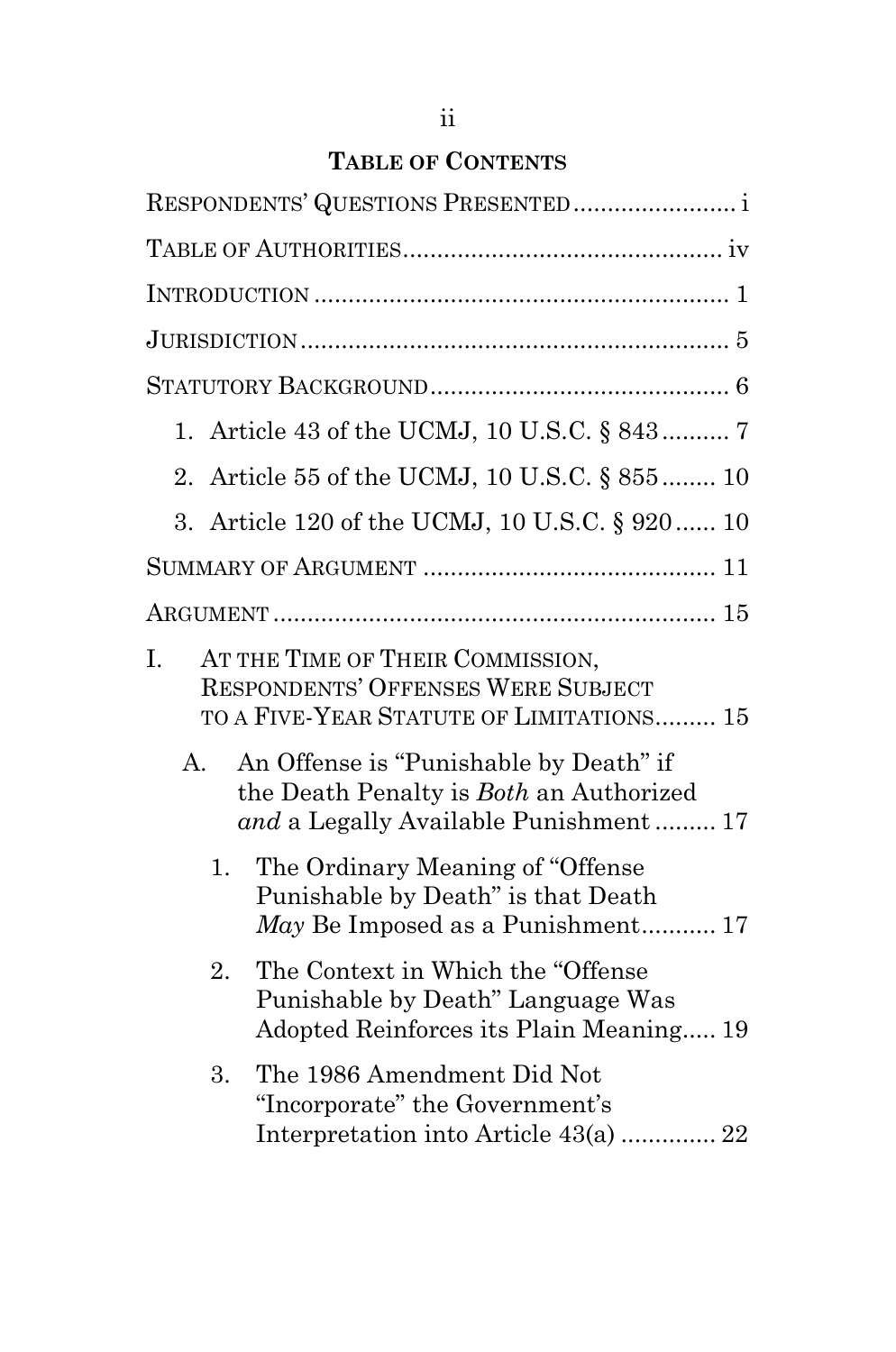# **TABLE OF CONTENTS (CONTINUED)**

| 4.          | Any Ambiguity in Article 43(a) Should<br>Be Resolved in Favor of Respondents 24                                     |
|-------------|---------------------------------------------------------------------------------------------------------------------|
| 5.          | The Legislative History of the 1986<br>Amendment is Not to the Contrary  26                                         |
| В.          | The Eighth Amendment Bars Imposition<br>of the Death Penalty for Adult Rape 31                                      |
| $C_{\cdot}$ | Article 55 of the UCMJ Bars Imposition<br>of the Death Penalty for Adult Rape 36                                    |
| II.         | THE 2006 AMENDMENT TO ARTICLE 43(a)<br><b>DOES NOT APPLY RETROACTIVELY TO</b>                                       |
| A.          | Congress Did Not "Expressly Prescribe <sup>[]"</sup><br>that the 2006 Amendment to                                  |
| B.          | "Normal Rules of Construction"<br>Reinforce that the 2006 Amendment to                                              |
| $C_{\cdot}$ | Application of the 2006 Amendment to<br>Respondent Briggs Would Produce an<br>Impermissible "Retroactive Effect" 45 |
|             |                                                                                                                     |

\* \* \*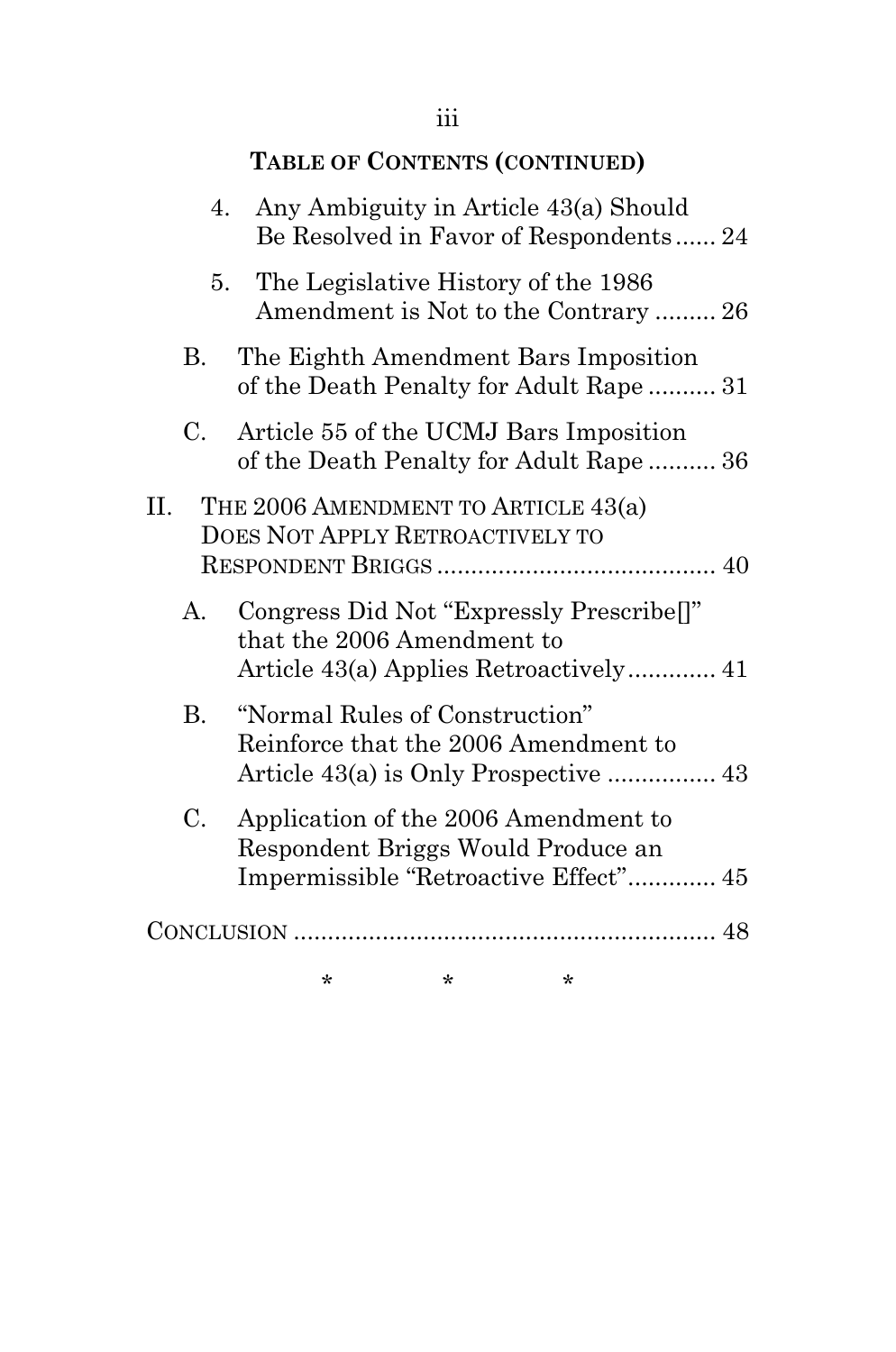# **TABLE OF AUTHORITIES**

# <span id="page-5-0"></span>**Cases**

| Am. Tobacco Co. v. Patterson,                                          |
|------------------------------------------------------------------------|
| Ashwander v. TVA,                                                      |
| Atkins v. Virginia,                                                    |
| BedRoc Ltd., LLC v. United States,                                     |
| Bivens v. Six Unknown Named Agents<br>of the Fed. Bureau of Narcotics, |
| <b>Bond v. United States,</b>                                          |
| BP Am. Prod. Co. v. Burton,                                            |
| Bridges v. United States,                                              |
| Brockett v. Spokane Arcades, Inc.,                                     |
| Chappell v. Wallace,                                                   |
| Church of Scientology of Cal. v. IRS,                                  |
| Cleveland v. United States,                                            |
| Coker v. Georgia,                                                      |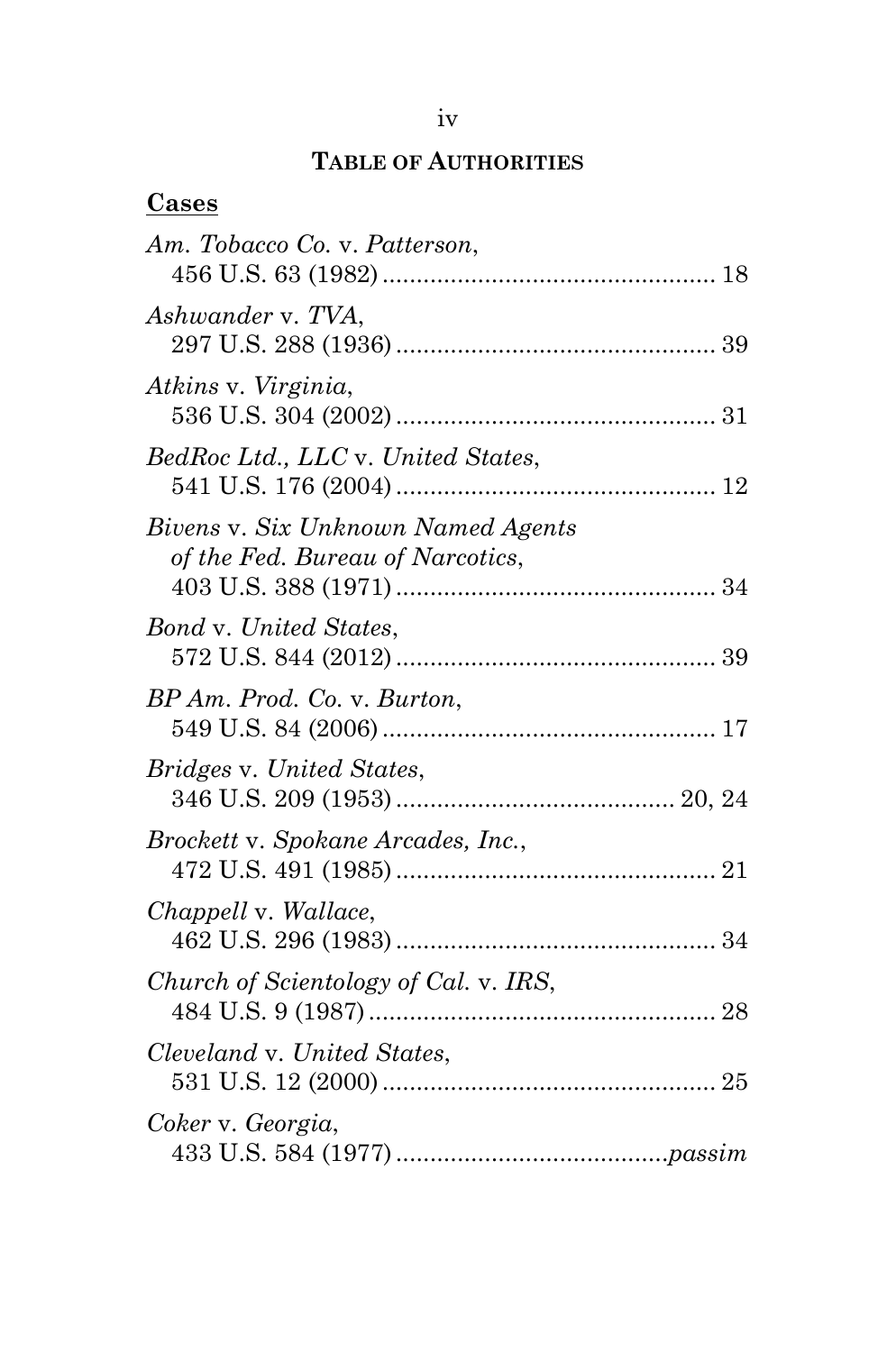| Coon v. United States,<br>411 F.2d 422 (8th Cir. 1969) 22, 23 |
|---------------------------------------------------------------|
| <i>Epic Sys. Corp. v. Lewis,</i>                              |
| Fernandez-Vargas v. Gonzales,                                 |
| Food Mktg. Inst. v. Argus Leader Media,                       |
| Furman v. Georgia,                                            |
| Gregg v. Georgia,                                             |
| Griffith v. Kentucky,                                         |
| Hamling v. United States,                                     |
| Hardt v. Reliance Standard<br>Life Ins. Co.,                  |
| $INS$ v. $St.$ Cyr,                                           |
| Jam v. Int'l Fin. Corp.,                                      |
| Johnson v. United States,                                     |
| Jones v. R.R. Donnelley $\&$ Sons Co.,                        |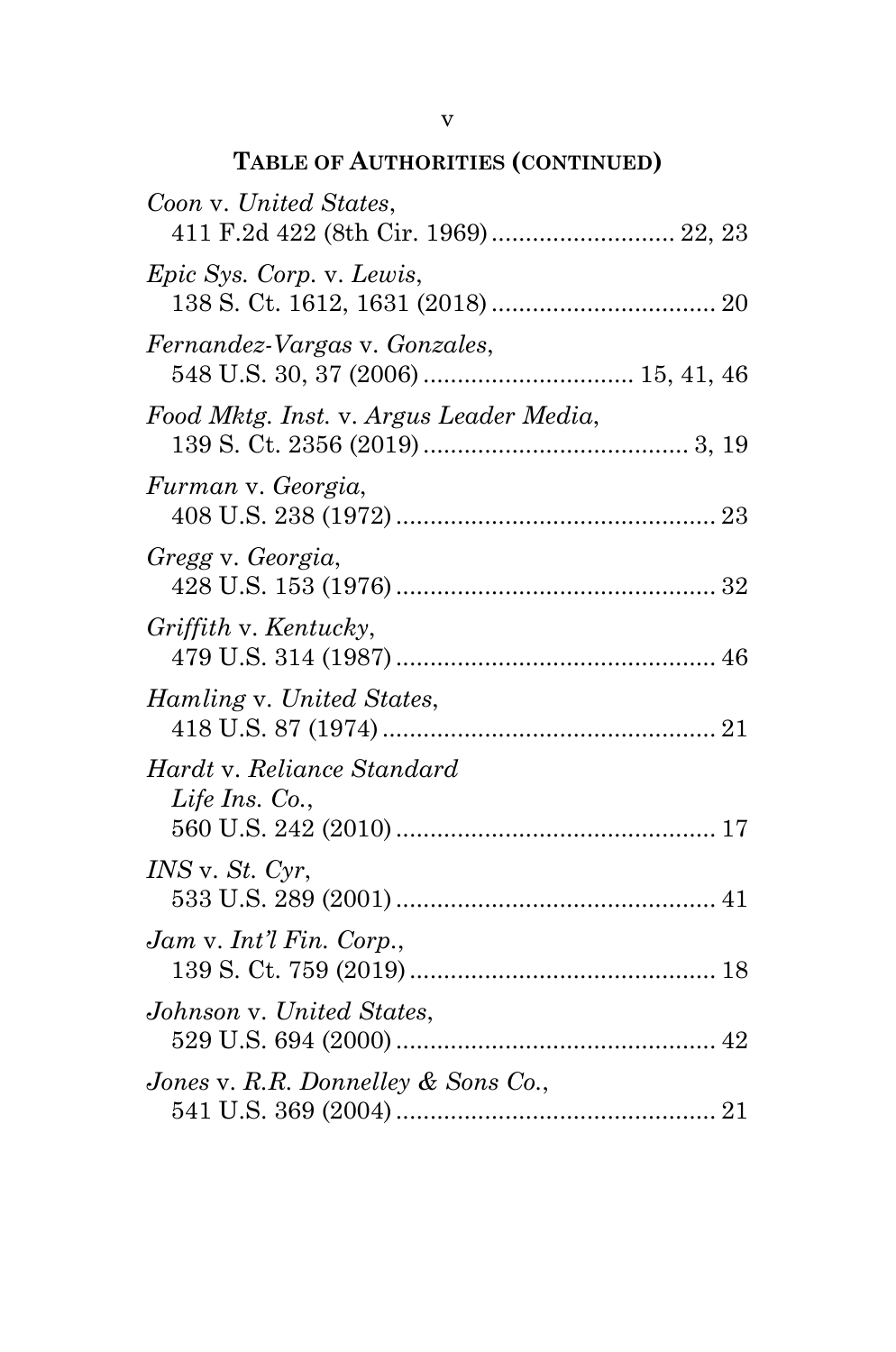| Kellogg Brown & Root Servs., Inc. v.<br>United States ex rel. Carter, |
|-----------------------------------------------------------------------|
| Kennedy v. Louisiana,                                                 |
| Kennedy v. Louisiana,                                                 |
| Landgraf v. USI Film Prods.,                                          |
| Lindh v. Murphy,                                                      |
| Loving v. United States,                                              |
| Marks v. United States,                                               |
| Michigan v. Bay Mills Indian Cmty.,                                   |
| Miller v. California,                                                 |
| Milner v. Dep't of the Navy,                                          |
| Nat'l Ass'n of Mfrs. v. Dep't of Defense,                             |
| Parker Drilling Mgmt. Servs., Ltd.<br>v. Newton,                      |
| Perrin v. United States,                                              |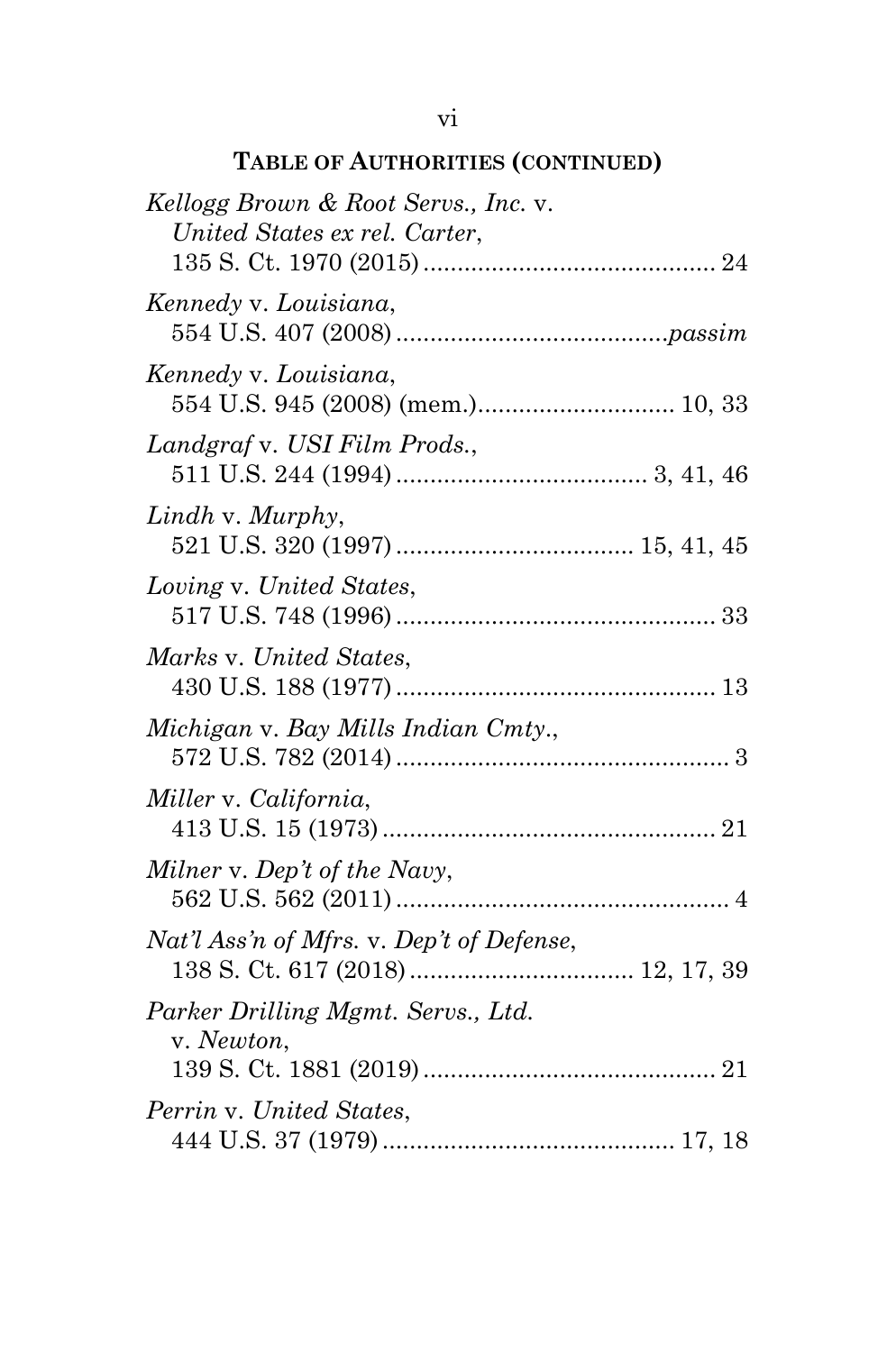| Reed Elsevier, Inc. v. Muchnick,                             |
|--------------------------------------------------------------|
| Reino v. State,                                              |
| Roper v. Simmons,                                            |
| Ross v. Blake,                                               |
| Rotkiske v. Klemm,                                           |
| Sandifer v. U.S. Steel Corp.,                                |
| Schrader v. Holder,<br>704 F.3d 980 (D.C. Cir. 2013)  12, 18 |
| Shannon v. United States,                                    |
| Steel Co. v. Citizens for a Better Env't,                    |
| Stogner v. California,                                       |
| Sullivan v. Finkelstein,                                     |
| Taniguchi v. Kan Pac. Saipan, Ltd.,                          |
| Thorpe v. Housing Auth. of Durham,                           |
| Toussie v. United States,                                    |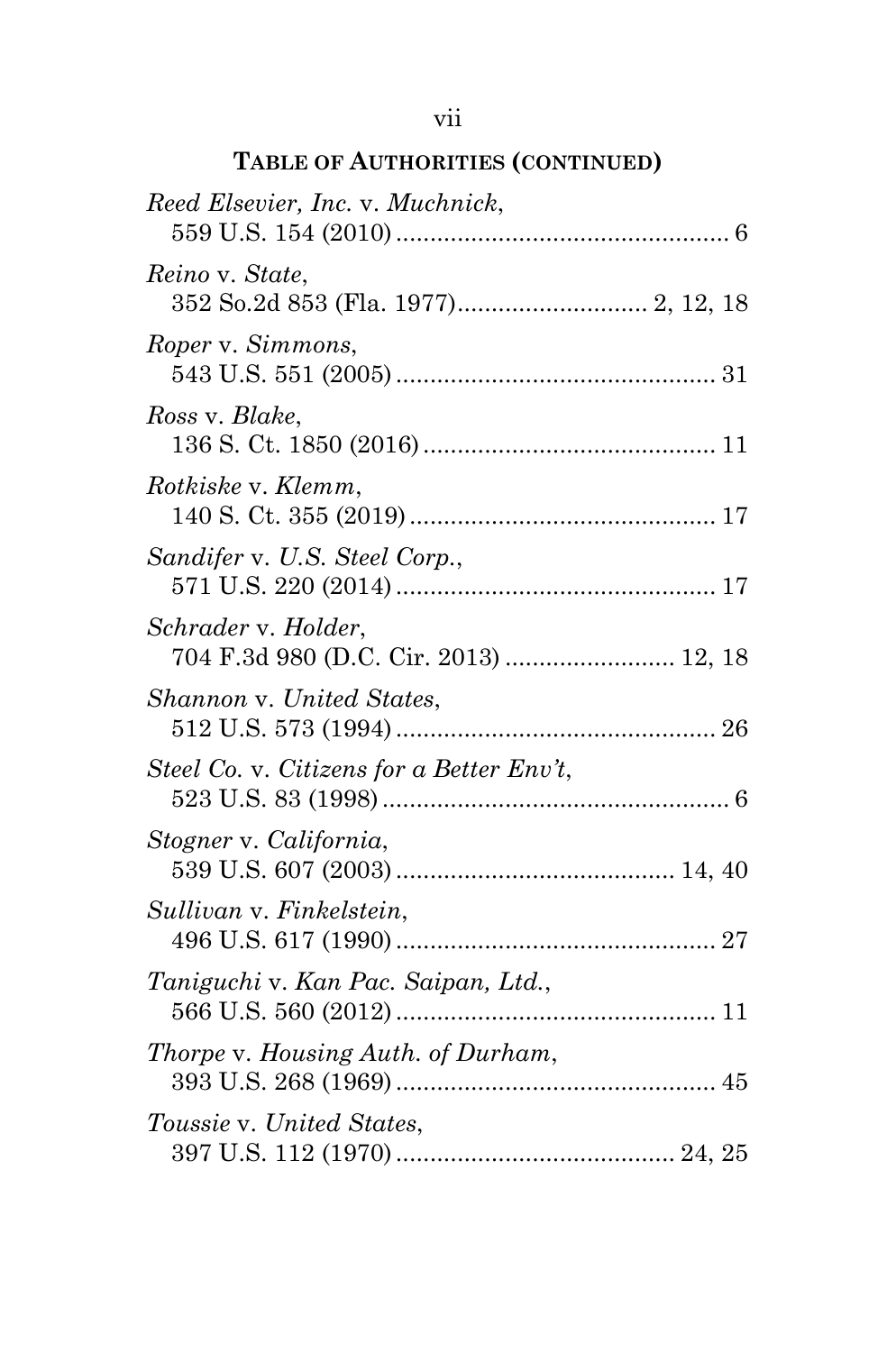## viii

| United States v. Armbruster,                                        |
|---------------------------------------------------------------------|
| United States v. Avila,                                             |
| United States v. Clark,                                             |
| United States v. Davis.                                             |
| United States v. Habig,                                             |
| United States v. Hickson,                                           |
| United States v. Kennedy,                                           |
| United States v. Mangahas,                                          |
| United States v. Marion,                                            |
| United States v. Martinez,                                          |
| United States v. Matthews.<br>16 M.J. 354 (C.M.A. 1983)  13, 35, 36 |
| United States v. McReynolds,                                        |
| United States v. Payne,                                             |
| United States v. Pope,                                              |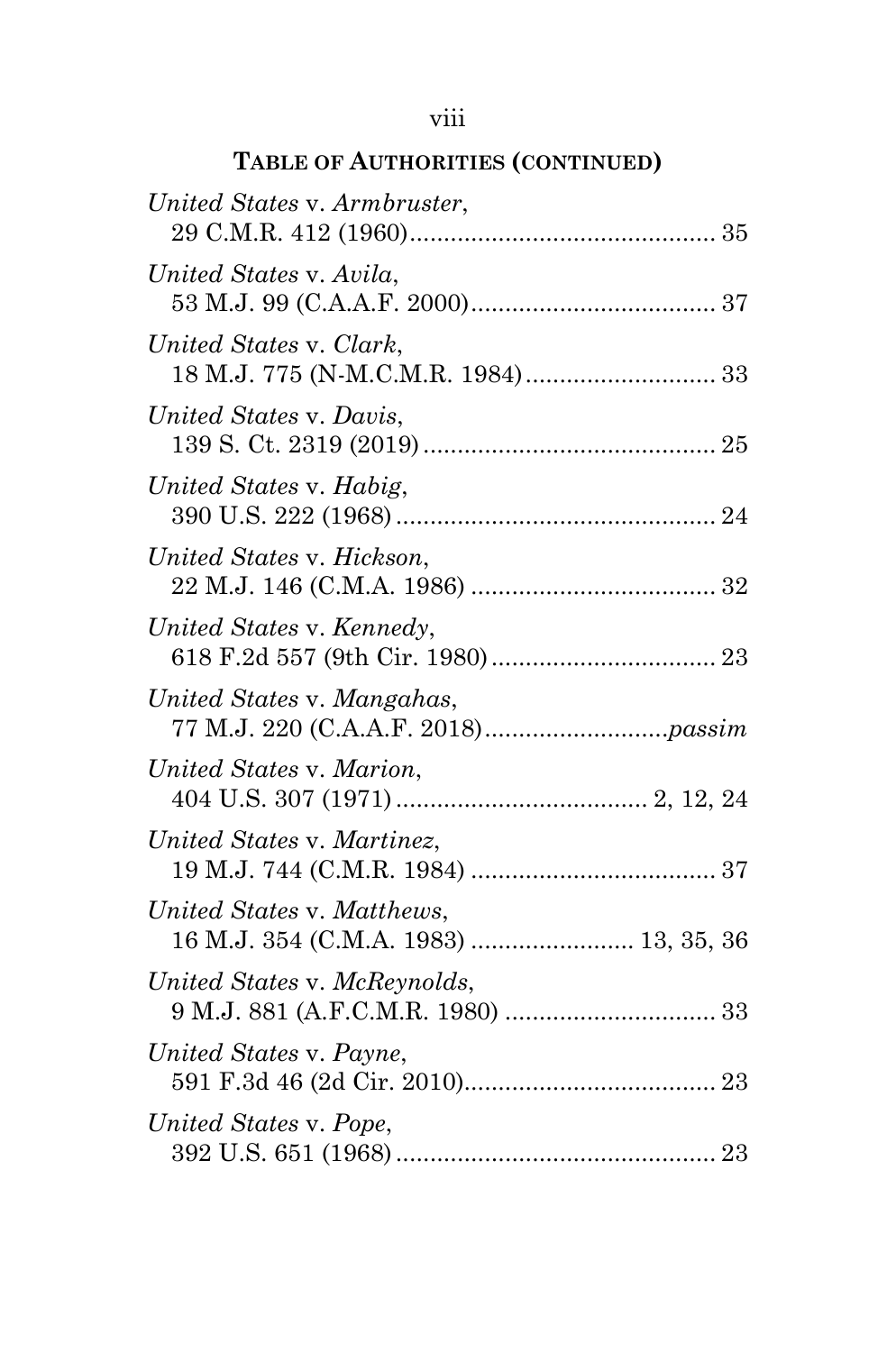| United States v.<br>Pub. Util. Comm'n of Cal.,     |
|----------------------------------------------------|
| United States v. Scharton,                         |
| United States v. Schooner Peggy,                   |
| United States v. Sharpnack,                        |
| United States v.<br>Universal C.I.T. Credit Corp., |
| United States v. Wappler,                          |
| United States v. Wiltberger,                       |
| <i>Vartelas</i> v. Holder,                         |
| Weems v. United States,                            |
| Willenbring v. Neurater,                           |
| <i>Wis. Cent. Ltd. v. United States,</i>           |
| Yates v. United States,                            |
|                                                    |

# **Constitutional Provisions and Statutes**

|--|--|--|--|--|--|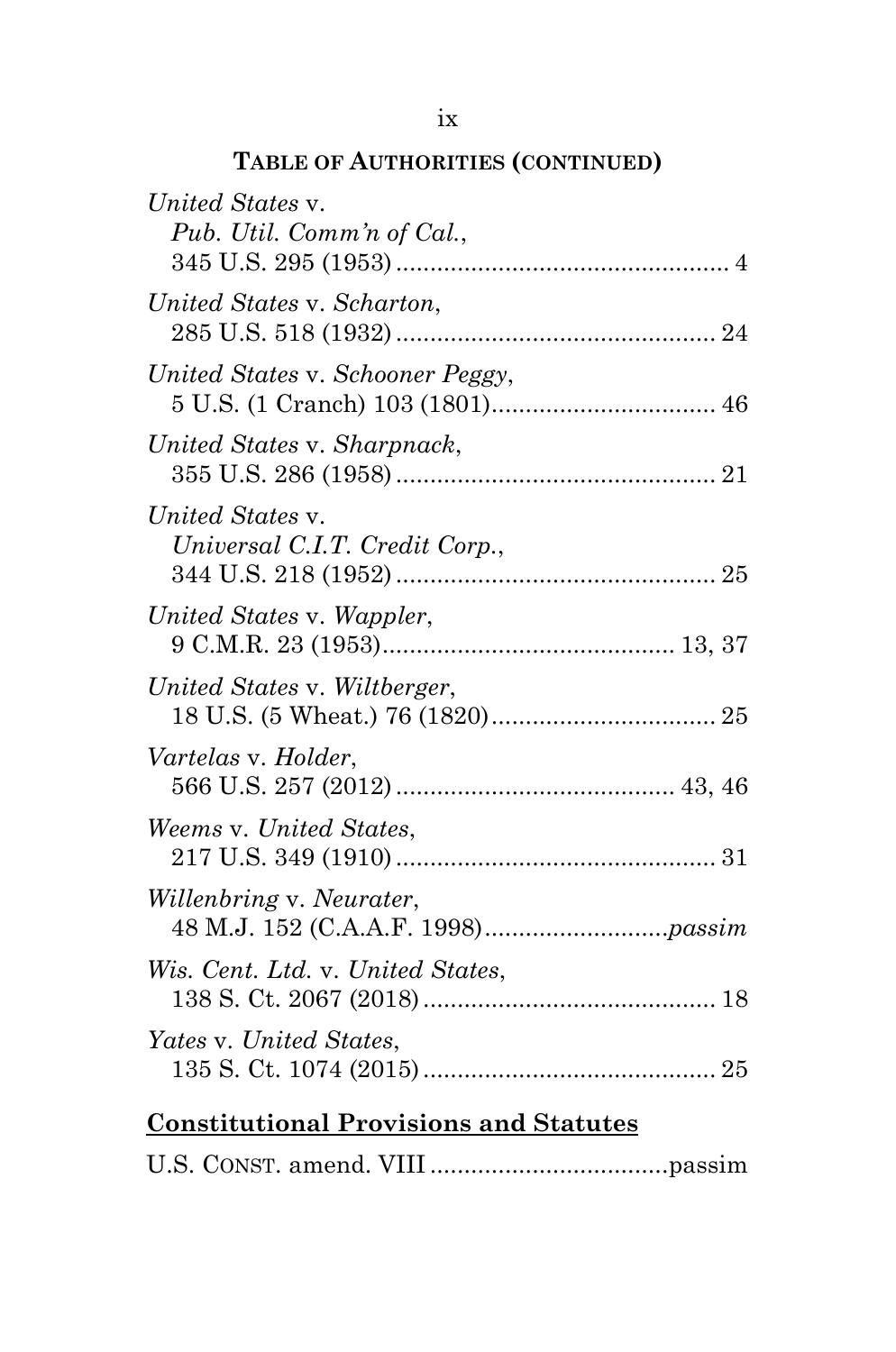| 10 U.S.C. |  |
|-----------|--|
|           |  |
|           |  |
|           |  |
|           |  |
| Ş         |  |
|           |  |
|           |  |
|           |  |
|           |  |
|           |  |
|           |  |
|           |  |
|           |  |
|           |  |
| 18 U.S.C. |  |
|           |  |
|           |  |
|           |  |
|           |  |
|           |  |
| 21 U.S.C. |  |
|           |  |
|           |  |
|           |  |
|           |  |
|           |  |
| 28 U.S.C. |  |
|           |  |
| Ş         |  |
| Ş         |  |
|           |  |
|           |  |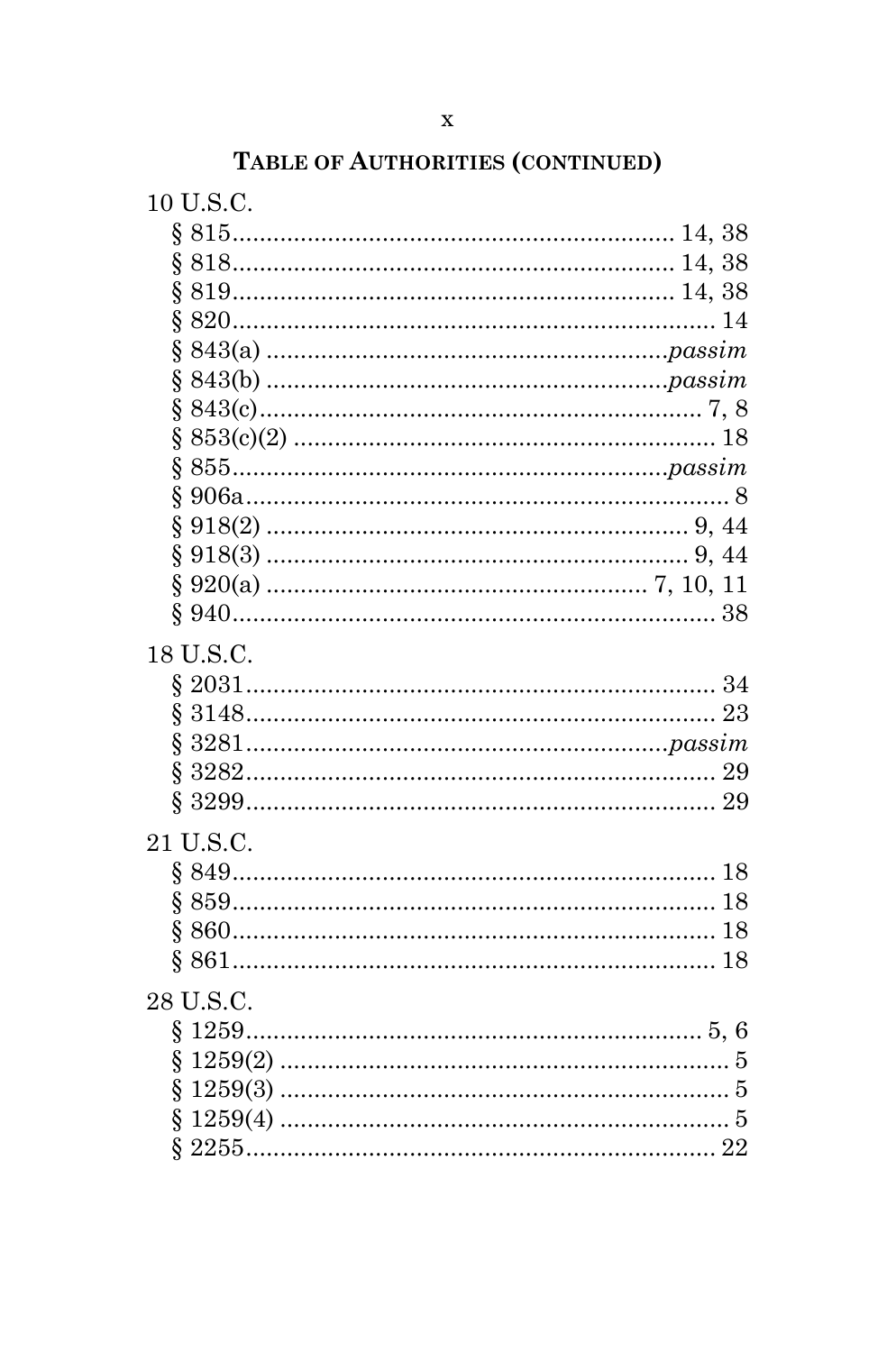| Act of Aug. 29, 1916,                                                                              |
|----------------------------------------------------------------------------------------------------|
| Act of Aug. 4, 1939,                                                                               |
| Act of June 4, 1920,                                                                               |
| Act of May 5, 1950,                                                                                |
| Adam Walsh Child Protection and<br>Safety Act of 2006,                                             |
| Crime Control Act of 1990,<br>Pub L. No. 101-647, 104 Stat. 4789 42                                |
| Crimes Act of 1790,                                                                                |
| Department of Defense Authorization<br>Act, 1986,<br>Pub. L. No. 99-145, 99 Stat. 583              |
| Military Justice Act of 2016,<br>Pub. L. No. 114-328, 130 Stat. 2000 42                            |
| National Defense Authorization Act for<br>Fiscal Year 1987,<br>Pub. L. No. 99-661, 100 Stat. 3816  |
| National Defense Authorization Act for<br>Fiscal Year 1993,<br>Pub. L. No. 102-484, 106 Stat. 2315 |
|                                                                                                    |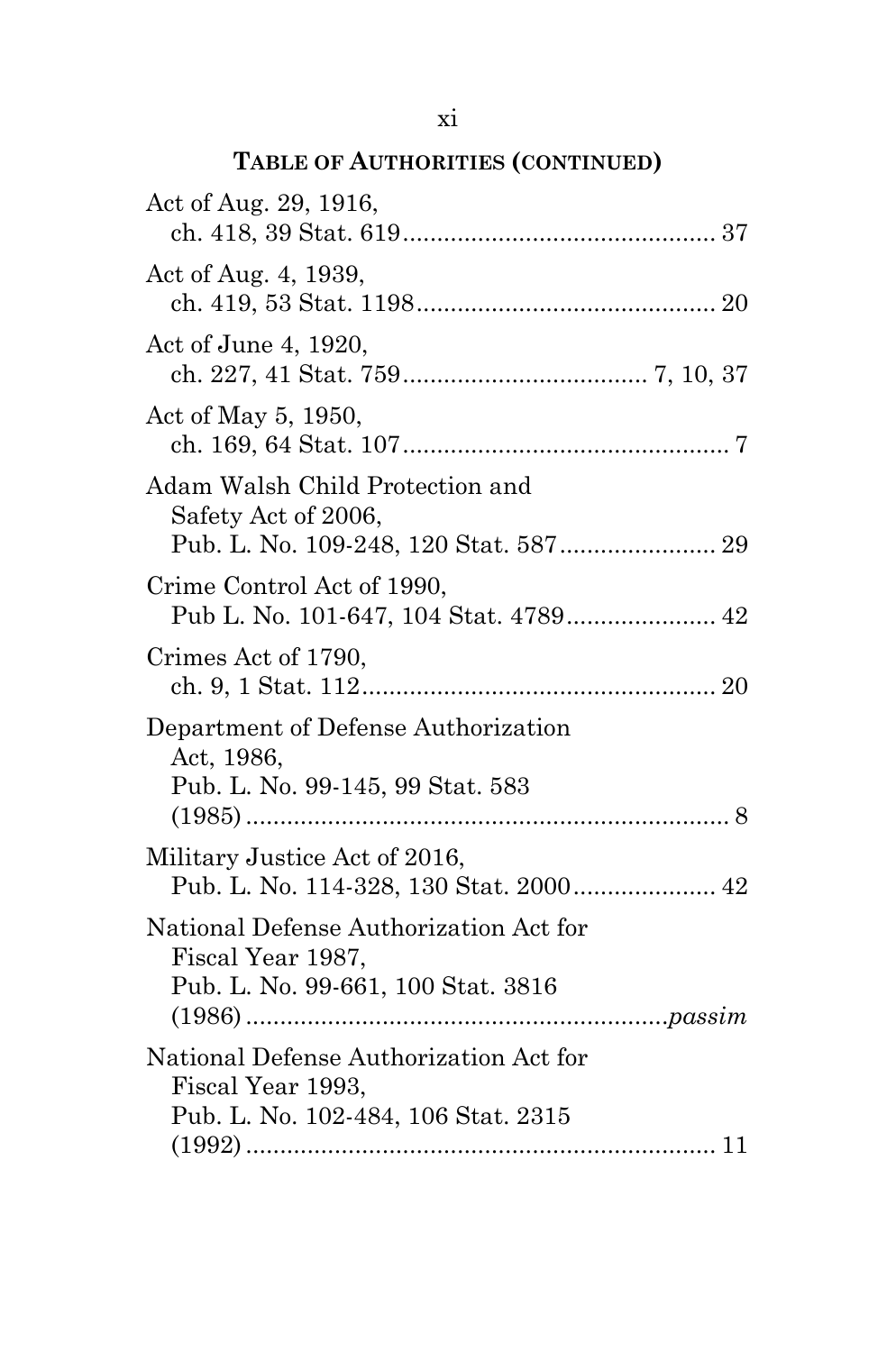| National Defense Authorization Act for |  |
|----------------------------------------|--|
| Fiscal Year 2006.                      |  |
|                                        |  |
| National Defense Authorization Act for |  |
| Fiscal Year 2014,                      |  |
|                                        |  |
| Sexual Abuse Act of 1986,              |  |
|                                        |  |

# **Legislative Materials**

| <i>Establishment of Military Justice:</i> |  |
|-------------------------------------------|--|
| Hearings Before the S. Subcomm. on        |  |
| Mil. Affairs,                             |  |
|                                           |  |

# **Briefs and Legal Transcripts**

| Transcript of Oral Argument,   |  |
|--------------------------------|--|
| CBOCS West, Inc. v. Humphries, |  |
|                                |  |
| Brief for the United States in |  |
| Opposition,                    |  |
| Andrews v. United States,      |  |
|                                |  |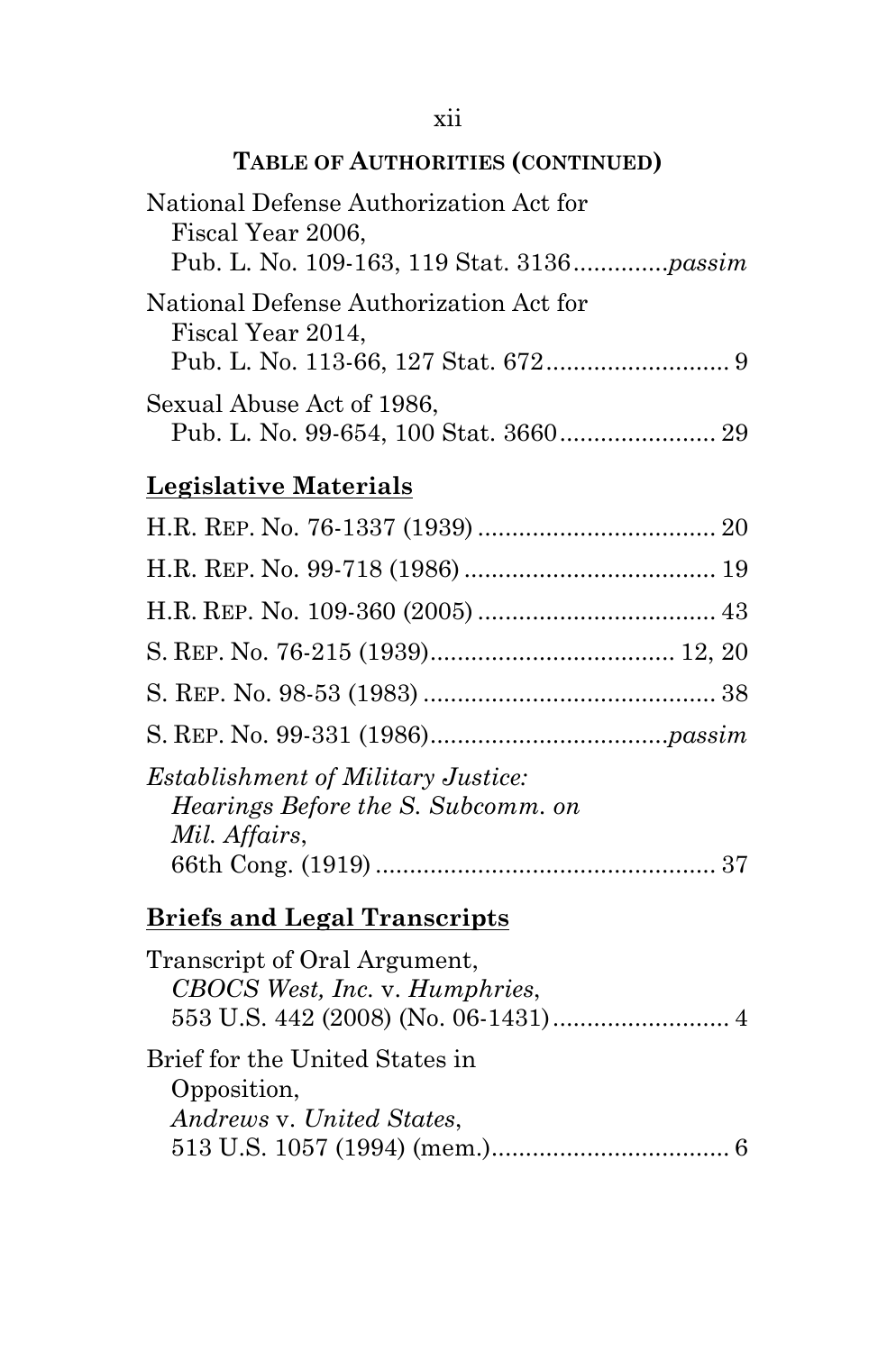# xiii

| Brief for the United States in<br>Opposition,<br>Colon v. United States,     |
|------------------------------------------------------------------------------|
| Brief for the United States in<br>Opposition,<br>Larrabee v. United States,  |
| Brief for the United States in<br>Opposition,<br>McKeel v. United States,    |
| Brief for the United States in<br>Opposition,<br>Stevenson v. United States, |
| Brief for the United States in<br>Opposition,<br>Sullivan v. United States,  |
| Brief for the United States in<br>Opposition,<br>Wiechmann v. United States, |
| <b>Other Authorities</b>                                                     |
| ANTONIN SCALIA & BRYAN A. GARNER,<br>READING LAW: THE INTERPRETATION         |
| <b>BLACK'S LAW DICTIONARY</b>                                                |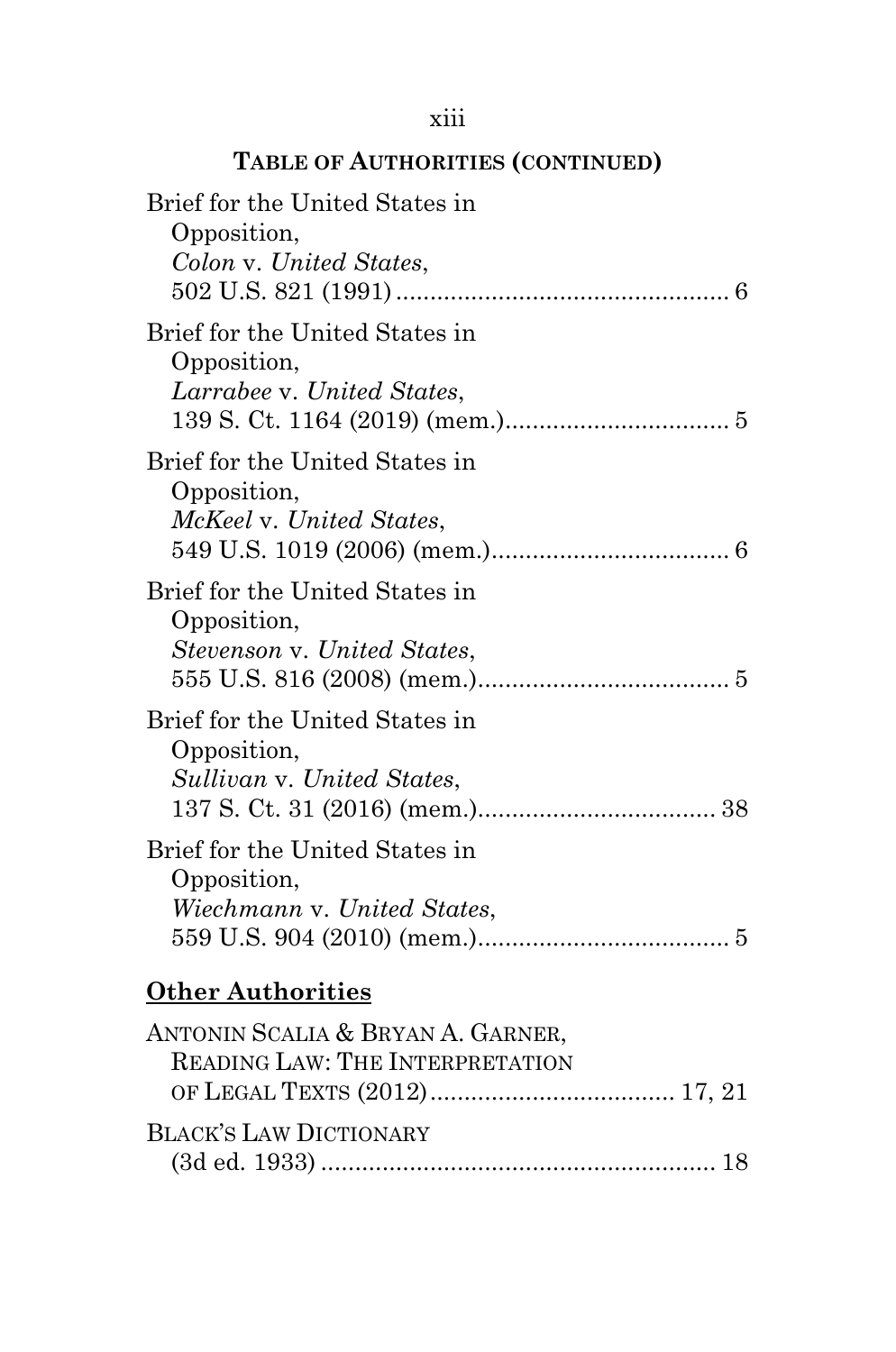| <b>BLACK'S LAW DICTIONARY</b>                               |  |  |
|-------------------------------------------------------------|--|--|
| <b>BLACK'S LAW DICTIONARY</b>                               |  |  |
| STEPHEN M. SHAPIRO ET AL.,<br><b>SUPREME COURT PRACTICE</b> |  |  |
| <b>WEBSTER'S THIRD NEW INTERNATIONAL</b>                    |  |  |
|                                                             |  |  |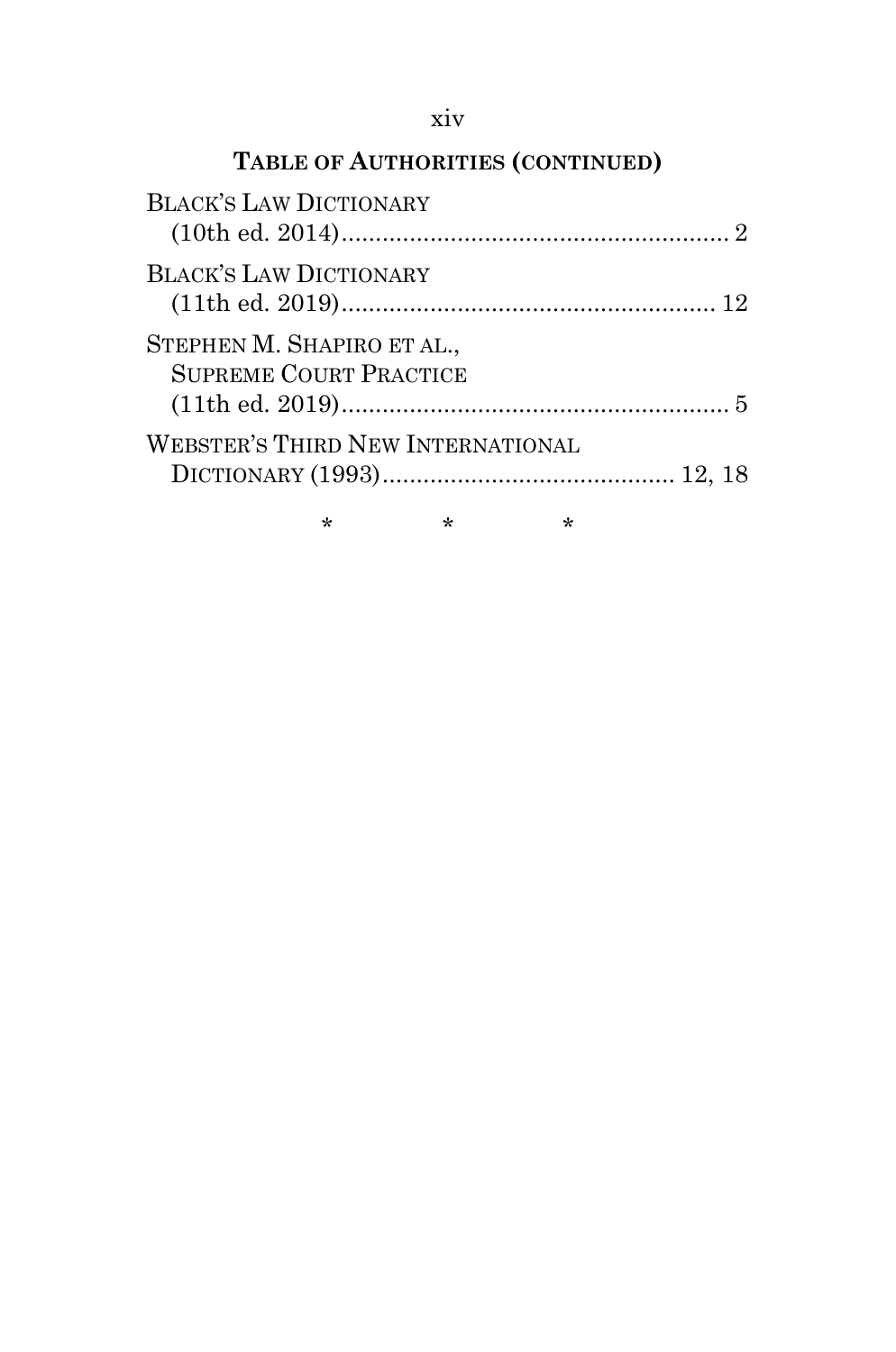#### **INTRODUCTION**

<span id="page-16-0"></span>These cases each pose the same central question: If Congress has *authorized* the death penalty for a criminal offense for which a death sentence can never lawfully be *imposed*, is the offense still "punishable by death" under Article 43(a) of the Uniform Code of Military Justice (UCMJ), 10 U.S.C. § 843(a)—so that it has no statute of limitations? In light of the ordinary meaning of the term "punishable by death," the history of the relevant statutes, and longstanding principles of statutory interpretation, the clear and unequivocal answer is no.

In 2006, Congress added rape to the list of offenses that have no statute of limitations under Article 43(a), so that anyone subject to the UCMJ can be tried today for any rape committed on or after January 6, 2006 that statute's effective date. Congress said nothing in 2006, however, about the statute of limitations for old rape offenses—the matter in dispute here.

\* \* \*

All parties agree that, at the time of Respondents' offenses (in 1998, 2000, and 2005), the statute of limitations was five years *unless* those offenses were "punishable by death"—in which case they could have been tried without limitation. And all agree that more than five years elapsed between Respondents' offenses and their courts-martial. Whether Respondents' courts-martial were timely therefore turns almost entirely on whether rape was "punishable by death" prior to 2006.

In *Willenbring* v. *Neurater*, 48 M.J. 152 (C.A.A.F. 1998), the Court of Appeals for the Armed Forces (CAAF) held that an offense is "punishable by death" so long as Congress has *authorized* the death penalty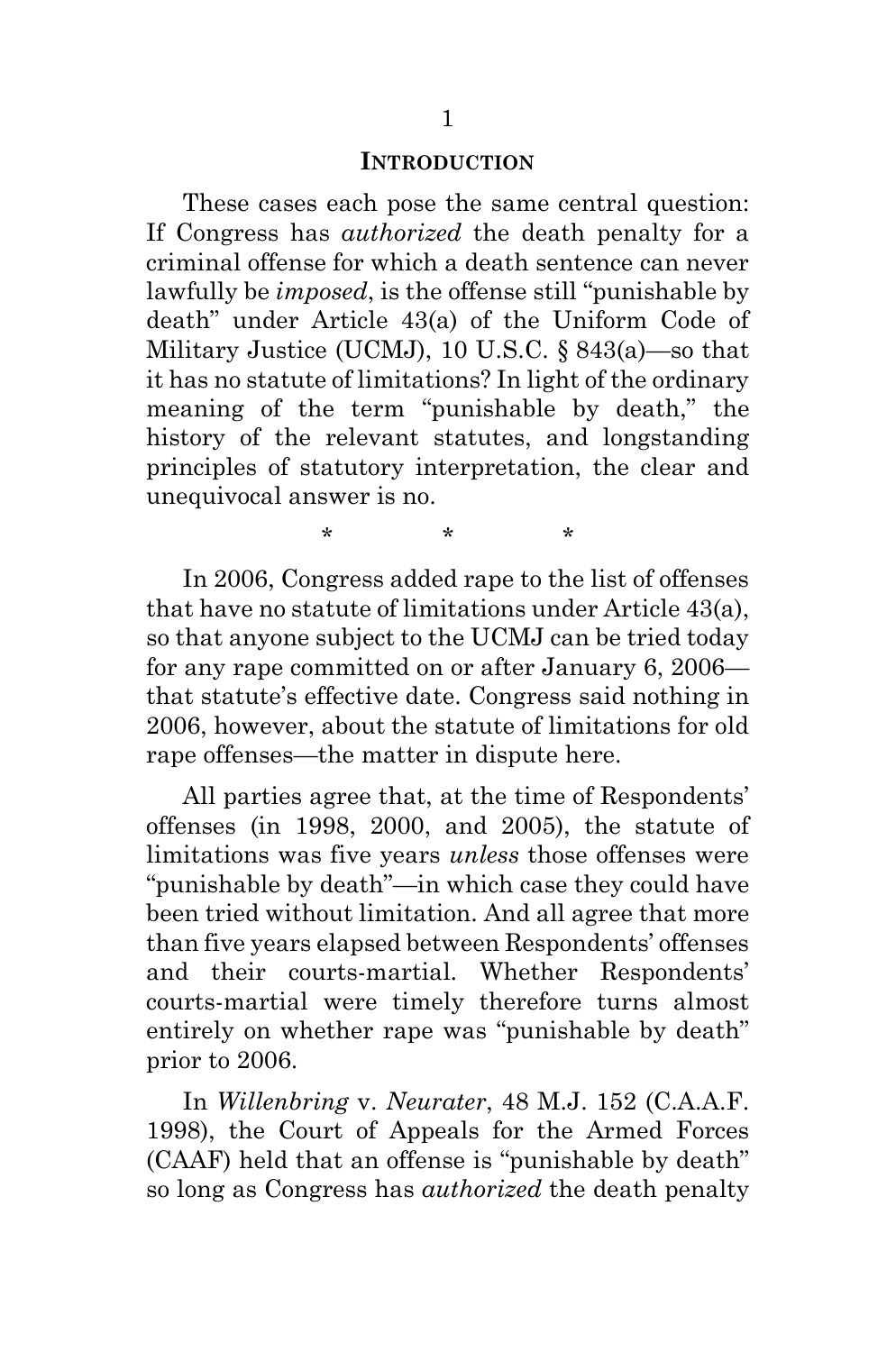as a potential punishment, without regard to whether any other law bars its imposition. Because the UCMJ at that time authorized the death penalty for rape, the CAAF held that rape carried no statute of limitations under Article 43(a). *Id*. at 179–80.

But in *United States* v. *Mangahas*, 77 M.J. 220 (C.A.A.F. 2018), the CAAF unanimously overruled *Willenbring*. After holding that the death penalty for rape of an adult is unlawful in courts-martial under both the Eighth Amendment, *see Coker* v. *Georgia*, 433 U.S. 584 (1977), and Article 55 of the UCMJ, 10 U.S.C. § 855 (banning "cruel or unusual punishment"), the CAAF concluded that, "where the death penalty could *never* be imposed for the offense charged, the offense is *not* punishable by death for purposes of Article 43." *Id*. at 224–25.

As Judge Ryan wrote for the court in *Mangahas*, *Willenbring* could not be reconciled with the ordinary meaning of the term "punishable." *Id*. at 224 ("In its plainest terms, 'punishable' means 'subject to a punishment.'" (quoting BLACK'S LAW DICTIONARY 1428 (10th ed. 2014))); *see also Reino* v. *State*, 352 So.2d 853, 860 (Fla. 1977) ("[T]he phrase 'punishable by death' is susceptible of only a single construction—a crime for which the death penalty may be imposed."). But even if the ordinary meaning of the text was in dispute, this Court's "admonition that statutes of limitations are to be 'liberally interpreted in favor of repose'" compelled the same result. *Mangahas*, 77 M.J. at 224 (quoting *United States* v. *Marion*, 404 U.S. 307, 322 n.14 (1971)).

In *United States* v. *Briggs*, the CAAF then held that Congress's elimination of a statute of limitations for rape in 2006 did not apply retroactively. *Briggs*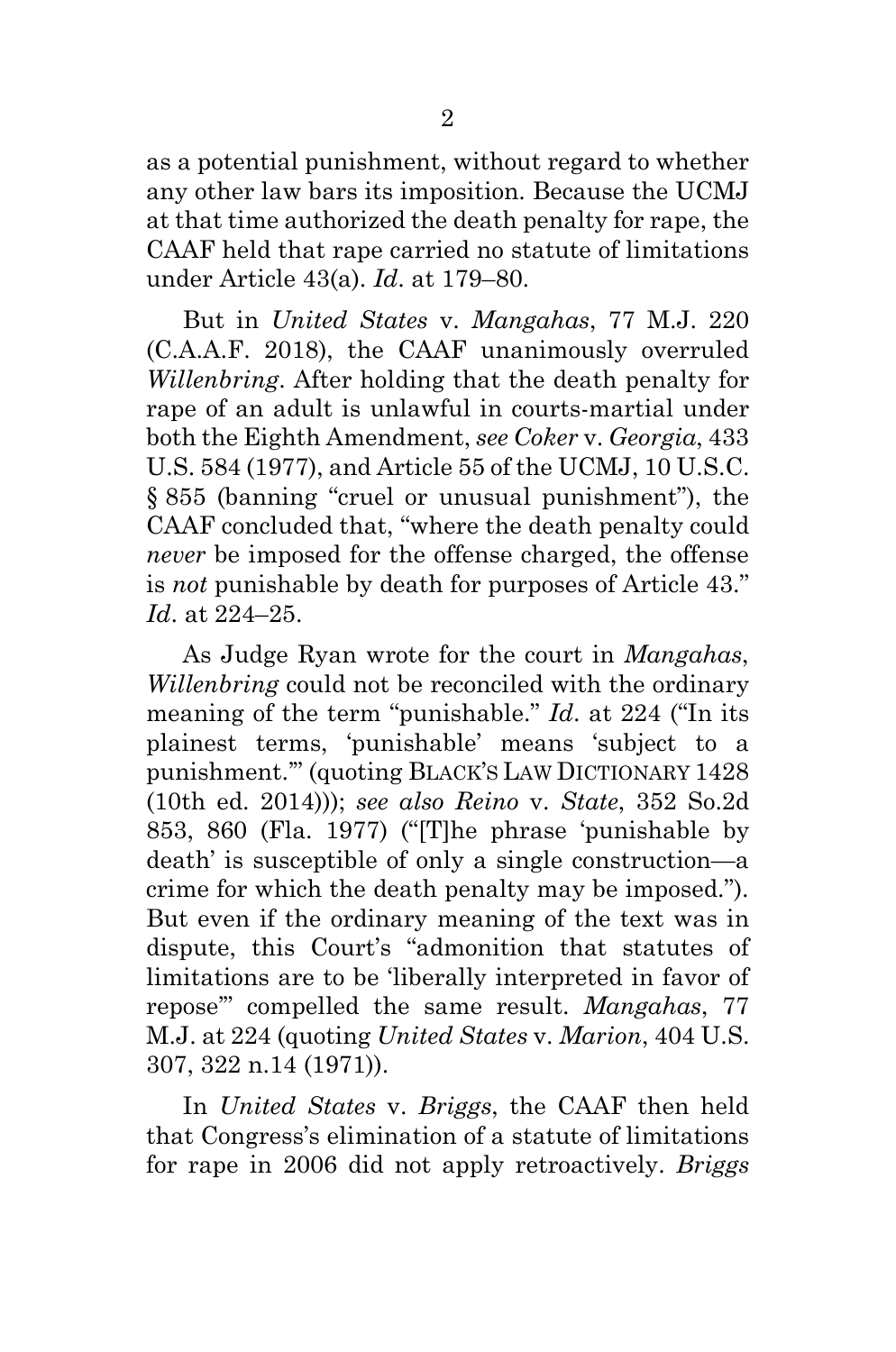Pet. App. 7a–12a. Applying the familiar retroactivity framework of *Landgraf* v. *USI Film Prods.*, 511 U.S. 244 (1994), Judge Maggs explained for the unanimous court that there was no indication from either the text or context of the 2006 amendment that Congress meant to change the statute of limitations for *pre*-2006 offenses. *Briggs* Pet. App. 9a–11a. And because Respondent Briggs was prosecuted in 2014 for an offense that occurred in 2005 (a prosecution that would have been time-barred under *Mangahas*), applying the 2006 amendment retroactively in his case would produce an otherwise impermissible "retroactive effect." *Id*. at 12a.

"This Court has no roving license, in even ordinary cases of statutory interpretation, to disregard clear language simply on the view that . . . Congress 'must have intended' something broader." *Michigan* v. *Bay Mills Indian Cmty*., 572 U.S. 782, 794 (2014). And yet, that is exactly what the government is asking for here. In urging reversal of the CAAF's decisions in *Mangahas* and *Briggs*, the government's opening brief ignores the plain text of both Article 43(a) and the 2006 amendment thereto in favor of an extended discourse about what Congress "must" have intended to accomplish, both when it first enacted the "punishable by death" language and when it amended Article 43(a) in 2006. *E.g.*, U.S. Br. 23 ("[Congress] would have expected"); *id*. at 27 ("Congress could not have intended"); *id*. at 31 ("Congress's own evident understanding"); *id*. at 43 ("Congress . . . would have perceived"); *id*. ("Congress's . . . evident expectation"). As this Court has made clear time and again, though, it "cannot approve such a casual disregard of the rules of statutory interpretation." *Food Mktg. Inst.* v. *Argus Leader Media*, 139 S. Ct. 2356, 2364 (2019).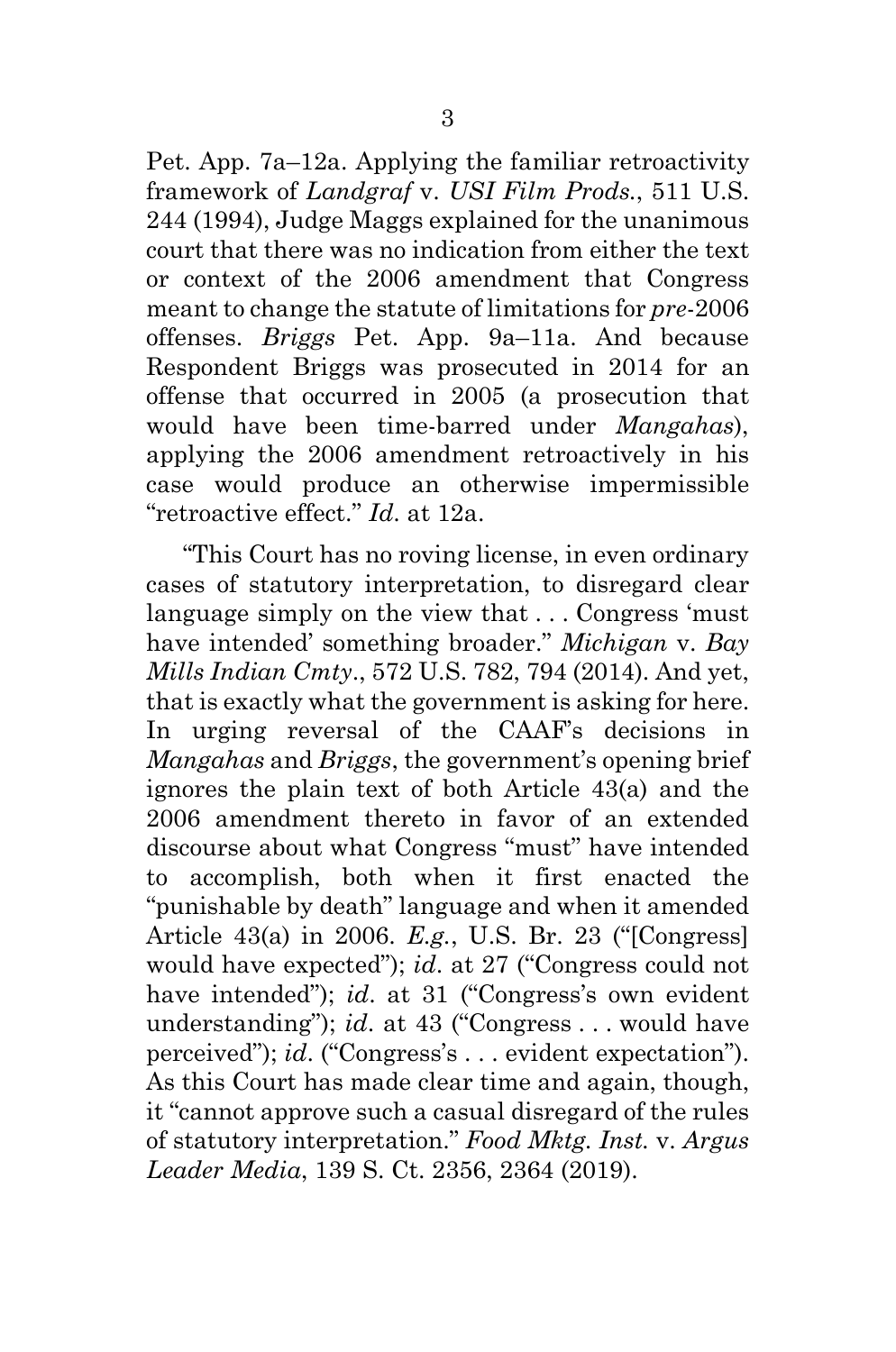Even if it were ever appropriate for courts to engage in such "psychoanalysis of Congress," *United States* v. *Pub. Util. Comm'n of Cal.*, 345 U.S. 295, 319 (1953) (Jackson, J., concurring), the snippets of legislative history on which the government purports to rely cannot be squared with the relevant statutory text—and do not compel the government's reading in any event. *See Milner* v. *Dep't of the Navy*, 562 U.S. 562, 572 (2011) ("Those of us who make use of legislative history believe that clear evidence of congressional intent may illuminate ambiguous text. We will not take the opposite tack of allowing ambiguous legislative history to muddy clear statutory language."). Nothing in the legislative history of the 1986 statute in which Congress added the "punishable by death" language to Article 43(a) demonstrates that Congress intended the term to include offenses that can never be punished by death. And nothing in the legislative history of the 2006 amendment demonstrates that Congress intended to eliminate a statute of limitations for old military rape cases, and not just new ones.

Ultimately, the CAAF's decisions in *Mangahas* and *Briggs* both rest on straightforward and correct applications of well-settled principles of statutory interpretation. The government's brief, in contrast, invites this Court to return to "the bad old days" of statutory interpretation, Transcript of Oral Argument at 46, *CBOCS West, Inc.* v. *Humphries*, 553 U.S. 442 (2008) (No. 06-1431), solely so that it can prosecute "a closed set of crimes committed before 2006." *Briggs* Pet. 23[.1](#page-19-0) This Court should reject that invitation.

<span id="page-19-0"></span><sup>1.</sup> The government has specifically identified one other case raising this issue—and has alluded to ten more. *Briggs* Pet. 23.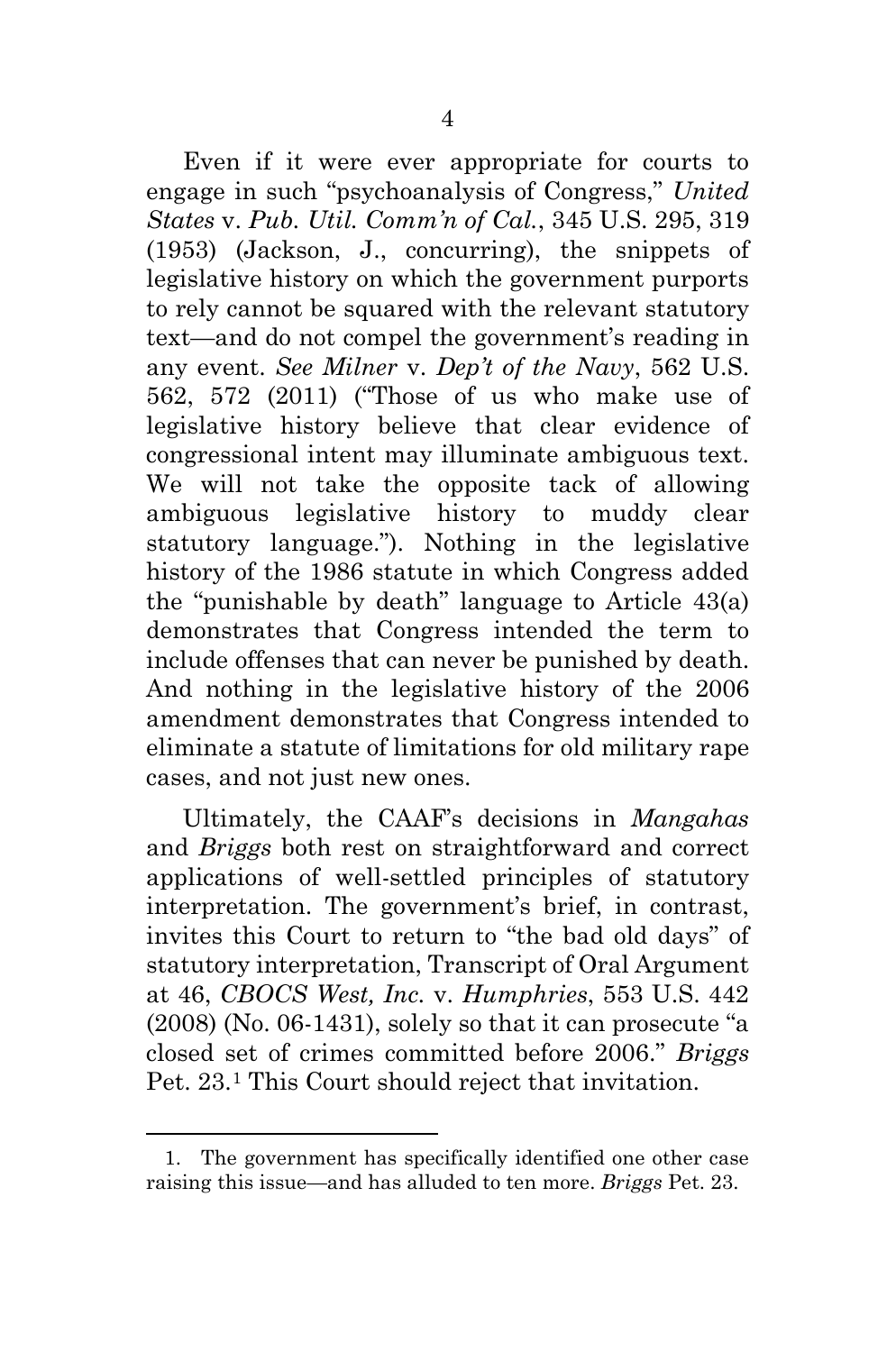#### **JURISDICTION**

<span id="page-20-0"></span>Under 28 U.S.C. § 1259, this Court has jurisdiction over the CAAF's "[d]ecisions" in four classes of cases, including "[c]ases certified to the [CAAF] by the Judge Advocate General," 28 U.S.C. § 1259(2), "[c]ases in which the [CAAF] granted a petition for review," *id*. § 1259(3), and other "[c]ases . . . in which the [CAAF] granted relief." *Id*. § 1259(4).

The government's brief asserts that jurisdiction rests on § 1259(2) as to Respondents Collins and Daniels, and on § 1259(3) and (4) as to Respondent Briggs. U.S. Br. 2–3. As Respondents have explained, though, that position implicates an unresolved question about § 1259—"whether, once the CAAF grants a petition for review on some issues, the Supreme Court has the power to consider other issues in the case that were not granted review." STEPHEN M. SHAPIRO ET AL., SUPREME COURT PRACTICE § 2.14, at 2- 66 n.121 (11th ed. 2019); *see Briggs* BIO 6–11; *Collins* BIO 8–11; *Daniels* BIO 18–20.

In opposing certiorari in prior cases from the CAAF, the government has consistently answered that question in the negative—arguing that, because § 1259 limits this Court to reviewing the CAAF's "*decisions*" in the specified "cases," this Court lacks jurisdiction to go beyond the specific issues the CAAF "actually decided" in the case under review. Brief for the United States in Opposition at 11, *Larrabee* v. *United States*, 139 S. Ct. 1164 (2019) (mem.); *see also, e.g.*, Brief for the United States in Opposition at 7 n.2, *Wiechmann* v. *United States*, 559 U.S. 904 (2010) (mem.); Brief for the United States in Opposition at 7– 8, *Stevenson* v. *United States*, 555 U.S. 816 (2008) (mem.); Brief for the United States in Opposition at 6,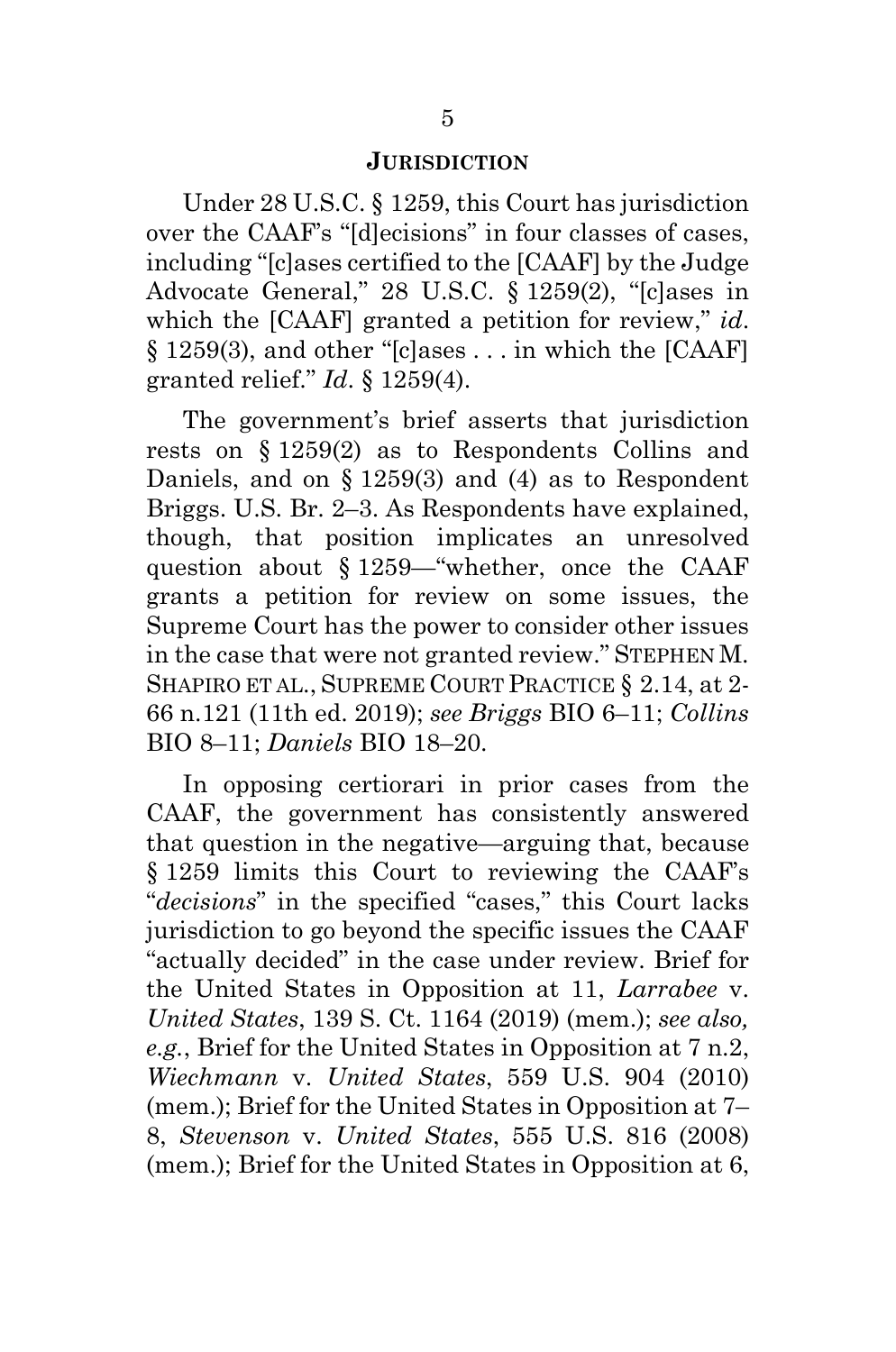*McKeel* v. *United States*, 549 U.S. 1019 (2006) (mem.); Brief for the United States in Opposition at 4 n.6, *Andrews* v. *United States*, 513 U.S. 1057 (1994) (mem.); Brief for the United States in Opposition at 7 n.8, *Colon* v. *United States*, 502 U.S. 821 (1991).

The CAAF "actually decided" very little in *Collins* and *Daniels*; both were summary dispositions. And as relevant here, the CAAF in *Briggs* "actually decided" only whether the 2006 amendment to Article 43(a) applies retroactively. The CAAF did not agree to review—and did not decide—the first of Respondents' questions presented here, *see ante* at i, in *any* of these cases. Under the government's previous position, this Court would thus lack jurisdiction as to Respondents Collins and Daniels, *Collins* BIO 11; *Daniels* BIO 19– 20; and it would have jurisdiction as to Respondent Briggs only with respect to the second of Respondents' questions presented. *Briggs* BIO 9–11.

Even if this Court agrees with the government that it has jurisdiction, it should expressly hold as much. This Court's "recent cases evince a marked desire to curtail . . . 'drive-by jurisdictional rulings,'" *Reed Elsevier, Inc.* v. *Muchnick*, 559 U.S. 154, 161 (2010) (quoting *Steel Co.* v. *Citizens for a Better Env't*, 523 U.S. 83, 91 (1998)), because such implicit rulings "have no precedential effect." *Steel Co.*, 523 U.S. at 91. Resolving whether jurisdiction under § 1259 extends to the entire "case" under review would avoid that concern—and settle the matter going forward.

#### **STATUTORY BACKGROUND**

<span id="page-21-0"></span>These cases involve the intersection of three UCMJ provisions, two of which have been amended since 1950. It may therefore be instructive to unpack exactly how (and when) those statutes evolved.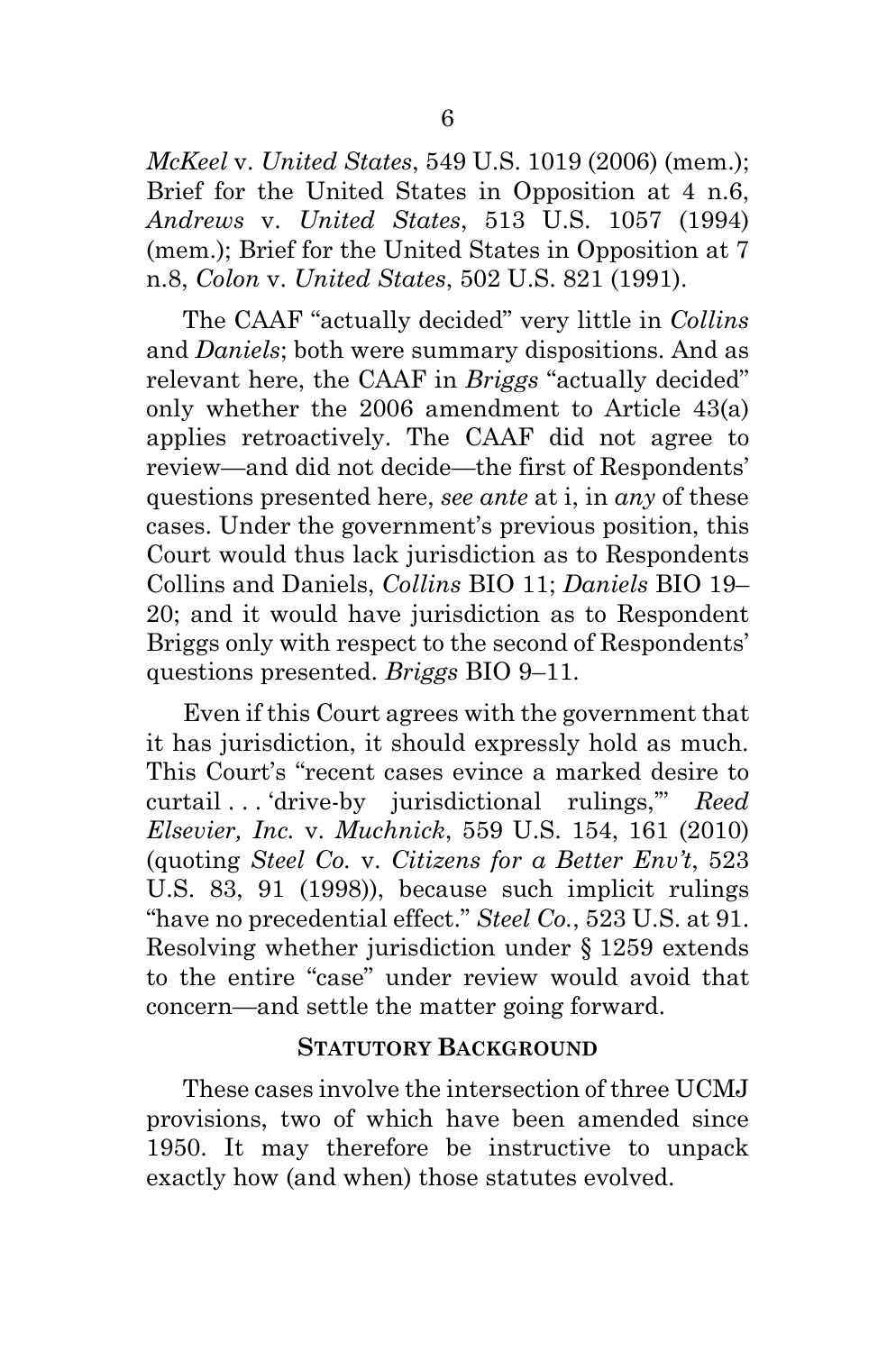#### <span id="page-22-0"></span>**1. Article 43 of the UCMJ, 10 U.S.C. § 843**

When the UCMJ was initially enacted in 1950, Article 43 separated military offenses into three categories: Article 43(a) provided that "[a] person charged with desertion or absence without leave in time of war, or with aiding the enemy, mutiny, or murder, may be tried and punished at any time without limitation." Act of May 5, 1950, ch. 169, § 1, 64 Stat. 107, 121.[2](#page-22-1) Article 43(b) created a three-year statute of limitations for an accused charged with "desertion in time of peace or any of the offenses punishable under Articles 119 through 132." *Id*.[3](#page-22-2) Under Article 43(c), all other offenses were subject to a two-year statute of limitations. *Id*.

As of 1950, there were more than a dozen distinct capital offenses under the UCMJ—many of which were not exempt from a statute of limitations under Article 43. Of significance here, Article 120(a) authorized death as punishment for "[a]ny person subject to this code who commits an act of sexual intercourse with a female not his wife, by force and without her consent." Because rape was not one of the listed offenses for which there would be no statute of limitations, it was instead covered by Article 43(b) and subject to a three-year statute of limitations.

<span id="page-22-1"></span><sup>2.</sup> Article 43 derived from Article 39 of the Articles of War, which imposed a two-year statute of limitations for all offenses "[e]xcept for desertion committed in time of war, or for mutiny or murder," which had no prescribed limitations period. Act of June 4, 1920, ch. 227, 41 Stat. 759, 794–95.

<span id="page-22-2"></span><sup>3.</sup> Articles 119 to 132 did not necessarily define more *serious* offenses. Rather, those provisions defined crimes with civilian analogues—as opposed to military-specific offenses such as desertion and mutiny.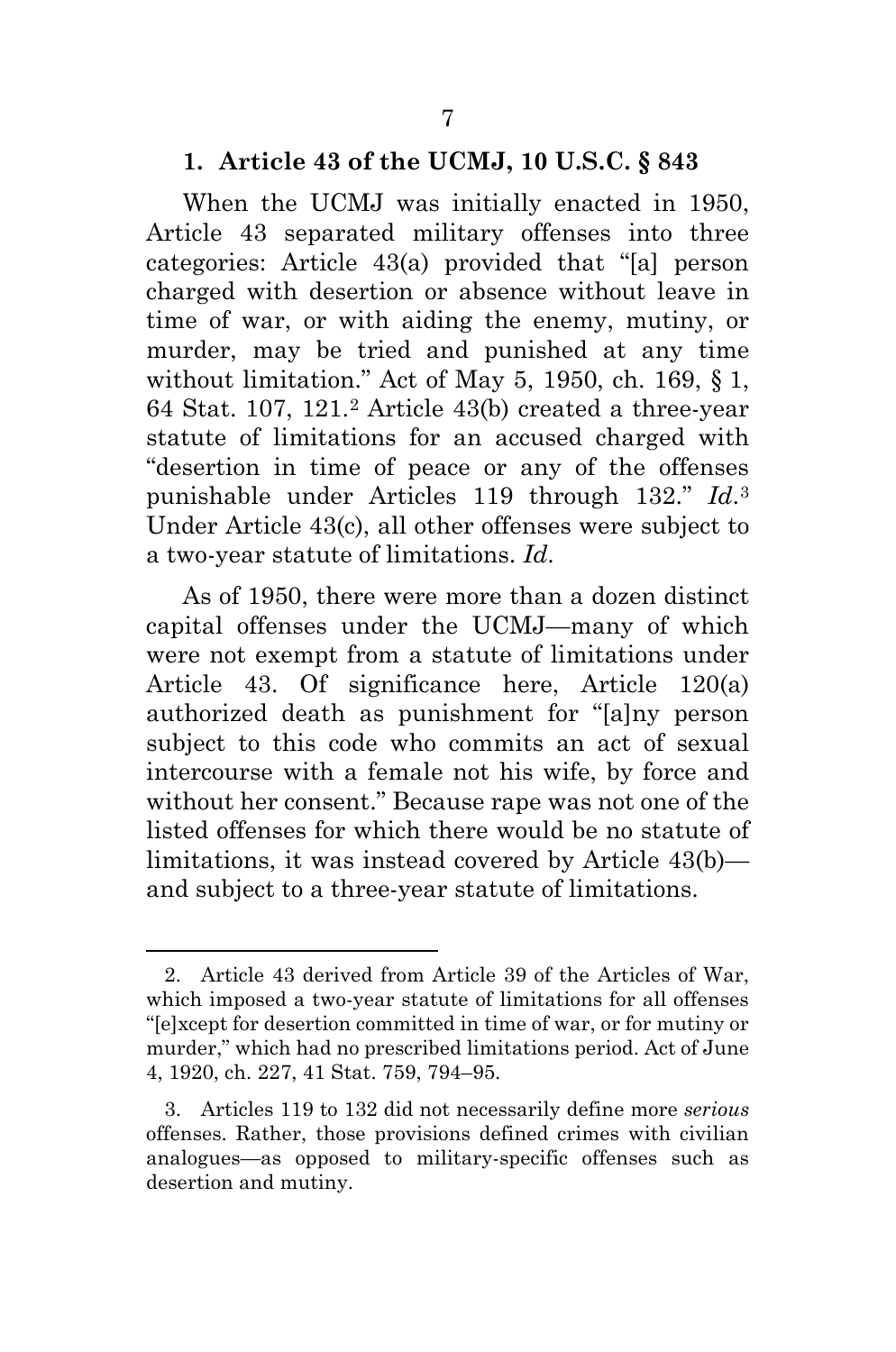Even though "[t]he elimination of a time limit on prosecution and the availability of capital punishment are both hallmarks of serious crimes," U.S. Br. 27–28, Congress did not treat them as coextensive under the UCMJ. Instead, offenses for which the UCMJ authorized the death penalty fell into each of the three categories that the 1950 statute created. Because Congress left Article 43 untouched between 1950 and 1986, this structure left many death-authorized (and other serious) offenses with short limitations periods.

In November 1985, for instance, Congress added a new offense, "Espionage," as new Article 106a of the UCMJ, and provided in certain circumstances that offenders could be punished by death. Department of Defense Authorization Act, 1986, Pub. L. No. 99-145, § 534(a), 99 Stat. 583, 634–35 (1985) (codified as amended at 10 U.S.C. § 906a). But because espionage was not expressly exempt from the statute of limitations under Article 43(a), it carried only a twoyear statute of limitations under the then-extent version of Article 43(c).

In response to this dichotomy, Congress amended Article 43 in 1986 to bring it "more in line with" the statutes of limitations in the federal civilian criminal code. S. REP. No. 99-331, at 249 (1986); *see* National Defense Authorization Act for Fiscal Year 1987, Pub. L. No. 99-661, § 805, 100 Stat. 3816, 3908 (1986) (the "1986 amendment"). The statute rewrote Article 43 in three respects: First, it amended Article 43(a) to exempt from any statute of limitations "offense[s] punishable by death," and not just those that were specifically enumerated. *Id*. Second, it eliminated the distinction between civilian and military offenses in all other cases. *Id*. Third, it increased the statute of limitations in those cases to five years. *Id*.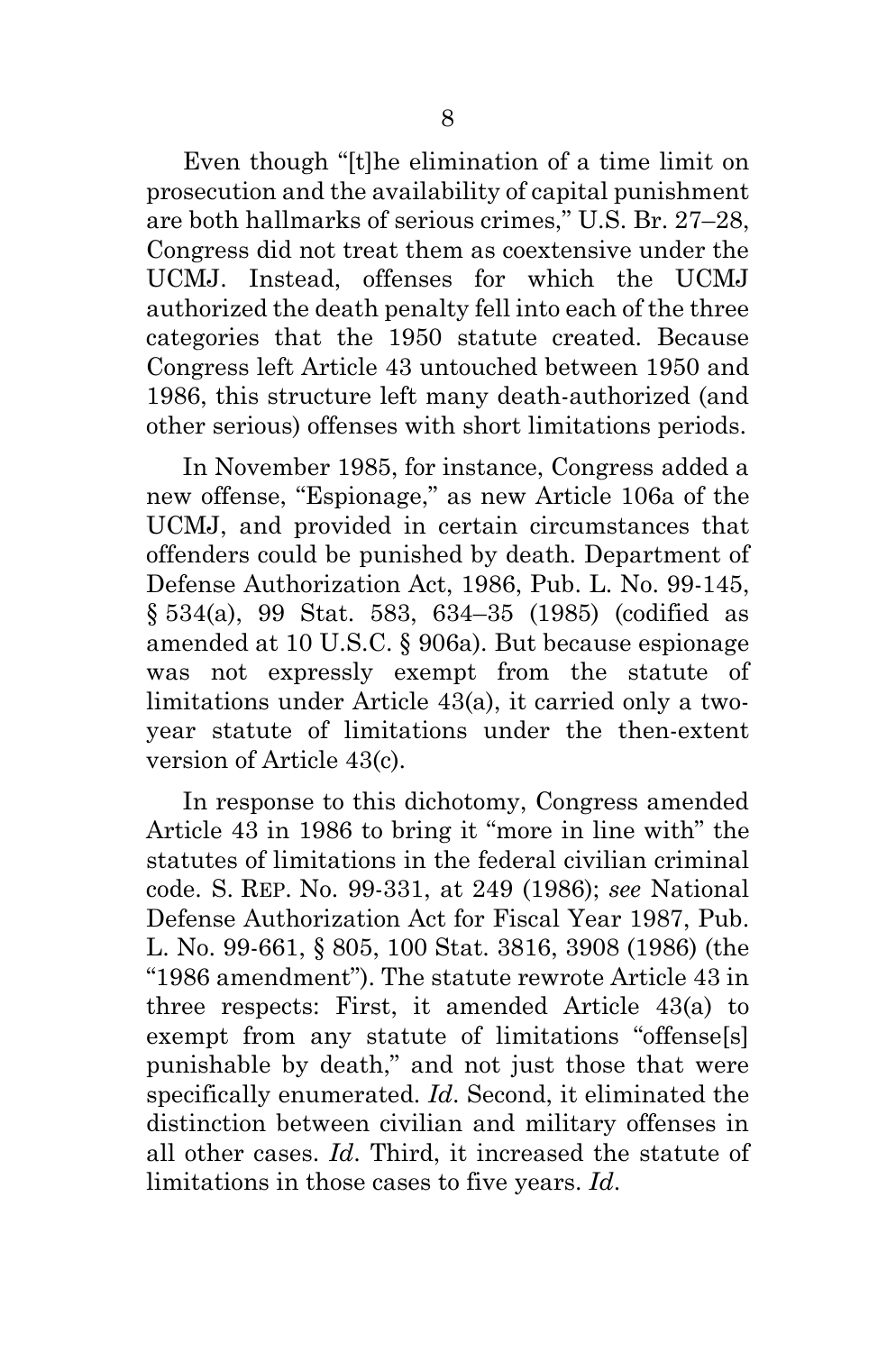After a 2003 revision to Article 43(b) that is of no moment here, Congress next amended Article 43 in the National Defense Authorization Act for Fiscal Year 2006, Pub. L. No. 109-163, §§ 552(e), 553, 119 Stat. 3136, 3263–64 (the "2006 amendment"). As relevant here, Congress rewrote Article 43(a) to add murder, $4$  rape, and rape of a child to the specified offenses for which there would be no limitations period—in addition to "absence without leave or missing movement in time of war . . . or any other offense punishable by death." *See id*.

Finally, Congress further amended Article 43(a) in 2014 to include sexual assault offenses other than rape among the enumerated offenses exempt from a statute of limitations. National Defense Authorization Act for Fiscal Year 2014, Pub. L. No. 113-66, § 1703(a), 127 Stat. 672, 958. As so amended, Article 43(a) today provides that "[a] person charged with absence without leave or missing movement in time of war, with murder, rape or sexual assault, or rape or sexual assault of a child, or with any other offense punishable by death, may be tried and punished at any time without limitation." 10 U.S.C. § 843(a) (2018).[5](#page-24-1)

<span id="page-24-0"></span><sup>4.</sup> From 1950 to 1986, murder was specifically enumerated as one of the offenses exempt from a statute of limitations under Article 43(a). But when Congress added "offense[s] punishable by death" in 1986, it took out the specific reference to murder—even though murder was (and is) not always a death-authorized offense under the UCMJ. *See* 10 U.S.C. § 918(2), (3). Between 1986 and 2006, then, *some* murder offenses under the UCMJ were subject to a five-year statute of limitations. *See post* at 44.

<span id="page-24-1"></span><sup>5.</sup> For citations to the U.S. Code, Respondents include the proper year when the version may not be clear from the text and the specific date makes a difference.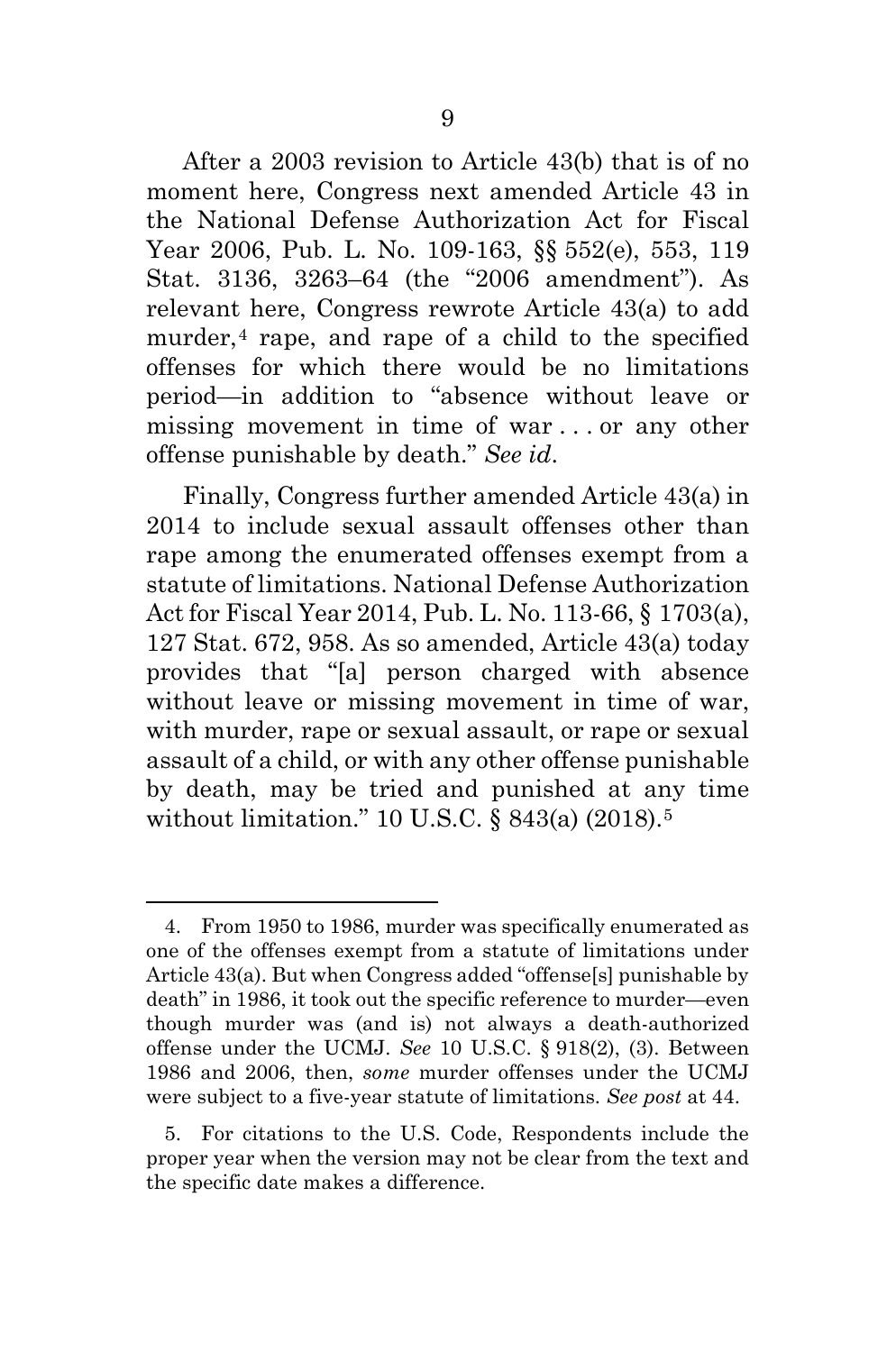## <span id="page-25-0"></span>**2. Article 55 of the UCMJ, 10 U.S.C. § 855**

Congress enacted Article 55 of the UCMJ in 1950. To this day, it provides:

Punishment by flogging, or by branding, marking, or tattooing on the body, or any other cruel or unusual punishment, may not be adjudged by any court-martial or inflicted upon any person subject to this chapter. The use of irons, single or double, except for the purpose of safe custody, is prohibited.

<span id="page-25-1"></span>10 U.S.C. § 855.[6](#page-25-2)

## **3. Article 120 of the UCMJ, 10 U.S.C. § 920**

As noted above, the original version of Article 120(a) of the UCMJ that Congress enacted in 1950 proscribed the offense of "rape" when "[a]ny person subject to this code ... commits an act of sexual intercourse with a female not his wife, by force and without her consent." Such an offense was subject to punishment "by death or such other punishment as a court-martial may direct." *See Kennedy* v. *Louisiana*, 554 U.S. 945, 946 (2008) (statement of Kennedy, J., respecting the denial of rehearing) (noting the history of the military death penalty for rape).

Congress did not amend Article 120 between 1950 and 1992—including when it overhauled Article 43 in 1986. And the 1992 amendment eliminated only the

<span id="page-25-2"></span><sup>6.</sup> Article 55 merged the text of Article 41 of the Articles of War and Article 49 of the Articles for the Government of the Navy. From their inception, both sets of military codes imposed at least some limits on punishment. But the specific ban on "cruel or unusual punishment" was added to the Articles of War in 1920. *See* Act of June 4, 1920, 41 Stat. at 795; *see also post* at 37 n.14 (discussing the 1920 revisions).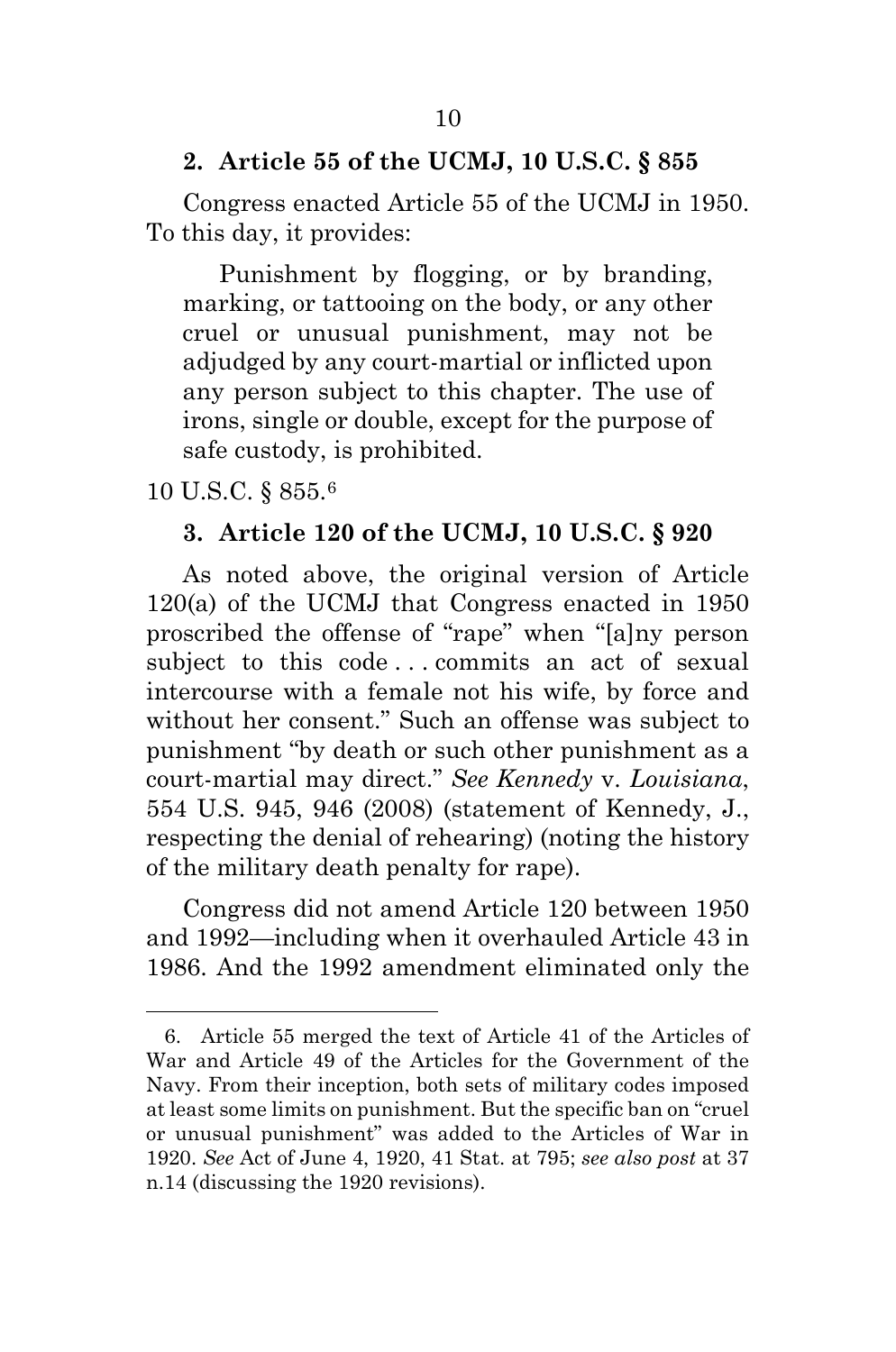requirements from the 1950 text that the victim be "a female not [the accused's] wife." National Defense Authorization Act for Fiscal Year 1993, Pub. L. No. 102-484, § 1066(c), 106 Stat. 2315, 2506 (1992). Thus, at the time of Respondents' offenses (1998, 2000, and 2005), Article 120(a) was, as relevant here, materially unchanged from the original language of the UCMJ: "Any person subject to this chapter who commits an act of sexual intercourse, by force and without consent, is guilty of rape and shall be punished by death or such other punishment as a court-martial may direct." 10 U.S.C. § 920(a) (1994 & 2000).

As the government notes, U.S. Br. 8–9, Congress removed the express authorization for the death penalty from Article 120(a) in the same statute containing the 2006 amendment to Article 43. FY2006 NDAA § 552(a)(1), 119 Stat. at 3257. The *Manual for Courts-Martial* has nevertheless continued to authorize capital punishment for rape offenses committed before June 28, 2012. *Briggs* Pet. 8 n.\*. The death penalty is not currently authorized for rape offenses committed on or since that date. *Id*.

#### **SUMMARY OF ARGUMENT**

<span id="page-26-0"></span>"Statutory interpretation, as we always say, begins with the text." *Ross* v. *Blake*, 136 S. Ct. 1850, 1856 (2016). The relevant text here is Article 43 of the UCMJ—which, at the times of Respondents' offenses (1998, 2000, and 2005), provided a five-year statute of limitations unless those offenses were "punishable by death." 10 U.S.C. § 843(a) (1994 & 2000). The UCMJ does not define "punishable by death," and "[w]hen a term goes undefined in a statute, we give the term its ordinary meaning." *Taniguchi* v. *Kan Pac. Saipan, Ltd.*, 566 U.S. 560, 566 (2012).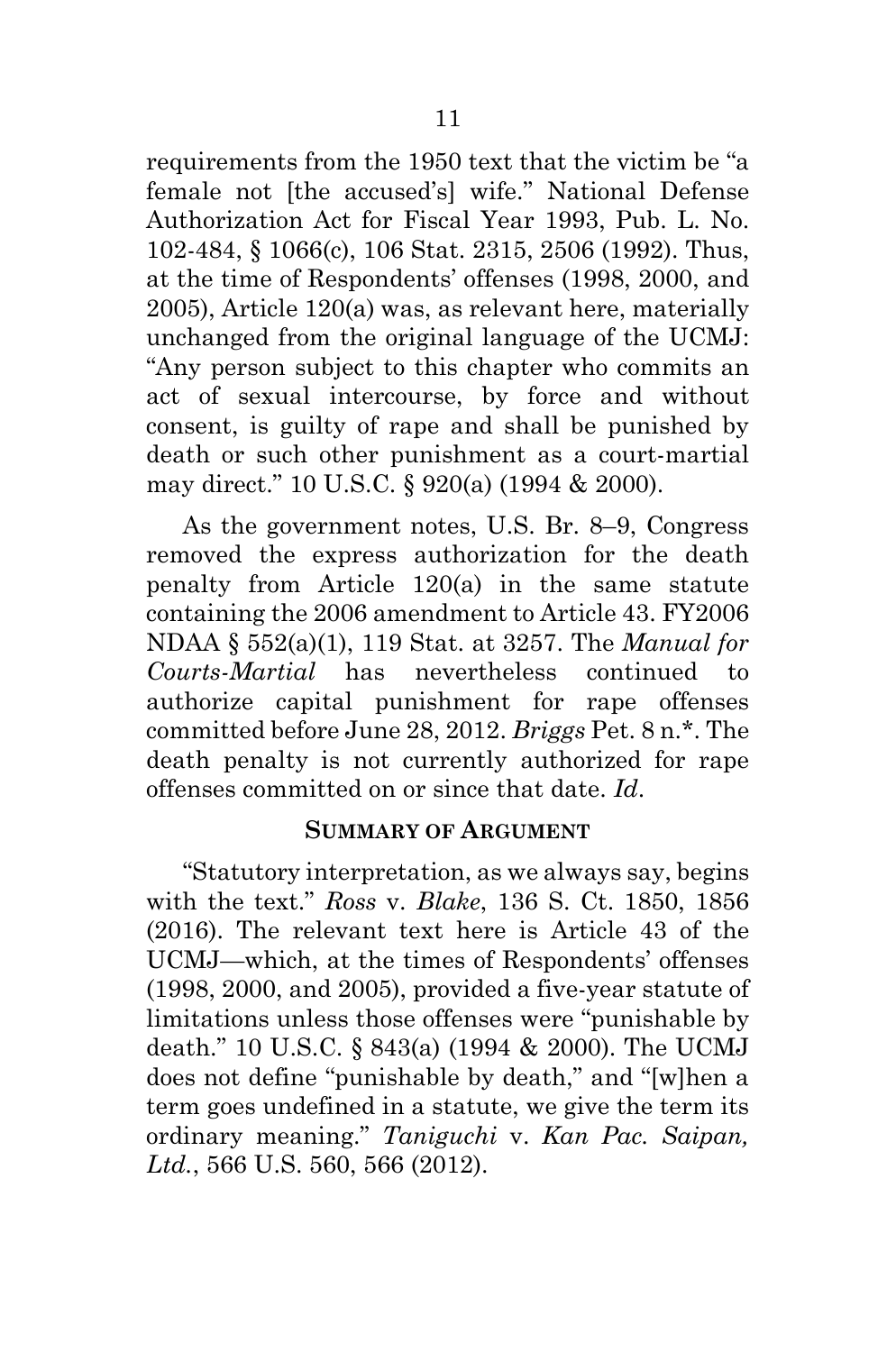The "ordinary meaning" of "punishable" is "any punishment capable of being imposed." *Schrader* v. *Holder*, 704 F.3d 980, 986 (D.C. Cir. 2013) (citing WEBSTER'S THIRD NEW INTERNATIONAL DICTIONARY 1843 (1993)); BLACK'S LAW DICTIONARY 1490 (11th ed. 2019) ("punishable" means "subject to a punishment"); *see Reino*, 352 So.2d at 860 ("[T]he phrase 'punishable by death' is susceptible of only a single construction a crime for which the death penalty may be imposed."). Under the ordinary meaning of Article 43(a), then, an offense is "punishable by death" if and only if the death penalty can *actually* be imposed as a punishment for the offense—if Congress has authorized the death penalty *and* if no law forbids its imposition. "Because the plain language of [the statute] is 'unambiguous,' 'our inquiry begins with the statutory text, and ends there as well.'" *Nat'l Ass'n of Mfrs.* v. *Dep't of Defense*, 138 S. Ct. 617, 631 (2018) (quoting *BedRoc Ltd., LLC* v. *United States*, 541 U.S. 176, 183 (2004) (plurality opinion)).

Even if this Court were inclined to go further, the ordinary meaning of "punishable by death" is only reinforced by the history of that language. The phrase was initially adopted in a civilian criminal statute of limitations in 1939, when Congress used it to replace a broader term—"capital offense"—in order to refer to "any offense for which the death penalty may be imposed." S. REP. No. 76-215, at 1 (1939). And if any doubt remained as to the meaning of Article 43(a), the same result would follow from settled principles of statutory interpretation—including this Court's repeated "admonition that statutes of limitations are to be 'liberally interpreted in favor of repose,'" *Mangahas*, 77 M.J. at 224 (quoting *Marion*, 404 U.S. at 322 n.14), and the rule of lenity.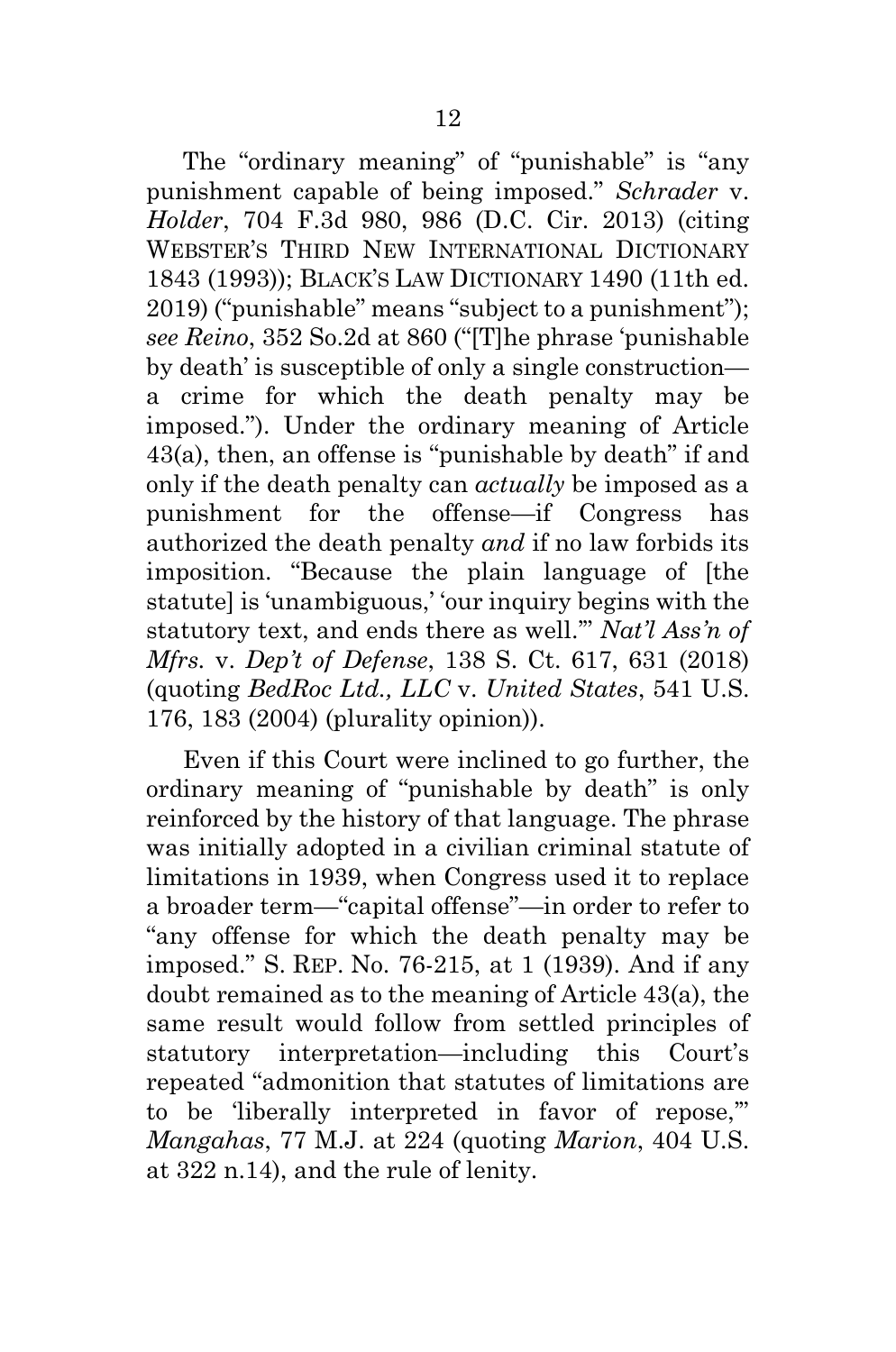Respondents' offenses were not "punishable by death" because the death penalty was not a lawfully available punishment at the time of their commission. As this Court held in *Coker*, the Eighth Amendment categorically forbids imposition of the death penalty for rape of an adult that does not result in the death of the victim. 433 U.S. at 598 (plurality opinion).[7](#page-28-0) Although this Court has never expressly held that the Eighth Amendment in general (or *Coker*, specifically) applies to courts-martial, every court in the military justice system has followed *Coker* for the better part of four decades—because there is no "military necessity" justifying a departure from the Eighth Amendment's prohibitions for civilian crimes—even serious offenses like murder and rape. *United States*  v. *Matthews*, 16 M.J. 354, 368–69 (C.M.A. 1983).

This Court need not decide whether *Coker* applies of its own force, however, because Article 55 of the UCMJ independently bars courts-martial from imposing "cruel or unusual punishment." Not only was that language intended to incorporate the Eighth Amendment—as interpreted by this Court—into the military justice system, but both the CAAF and its predecessor have long read Article 55 to sweep even more broadly than the Constitution. *See, e.g.*, *United States* v. *Wappler*, 9 C.M.R. 23, 26 (1953); *see also Mangahas*, 77 M.J. at 223 n.4 (invoking Article 55).

<span id="page-28-0"></span><sup>7.</sup> Although Justice White wrote for only himself and Justices Stewart, Blackmun, and Stevens in *Coker*, Justices Brennan and Marshall both concurred in the judgment on the broader ground that the death penalty is categorically unconstitutional. 433 U.S. at 600 (Brennan, J., concurring in the judgment); *id*. (Marshall, J., concurring in the judgment). Justice White's opinion therefore provides *Coker*'s controlling rationale under *Marks* v. *United States*, 430 U.S. 188 (1977).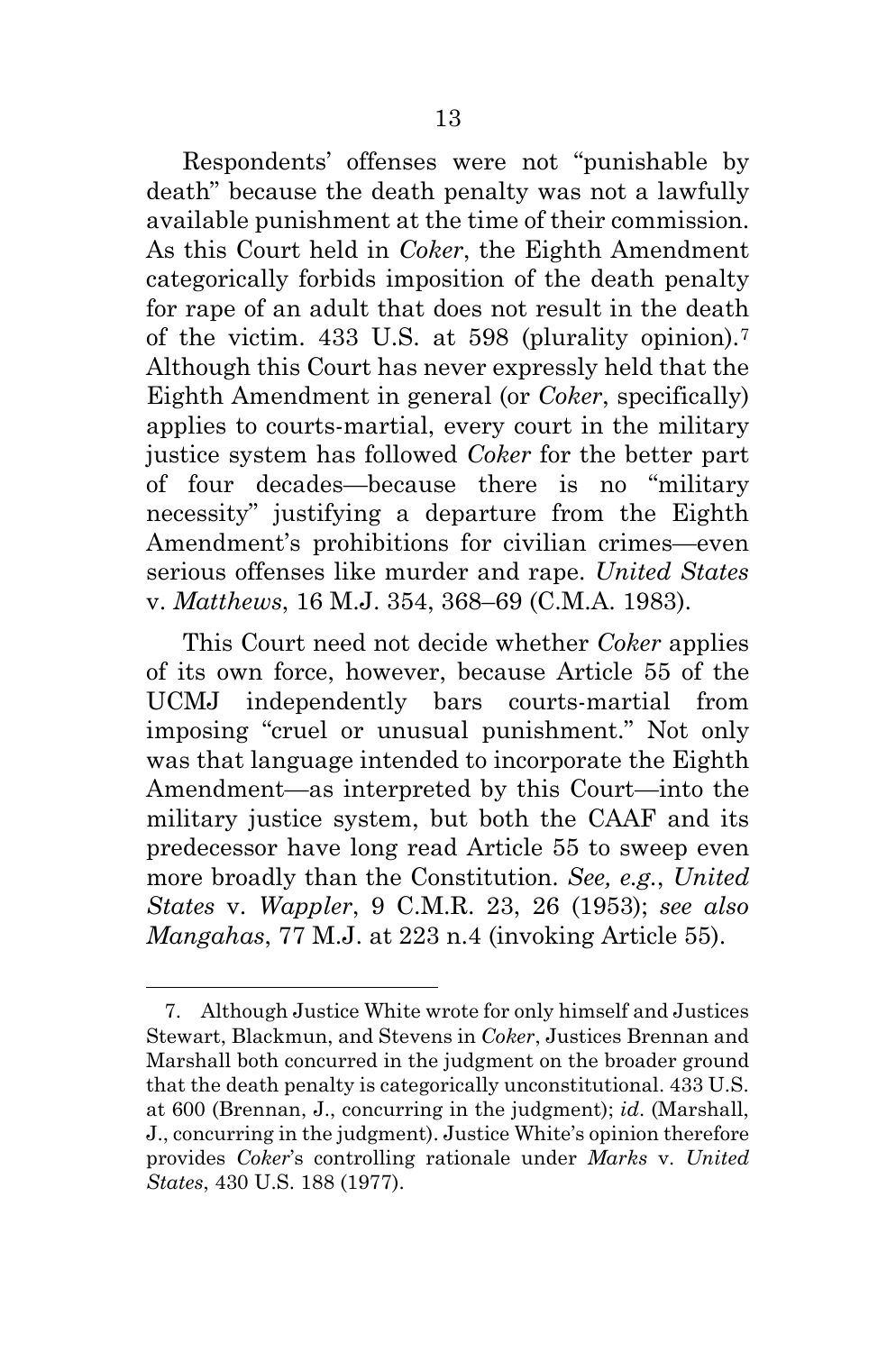The government nevertheless argues that Article 55 would not have precluded imposition of the death penalty in Respondents' cases. In its view, because Congress had separately authorized the death penalty for their offenses in Article 120(a) of the UCMJ, that provision must be read together with Article 55 "if possible, to form a coherent whole—not to nullify one another." U.S. Br. 38.

Leaving aside that the UCMJ was enacted well before *Coker* (at a time when the Eighth Amendment was not understood to forbid the death penalty for rape of an adult), the government's reading of Article 55 would nullify a statute—since *all* punishments imposed by courts-martial are authorized by the UCMJ, either expressly or through express delegations to the President. 10 U.S.C. §§ 815, 818– 20. If that were enough to avoid the "cruel or unusual punishment" bar of Article 55, then Article 55 would serve no purpose whatsoever. The better reading of Article 55, the Eighth Amendment, or both, is that Respondents' offenses were not "punishable by death" at the time of their commission—and were therefore subject to a five-year statute of limitations.

The 2006 amendment to Article 43(a), which added rape to the list of enumerated offenses with no statute of limitations, does not alter that conclusion. With respect to Respondents Collins and Daniels, the government does not—and could not—argue otherwise, because the five-year statute of limitations had already run before that statute was enacted. *See Stogner* v. *California*, 539 U.S. 607 (2003) (holding that the Ex Post Facto Clause bars the retroactive extension of an expired statute of limitations).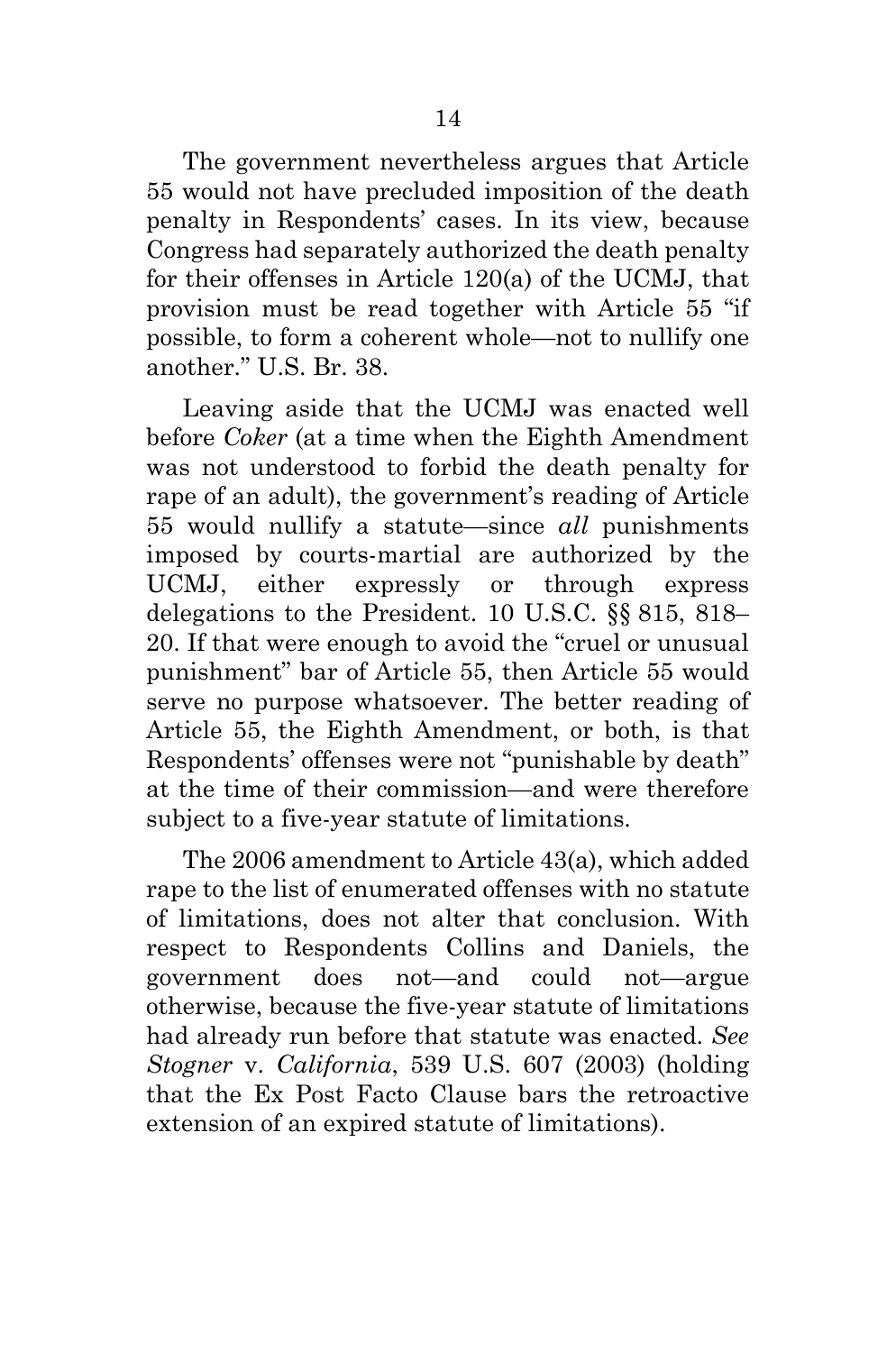With respect to Respondent Briggs, although the five-year statute of limitations had not yet run. neither the text nor structure of the 2006 amendment offers any evidence that Congress meant to apply that statute retroactively. As this Court explained in *Lindh* v. *Murphy*, 521 U.S. 320, 326 (1997), "cases where this Court has found truly 'retroactive' effect adequately authorized by statute have involved statutory language that was so clear that it could sustain only one interpretation." *Id*. at 328 n.4. If the 2006 amendment sustains only one interpretation as to Congress's intent, it is that it does *not* apply retroactively.

Nor can there be any question that retroactive application of the 2006 amendment to Respondent Briggs would produce a "retroactive effect." Because the correct statute of limitations at the time of his offense was five years, the difference between applying the 2006 amendment retroactively and not in his case is the difference between whether or not Respondent Briggs could have been prosecuted at all. *See Fernandez-Vargas* v. *Gonzales*, 548 U.S. 30, 37 (2006) (retroactive effect analysis focuses on the impact of "applying the statute to the person objecting"). The CAAF correctly held that Respondent Briggs's court-martial was also time-barred.

#### **ARGUMENT**

## <span id="page-30-1"></span><span id="page-30-0"></span>**I. AT THE TIME OF THEIR COMMISSION, RESPONDENTS' OFFENSES WERE SUBJECT TO A FIVE-YEAR STATUTE OF LIMITATIONS**

At the time of Respondents' offenses (1998, 2000, and 2005), Article 43(b) of the UCMJ imposed a default five-year statute of limitations. But it exempted "[a] person charged with absence without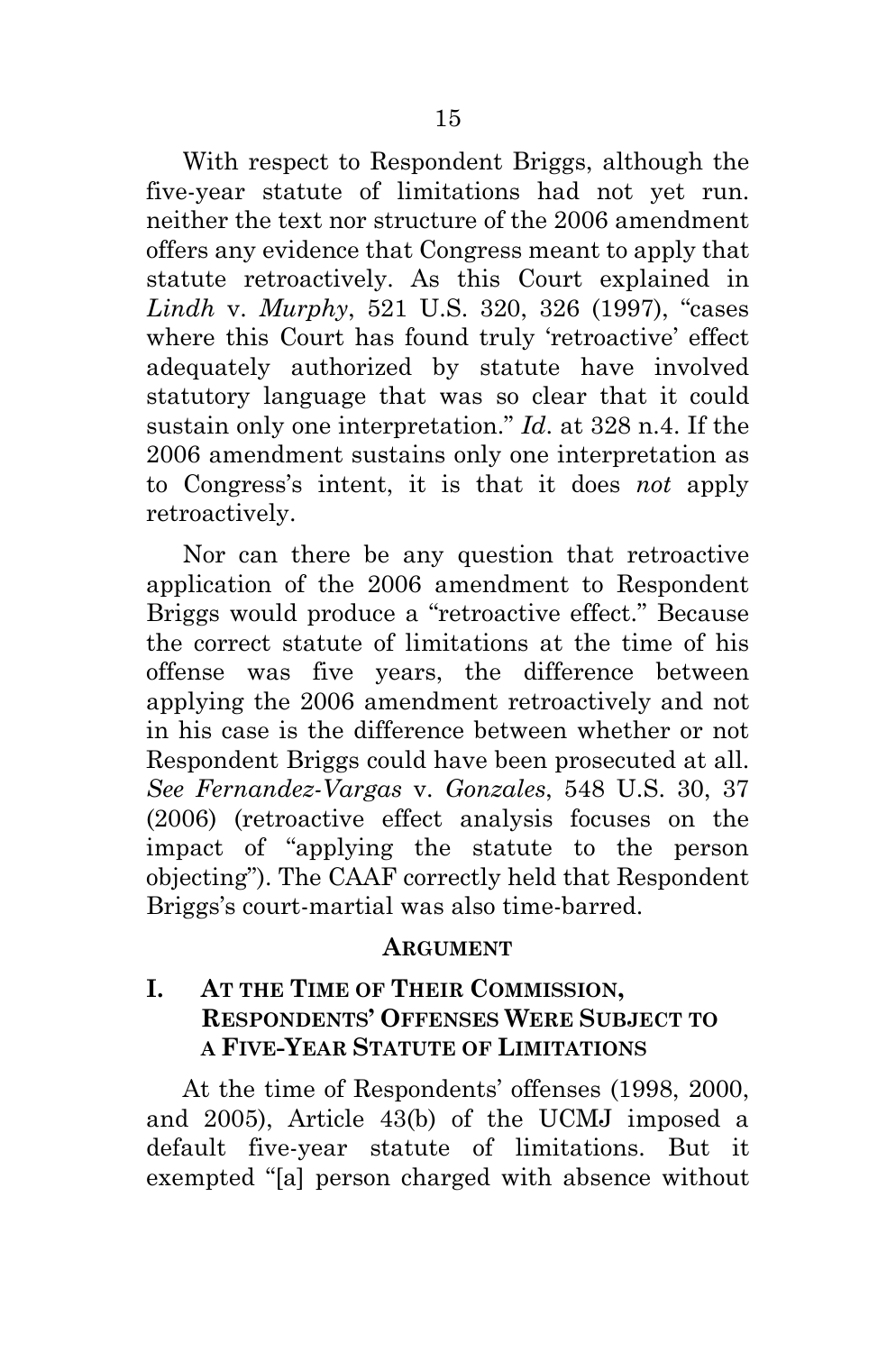leave or missing movement in time of war, or with *any offense punishable by death*, [who] may be tried and punished at any time without limitation." 10 U.S.C. § 843(a) (emphasis added). The UCMJ did not then (and does not now) define the term "offense punishable by death."

In arguing that Respondents' offenses were exempt from a statute of limitations because they were "punishable by death," the government's brief rests on two separate—but equally untenable—claims. First, the government argues that an offense is "punishable by death" so long as a statute *authorizes* death as a punishment for the offense, regardless of whether there is any other provision of law that precludes a death sentence. U.S. Br. 24–31. Second, the government contends that even if the death penalty must actually be available for the offense to be "punishable by death," Respondents *could* have been executed for their offenses—notwithstanding *Coker* and Article 55. *Id*. at 31–39.

Neither argument is availing. Settled principles of statutory interpretation compel the conclusion that an offense is only "punishable by death" under Article 43(a) if the death penalty is both legally authorized *and* legally permitted. And it was not in Respondents' cases. The Eighth Amendment—as interpreted by this Court in *Coker*—categorically bars a court-martial from imposing the death penalty for rape of an adult. *See Coker*, 433 U.S. at 598; *see also Kennedy* v. *Louisiana*, 554 U.S. 407, 437 (2008). Even if it is unclear whether *Coker* applies to courts-martial of its own force, Article 55 of the UCMJ independently forecloses such a punishment.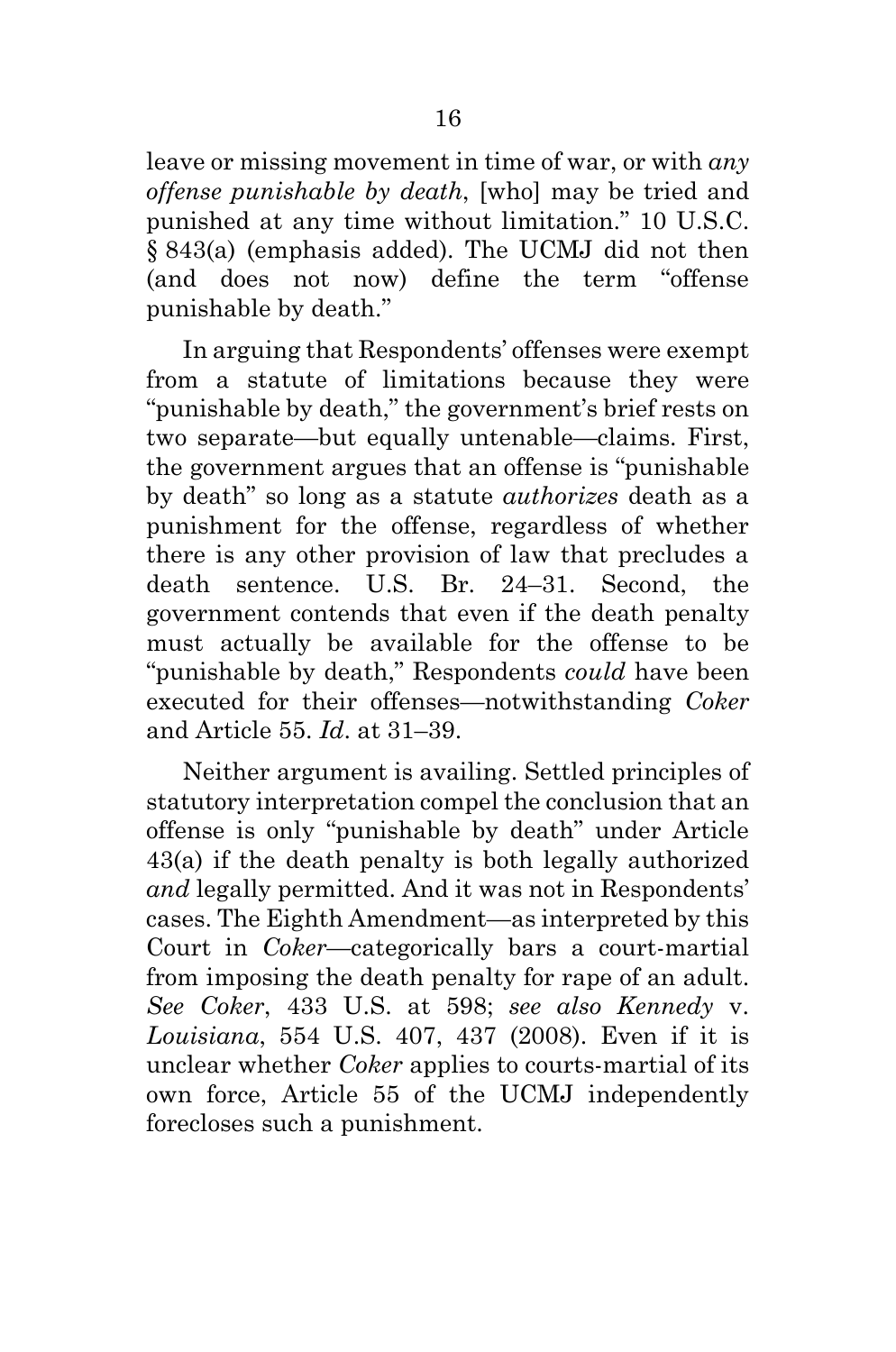## <span id="page-32-0"></span>**A. An Offense is "Punishable by Death" if the Death Penalty is Both an Authorized and a Legally Available Punishment**

As this Court reiterated earlier this Term, "[w]hen interpreting limitations provisions, as always, 'we begin by analyzing the statutory language.'" *Rotkiske*  v. *Klemm*, 140 S. Ct. 355, 360 (2019) (quoting *Hardt* v. *Reliance Standard Life Ins. Co.*, 560 U.S. 242, 251 (2010)). And, as always, "[i]f the words of a statute are unambiguous, this first step of the interpretive inquiry is our last." *Id*. (citation omitted); *see Nat'l Ass'n of Mfrs.*, 138 S. Ct. at 631. Article 43(a) is clear that, to be "punishable by death," an offense must be one for which the death penalty "may be imposed" as a punishment. And insofar as they are relevant, the history of Article 43(a) and settled principles of statutory interpretation only reinforce its plain text.

# <span id="page-32-1"></span>**1. The Ordinary Meaning of "Offense Punishable by Death" is that Death**  *May* **Be Imposed as a Punishment**

"Unless otherwise defined, statutory terms are generally interpreted in accordance with their ordinary meaning." *BP Am. Prod. Co.* v. *Burton*, 549 U.S. 84, 91 (2006) (citing *Perrin* v. *United States*, 444 U.S. 37, 42 (1979)); *see Sandifer* v. *U.S. Steel Corp.*, 571 U.S. 220, 227 (2014). This "ordinary meaning" canon is "the most fundamental semantic rule of interpretation." ANTONIN SCALIA & BRYAN A. GARNER, READING LAW: THE INTERPRETATION OF LEGAL TEXTS 69 (2012). It is not that Congress's purpose is irrelevant; rather, "[w]e ordinarily assume, 'absent a clearly expressed legislative intention to the contrary,' that 'the legislative purpose is expressed by the ordinary meaning of the words used.'" *Jam* v. *Int'l Fin.*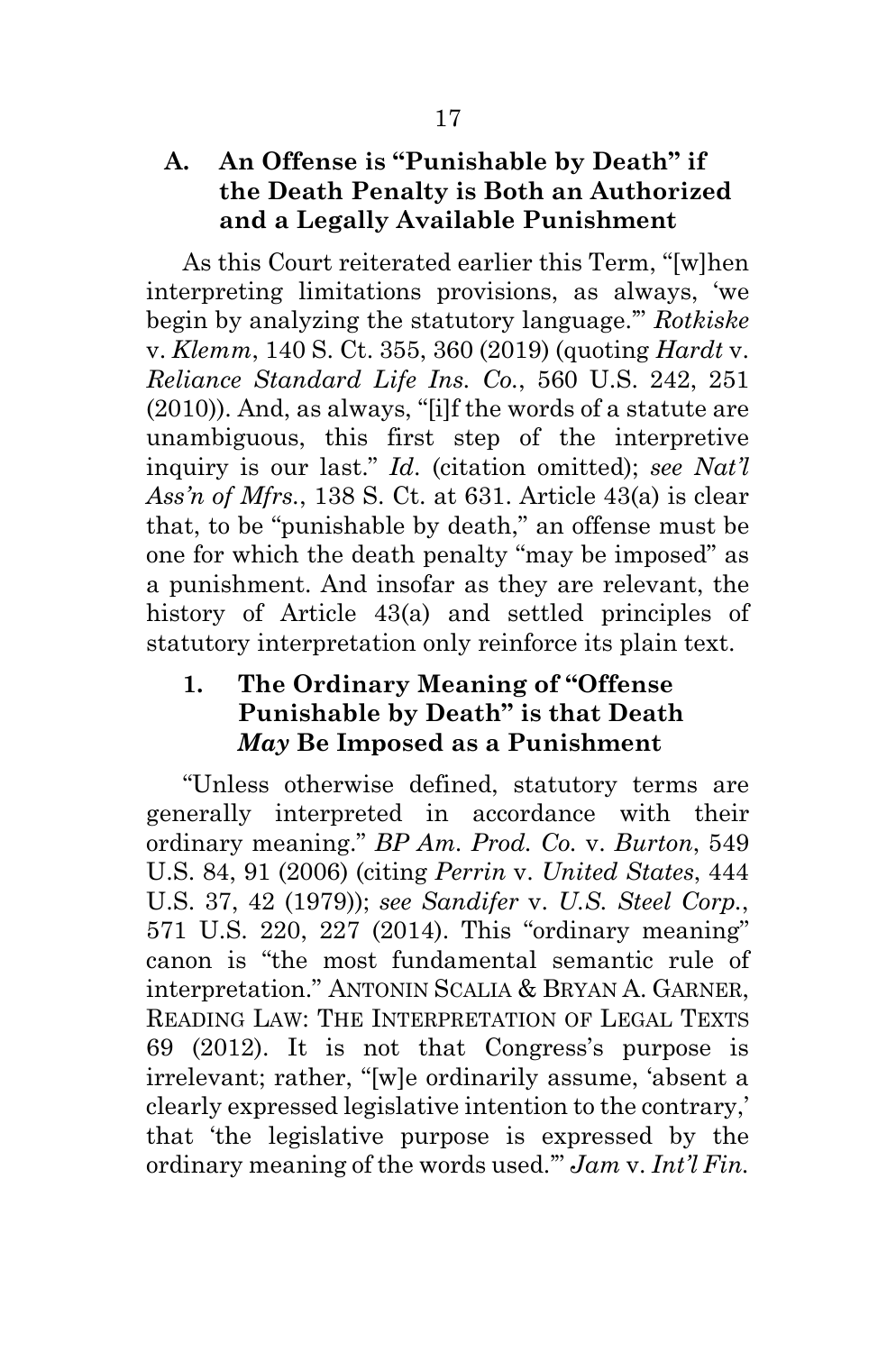*Corp.*, 139 S. Ct. 759, 769 (2019) (quoting *Am. Tobacco Co.* v. *Patterson*, 456 U.S. 63, 68 (1982))).

Here, the "commonsense meaning of the term 'punishable'" is "any punishment *capable of being imposed*." *Schrader*, 704 F.3d 980 (citing WEBSTER'S, *supra*, at 1843 (emphasis added)).[8](#page-33-0) As the Florida Supreme Court has explained, "the phrase 'punishable by death' is susceptible of only a single construction—a crime for which the death penalty *may* be imposed." *Reino*, 352 So.2d at 860 (emphasis added). Given this "ordinary meaning" of the term "punishable," the plain text of Article 43(a) exempts from the five-year statute of limitations those offenses that are "capable of" (or "subject to") being punished by death—*i.e.*, offenses for which death is a legally permissible punishment.

In Title 10 of the U.S. Code and elsewhere, Congress has demonstrated that it knows how to refer to offenses for which it has merely *authorized* a particular penalty when it wishes to do so. *See, e.g.*, 10 U.S.C. § 853(c)(2) ("punishments authorized under this chapter"); *see also, e.g.*, 21 U.S.C. §§ 849, 859–61 ("twice the maximum punishment authorized by" a different provision). Instead of using one of these formulations, however, Congress used the quite

<span id="page-33-0"></span><sup>8.</sup> As noted below, Congress first adopted the term "offense punishable by death" in 1939. *Post* at 20; *see also Wis. Cent. Ltd.*  v. *United States*, 138 S. Ct. 2067, 2070 (2018) ("[O]ur job is to interpret the words consistent with their 'ordinary meaning . . . at the time Congress enacted the statute.'" (quoting *Perrin*, 444 U.S. at 42) (omission in original)). But the ordinary meaning of the term "punishable" has not materially changed since then. *See, e.g.*, BLACK'S LAW DICTIONARY 1466 (3d ed. 1933) ("Liable to punishment, whether absolutely or in the exercise of judicial discretion.").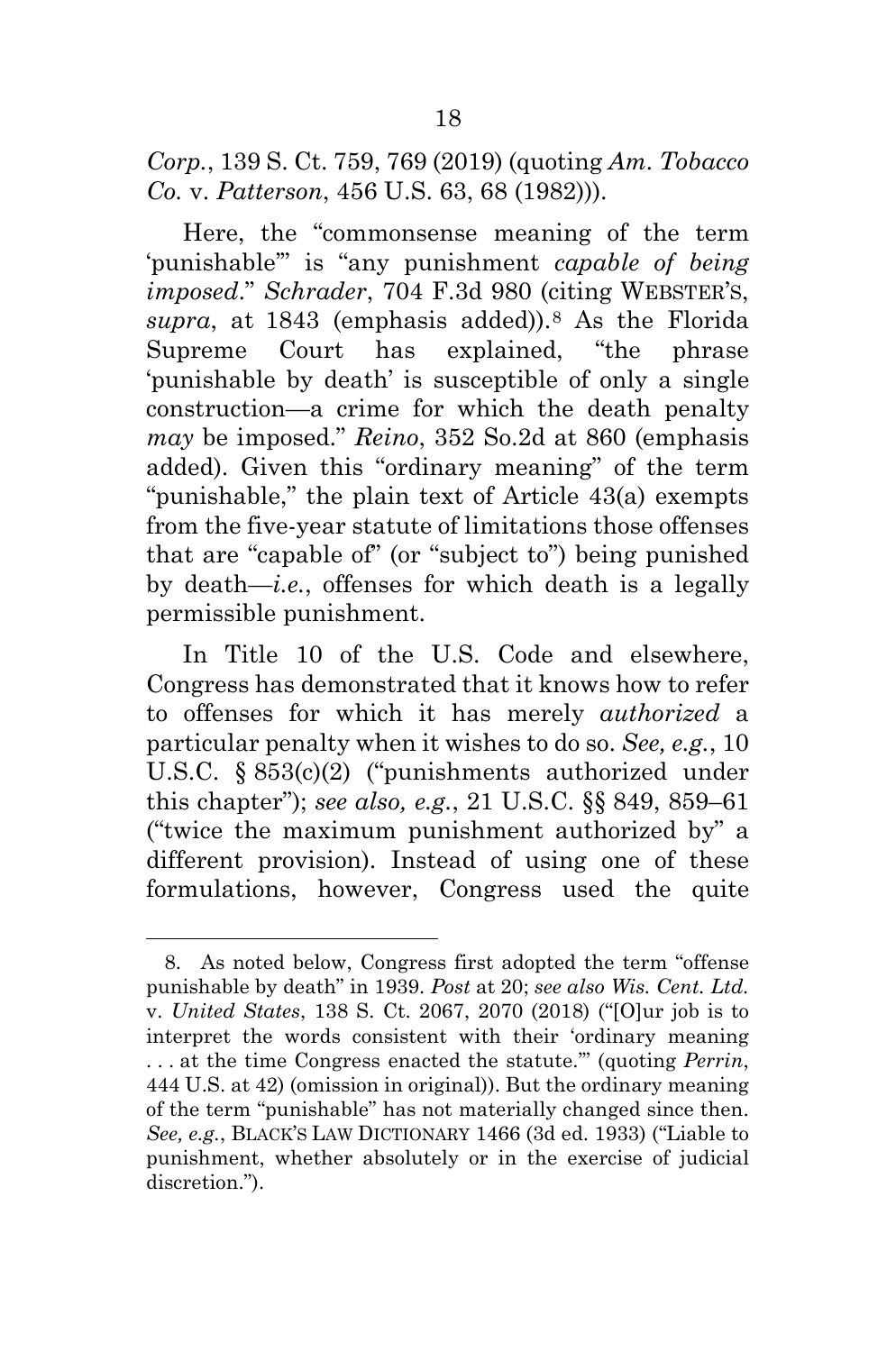different term "punishable by death." *See Mangahas*, 77 M.J. at 224 (emphasizing "the distinction between 'punishable,' which is what the statute of limitations requires, and 'authorized,' which serves another purpose, in another statute").

The government's brief nowhere discusses the ordinary meaning of the word "punishable." That omission is telling, because its ordinary meaning is clear. As this Court recently reiterated, "[i]n statutory interpretation disputes, a court's proper starting point lies in a careful examination of the ordinary meaning and structure of the law itself. Where, as here, that examination yields a clear answer, judges must stop." *Food Mktg. Inst.*, 139 S. Ct. at 2364. Because the text of Article 43(a) yields such a "clear answer" as to which offenses are "punishable by death," no further analysis is required—or appropriate.

# <span id="page-34-0"></span>**2. The Context in Which the "Offense Punishable by Death" Language Was Adopted Reinforces its Plain Meaning**

Even if it were appropriate to look beyond the plain text of Article 43(a), further analysis only reinforces its ordinary meaning—beginning with the origins of the phrase "punishable by death" and tracing it through. As the government notes, when Congress added that clause to Article 43(a) in 1986, it borrowed it from a civilian statute-of-limitations provision—18 U.S.C. § 3281—to "bring the UCMJ limitations provision 'more in line'" with civilian rules. U.S. Br. 29 (quoting S. REP. No. 99-331, at 249 (1986)); *see also*  H.R. REP. No. 99-718, at 228 (1986) (the amendment "adapt[s] the Federal statute of limitations to the UCMJ"). But the government's brief does not attempt to further trace the origins of that phrase in § 3281.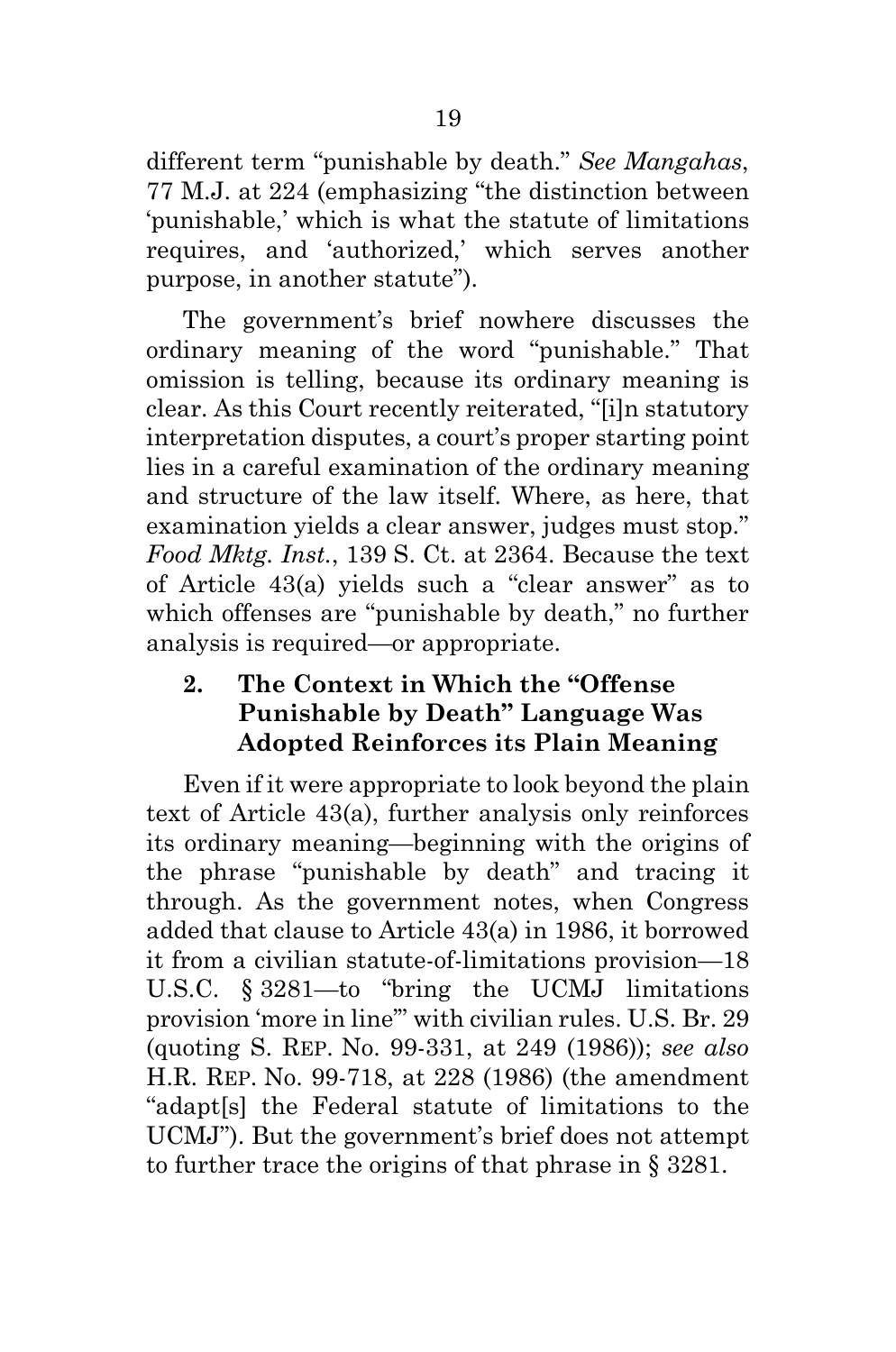In fact, the "offense punishable by death" language first appeared in the statute of limitations for federal civilian crimes—the precursor to § 3281—in 1939. *See*  Act of Aug. 4, 1939, ch. 419, § 1, 53 Stat. 1198, 1198. Prior to 1939, the provisions setting forth criminal statutes of limitations in federal civilian courts referred not to an "offense punishable by death," but to a "capital offense." Crimes Act of 1790, ch. 9, § 32, 1 Stat. 112, 119. Such offenses carried a three-year statute of limitations from the Founding well into the twentieth century. *See Bridges* v. *United States*, 346 U.S. 209, 216 & n.12 (1953) (describing this history).

As then-Attorney General Murphy wrote to Congress in March 1939, "[t]he experience of [the Justice] Department has been that the time allowed by this statute is too short, especially as to the more serious offenses. I therefore recommend that, as to any offense for which the death penalty *may be imposed*, no statute of limitations shall apply." S. REP. No. 76-215, at 1 (emphasis added); H.R. REP. No. 76- 1337, at 1–2 (1939) (same).

Congress adopted the government's proposal, replacing the broader "capital offense" language that dated back to 1790 with the more specific "offense punishable by death" phrase. *Id*. To whatever extent legislative history is relevant, *see Epic Sys. Corp.* v. *Lewis*, 138 S. Ct. 1612, 1631 (2018) ("[L]egislative history is not the law."), it thus reinforces that Congress intended to adopt the "ordinary meaning" of the phrase "punishable by death"—to encompass offenses for which, as then-Attorney General Murphy put it, the death penalty "may be imposed."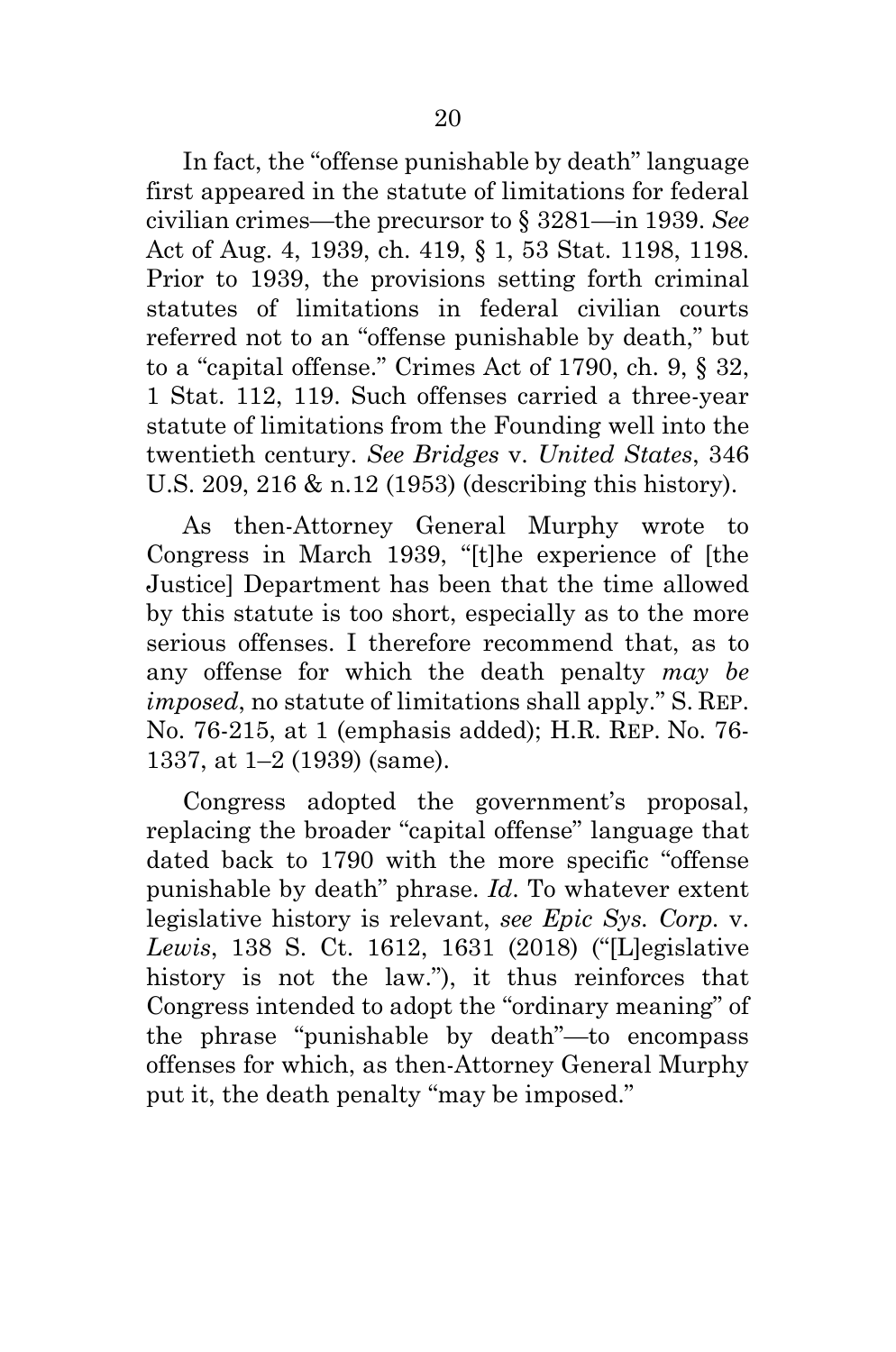The government's brief ignores this history. Instead, it argues that "it makes little sense" to interpret Article 43(a) so that its meaning depends upon "judicial application of the Eighth Amendment." U.S. Br. 27. Leaving aside that the ordinary meaning of the term is to the contrary, it is axiomatic that "some statutory terms refer to defined legal qualifications whose definitions are, and are understood to be, subject to change." SCALIA & GARNER, *supra*, at 89.

For instance, this Court has repeatedly explained that, when legislatures proscribe conduct that is "obscene," it is assumed that they mean to incorporate this Court's constitutional standard for obscenity—a standard that has developed extensively over the years. *E.g.*, *Hamling* v. *United States*, 418 U.S. 87, 105 (1974) ("[W]e hold that 18 U.S.C. § 1461 incorporates [*Miller* v. *California*, 413 U.S. 15 (1973)] in defining obscenity."); *see Brockett* v. *Spokane Arcades, Inc.*, 472 U.S. 491, 505 n.13 (1985) (listing different statutes that had been interpreted to incorporate this Court's obscenity jurisprudence).

Likewise, Congress has often incorporated statelaw rules into federal law that were also responsive to subsequent judicial and legislative developments. *See, e.g.*, *Parker Drilling Mgmt. Servs., Ltd.* v. *Newton*, 139 S. Ct. 1881, 1891 (2019) (noting that Congress in the Outer Continental Shelf Lands Act chose to "adopt state law on an ongoing basis"); *United States* v. *Sharpnack*, 355 U.S. 286, 292–93 (1958) (reaching the same conclusion with respect to the Assimilative Crimes Act); *cf. Jones* v. *R.R. Donnelley & Sons Co.*, 541 U.S. 369, 377–80 (2004) (summarizing the pre-1990 practice in which federal statutes of limitations were often "borrowed" from evolving state-law rules).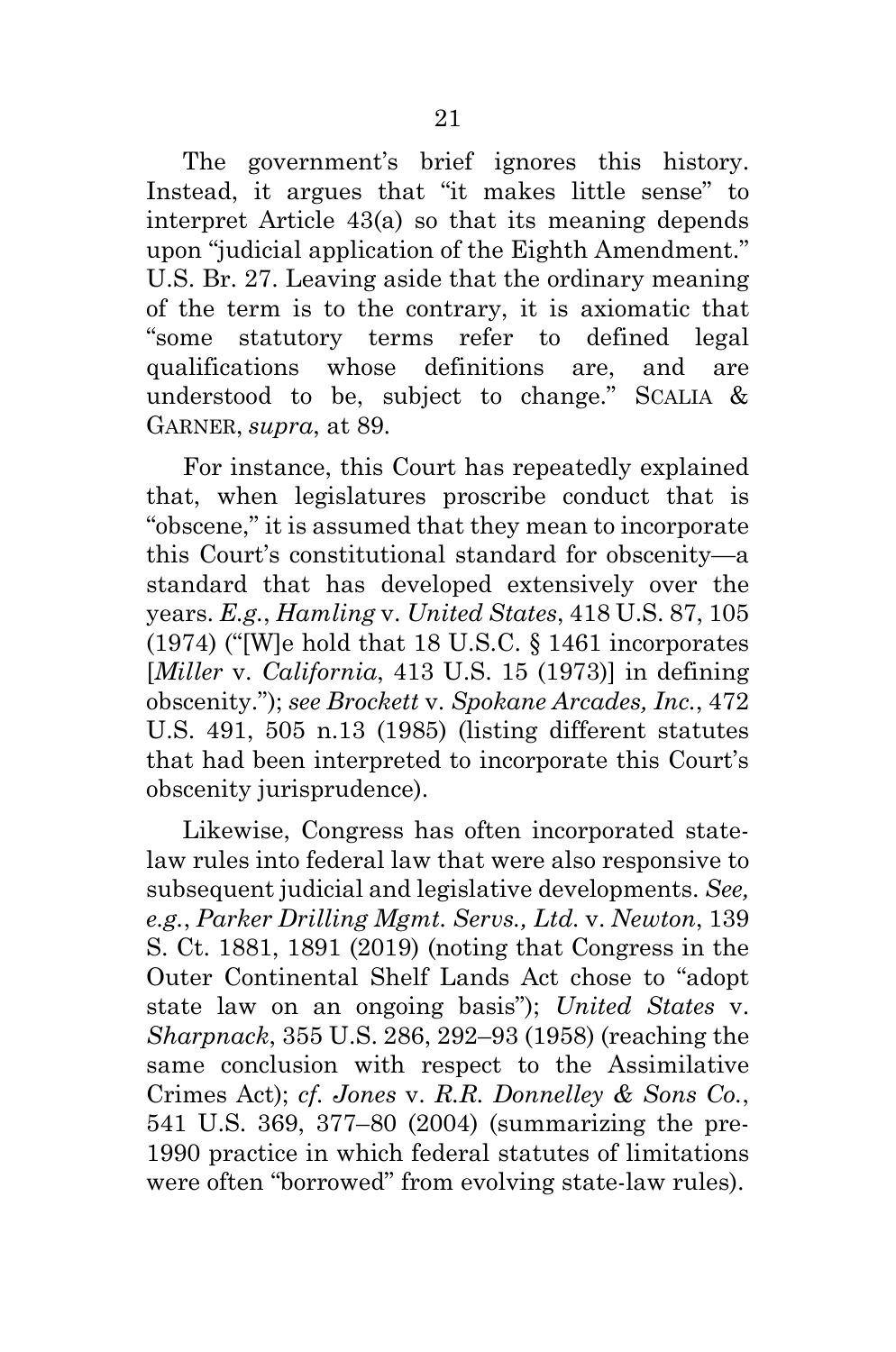Against this backdrop, it hardly "makes little sense" to conclude that Congress intended to incorporate judicially interpreted limits on judicially imposed punishments when it adopted the word "punishable." If any claim "makes little sense," U.S. Br. 27, it is the government's argument that Congress used the term "offense punishable by death" to include offenses that were not then—and could never be punished by death. As the CAAF correctly concluded in *Mangahas*, an "offense punishable by death" under Article 43(a) is one that may *in fact* be punished with the death penalty—which requires both that the UCMJ authorizes the death penalty *and* that no law forbids imposing it for that offense. 77 M.J. at 224–25.

## <span id="page-37-0"></span>**3. The 1986 Amendment Did Not "Incorporate" the Government's Interpretation into Article 43(a)**

As noted above, Congress incorporated § 3281's "punishable by death" language into Article 43(a) in 1986. The government argues that, when it did so, Congress did not thereby adopt the phrase's ordinary meaning, but rather codified an "understanding" of that phrase that civilian courts of appeals had "settled" upon before 1986—that the statute was satisfied so long as Congress had *authorized* the death penalty for the offense at issue. U.S. Br. 29–30. The government's legislative ratification theory, however, is not supported by the two cases on which it rests.

In the first of those cases, *Coon* v. *United States*, 411 F.2d 422 (8th Cir. 1969), the defendant argued via 28 U.S.C. § 2255 that his offense—kidnapping—was not "punishable by death" under § 3281. *Id*. at 423–24. After his conviction became final, this Court had held that the federal kidnapping statute unconstitutionally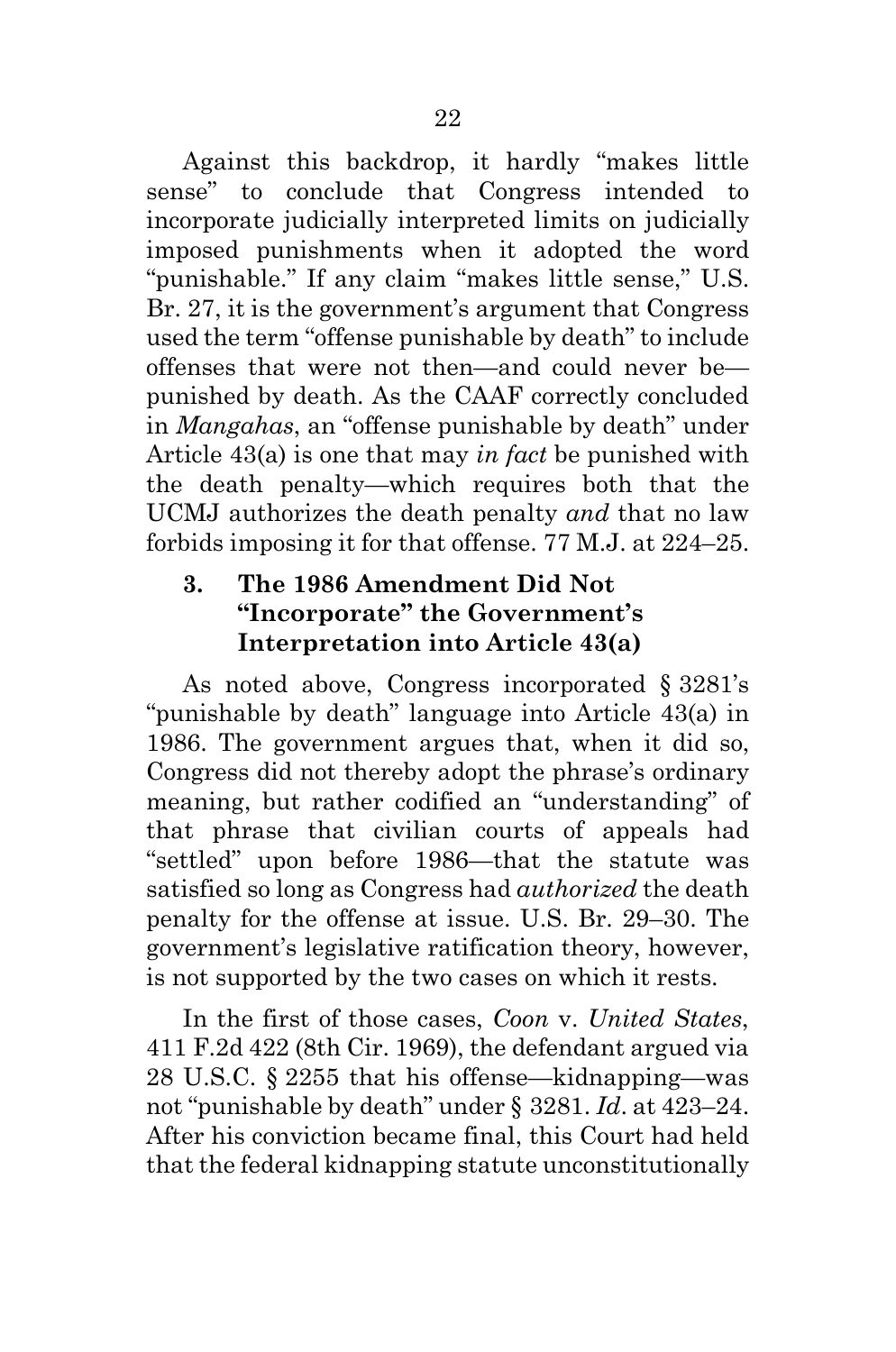discouraged defendants from vindicating their right to a jury trial—because only a jury could return a death sentence. *See United States* v. *Pope*, 392 U.S. 651 (1968) (per curiam). The Eighth Circuit held that the defendant's offense was still "punishable by death." As it explained, "[t]he clear and ordinary meaning of the words unquestionably encompasses any offense for which the death penalty may be imposed." 411 F.2d at 424 (internal quotation marks omitted). And although the Constitution barred the *procedures* governing capital sentencing under the federal kidnapping statute, it did not bar imposition of the death penalty for the *substantive* offense. *See id*.

The second case the government cites did not even involve § 3281—and suffers from the same flaw. In *United States* v. *Kennedy*, 618 F.2d 557 (9th Cir. 1980) (per curiam), the defendant challenged whether his bail was governed by 18 U.S.C. § 3148, which covers cases in which the defendant "is charged with an offense punishable by death." The Ninth Circuit held that § 3148 applied even though the defendants' offenses could not have been punished with death under *Furman* v. *Georgia*, 408 U.S. 238 (1972) (per curiam). *See* 618 F.2d at 558–59. As in *Coon*, though, *Kennedy* involved offenses for which the death penalty could lawfully be imposed—so long as the sentencing followed constitutionally appropriate procedures.<sup>[9](#page-38-0)</sup>

<span id="page-38-0"></span><sup>9.</sup> The government also cites *United States* v. *Payne*, 591 F.3d 46 (2d Cir. 2010), as evidence that civilian courts since 1986 have continued to interpret § 3281 to focus only on whether the death penalty is authorized. Leaving aside that a 2010 ruling is hardly instructive of what Congress intended in 1986, *Payne*, too, involved a case in which the *offense*—murder in aid of racketeering—could lawfully and constitutionally be punished by death. *See id*. at 59.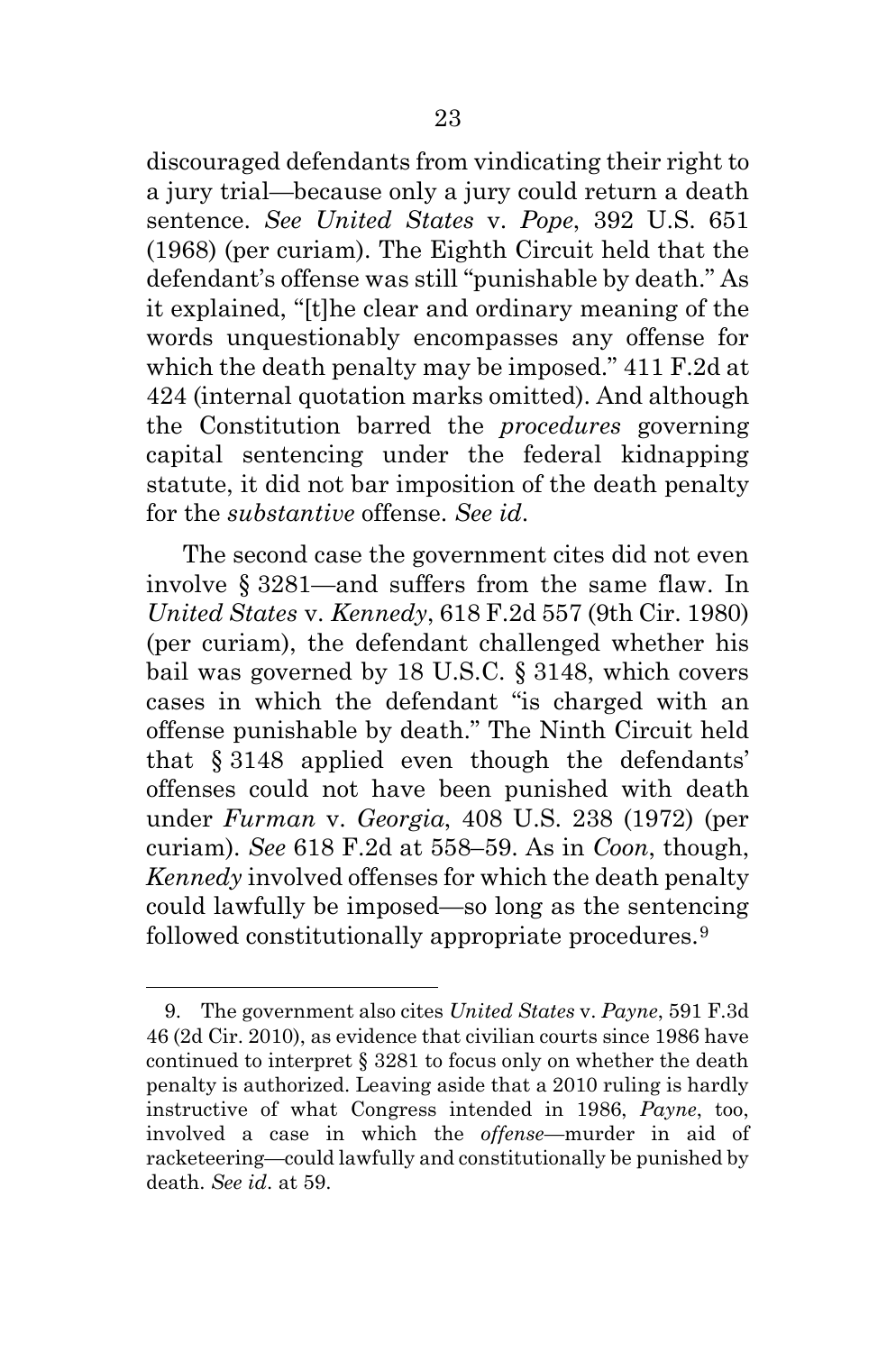As the CAAF explained in *Mangahas*, in each of these cases (and in the others on which *Willenbring* had relied), "the death penalty was, in fact, at least a potentially available punishment for the respective charges at the time the offenses were committed." 77 M.J. at 224. Indeed, the government has not identified a *single* case—before 1986 or since—in which a court of appeals interpreted "punishable by death" in § 3281 to include a specific offense for which the death penalty had been *substantively* foreclosed. Even assuming *arguendo* that Congress in 1986 meant to incorporate these specific judicial interpretations of § 3281 into Article 43, such incorporation would have done nothing to unsettle the ordinary meaning of the term—or to support the government's position here.

### <span id="page-39-0"></span>**4. Any Ambiguity in Article 43(a) Should Be Resolved in Favor of Respondents**

Even if any ambiguity remained as to what Article 43(a) means by an "offense punishable by death," such ambiguity militates in favor of the CAAF's analysis in *Mangahas*—not the government's position here.

First, it is a long-settled principle of statutory interpretation that statutes of limitations are to be "narrowly construed' and 'interpreted in favor of repose.'" *Kellogg Brown & Root Servs., Inc.* v. *United States ex rel. Carter*, 135 S. Ct. 1970, 1978 (2015) (quoting *Bridges*, 346 U.S. at 219). That principle has even greater force as applied to *criminal* statutes of limitations. *See, e.g.*, *Toussie* v. *United States*, 397 U.S. 112, 114–15 (1970); *see also Marion*, 404 U.S. at 322 n.14 ("Criminal statutes of limitation are to be liberally interpreted in favor of repose." (citing *United States* v. *Habig*, 390 U.S. 222, 227 (1968))); *United States* v. *Scharton*, 285 U.S. 518, 522 (1932) (same).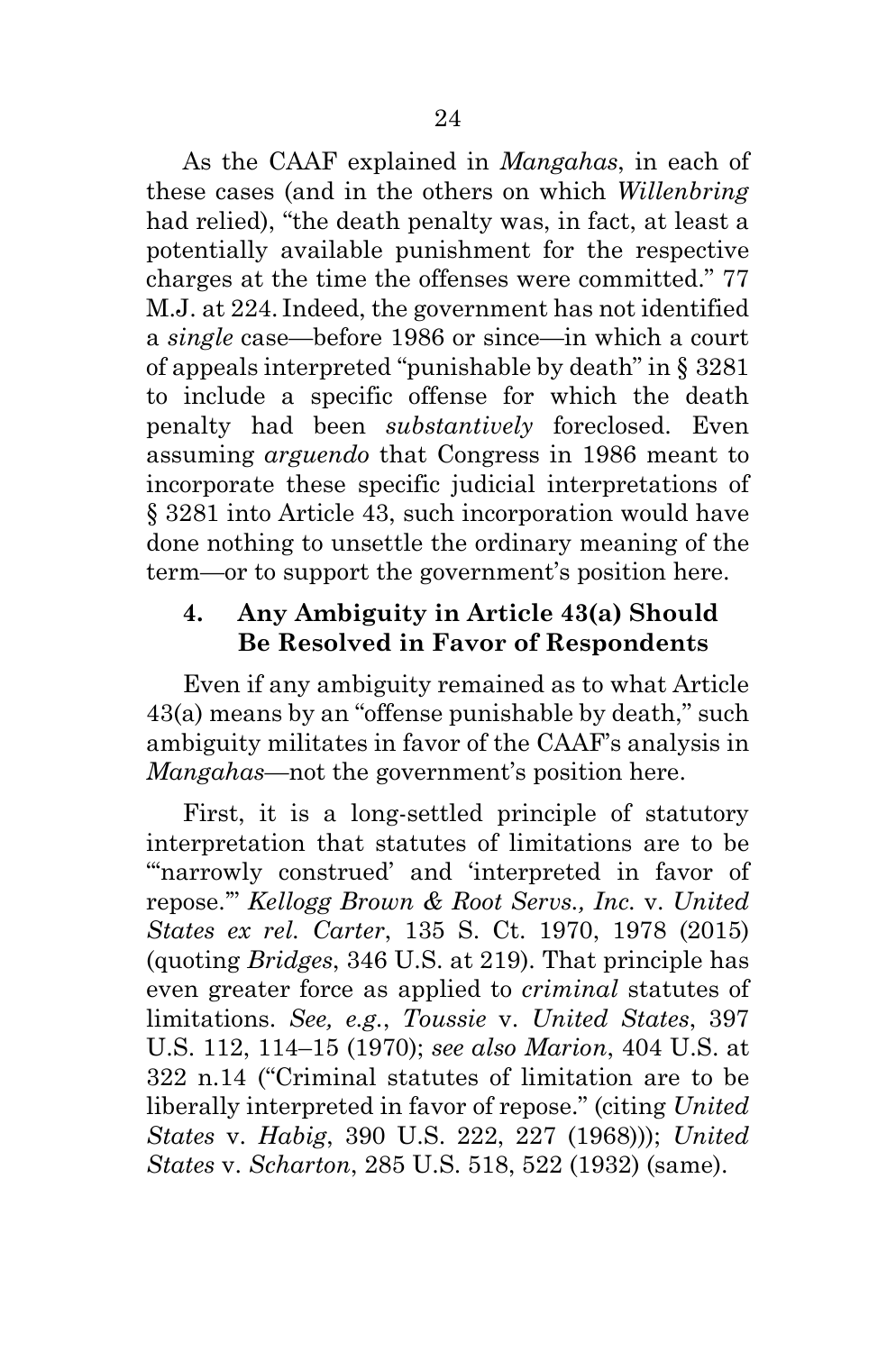As this Court explained in *Toussie*, ambiguities should be resolved in favor of repose "to protect individuals from having to defend themselves against charges when the basic facts may have become obscured by the passage of time and to minimize the danger of official punishment because of acts in the far-distant past." 397 U.S. at 114–15; *see also id*. ("Such a time limit may also have the salutary effect of encouraging law enforcement officials promptly to investigate suspected criminal activity."). Here, that would mean interpreting "punishable by death" the same way that the CAAF did in *Mangahas*.

Second, even if "recourse to traditional tools of statutory construction leaves . . . doubt about the meaning of" a statutory term, *Yates* v. *United States*, 135 S. Ct. 1074, 1088 (2015) (plurality opinion), this Court should "invoke the rule that 'ambiguity concerning the ambit of criminal statutes should be resolved in favor of lenity.'" *Id*. (quoting *Cleveland* v. *United States*, 531 U.S. 12, 25 (2000)); *see also United States* v. *Davis*, 139 S. Ct. 2319, 2333 (2019) ("That rule is 'perhaps not much less old than' the task of statutory 'construction itself.'" (quoting *United States* v. *Wiltberger*, 18 U.S. (5 Wheat.) 76, 95 (1820))).

"[I]t is appropriate, before we choose the harsher alternative, to require that Congress should have spoken in language that is clear and definite." *United States* v. *Universal C.I.T. Credit Corp.*, 344 U.S. 218, 222 (1952). Thus, if doubt remains as to the meaning of the phrase "offense punishable by death," the rule of lenity further settles that the CAAF's reading of Article 43(a) must prevail over the government's.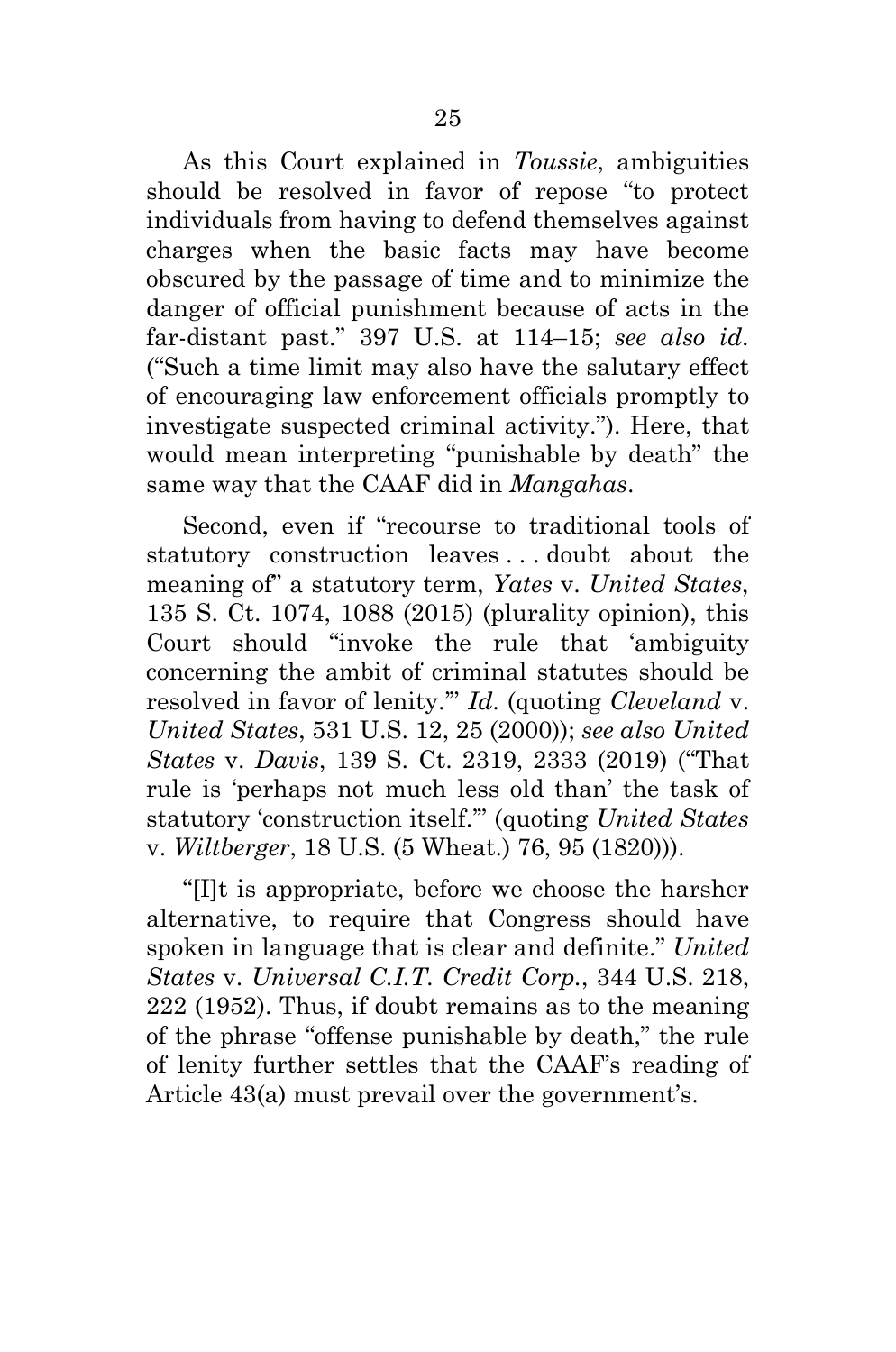### <span id="page-41-0"></span>**5. The Legislative History of the 1986 Amendment Is Not to the Contrary**

Finding no refuge in the traditional tools of statutory construction—text, statutory history, and the canons of interpretation—the government falls back on a single sentence from the Senate Armed Services Committee's report accompanying the 1986 amendment. Whoever drafted the report wrote that, under the revised Article 43(a), "'no statute of limitation would exist in prosecution of offenses for which the death penalty is a punishment prescribed by or pursuant to the UCMJ.'" U.S. Br. 10 (quoting S. REP. No. 99-331, *supra*, at 249). In the government's view, this sentence demonstrates that the 1986 amendment overrode the ordinary meaning of "punishable by death," and that Congress meant the term simply as a proxy for "serious offenses" under the UCMJ, regardless of whether the death penalty could actually be imposed. *See id*. at 29.

Of course, a stray sentence in a committee report can hardly overcome either the plain language Congress used in Article 43(a) or the settled principles of statutory interpretation that would compel the same reading even if the meaning of the text were not plain. *See, e.g.*, *Shannon* v. *United States*, 512 U.S. 573, 583 (1994) ("We are not aware of any case . . . in which we have given authoritative weight to a single passage of legislative history that is in no way anchored in the text of the statute."). This disconnect is especially glaring here, where the purpose the government purports to derive from the legislative history (offenses for which death is "*prescribed by . . .*  the UCMJ") doesn't even track the language Congress actually used (offenses "*punishable* by death").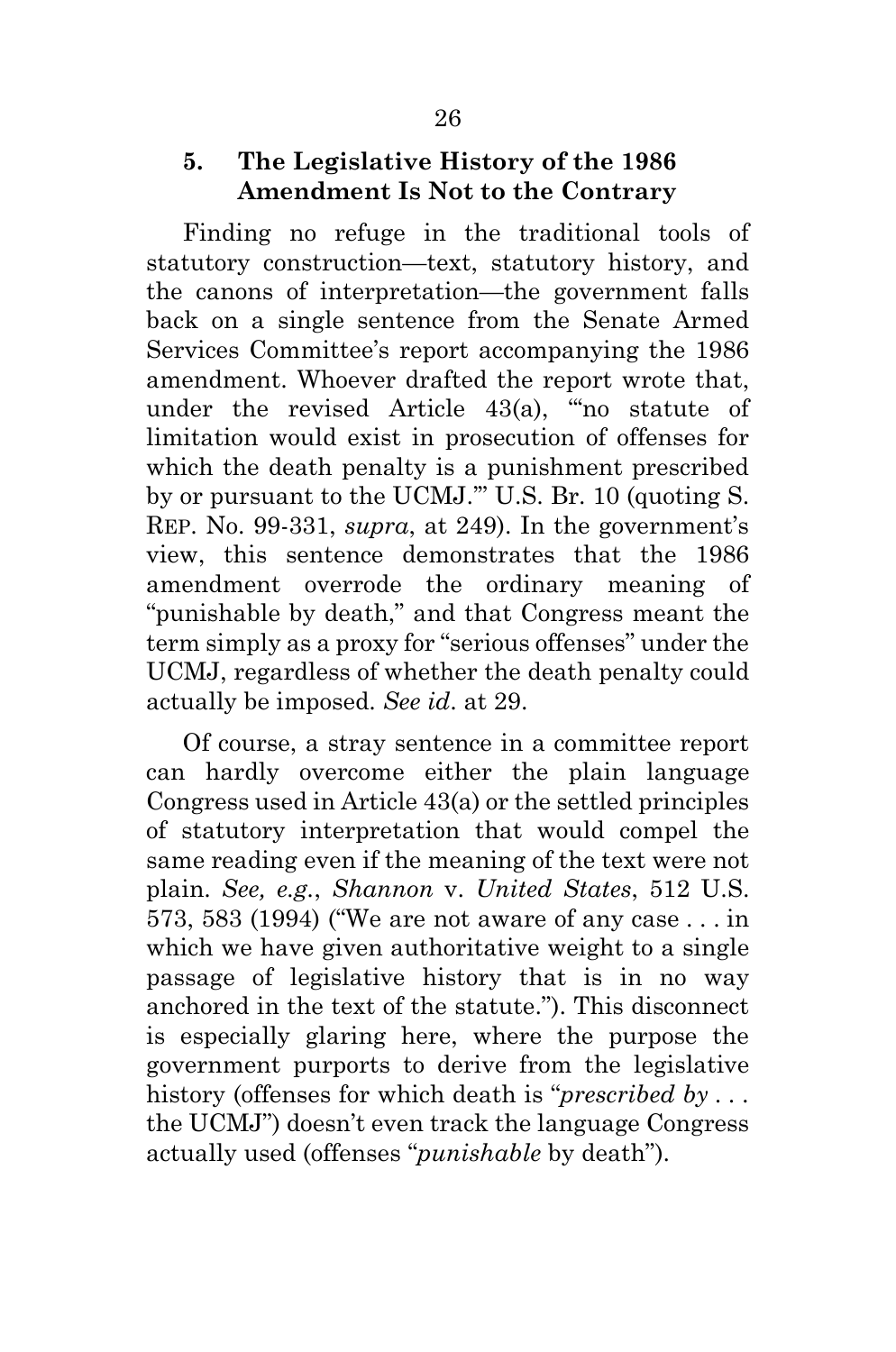But even if legislative history could be relevant to the meaning of Article 43(a), there are three separate flaws in how the government attempts to use it here: It is subsequent legislative history; it is cherry-picked from the subsequent legislative history of the 1986 amendment; and, even read for all it is worth, it doesn't actually bear out the government's reading.

## **a. The Government's Reading of "Punishable by Death" Relies Upon Subsequent Legislative History**

As noted above, the 1986 amendment did not introduce into federal law the language "offense punishable by death." Instead, it was introduced into the statute of limitations for federal civilian courts in 1939—as a replacement for the broader term, "capital offense." The legislative history surrounding that change in 1939 only reinforces that Congress intended to adopt the ordinary meaning of "punishable." *See ante* at 20.

In 1986, moreover, Congress's goal was to *harmonize* Article 43(a) with the federal civilian statute of limitations, not put them at loggerheads. U.S. Br. 29. In other words, the best reading of the 1986 amendment is that it meant to do no more and no less than bring Article 43(a) into line with 18 U.S.C. § 3281. And the meaning of the federal civilian statute of limitations is illuminated, if at all, by the full legislative history of the 1939 statute—not a lone remark in a 1986 committee report. The legislative history on which the government relies is, thus, immaterial *subsequent* legislative history on the critical point in dispute—the meaning of the term "offense punishable by death." *See Sullivan* v. *Finkelstein*, 496 U.S. 617, 631–32 (1990) (Scalia, J.,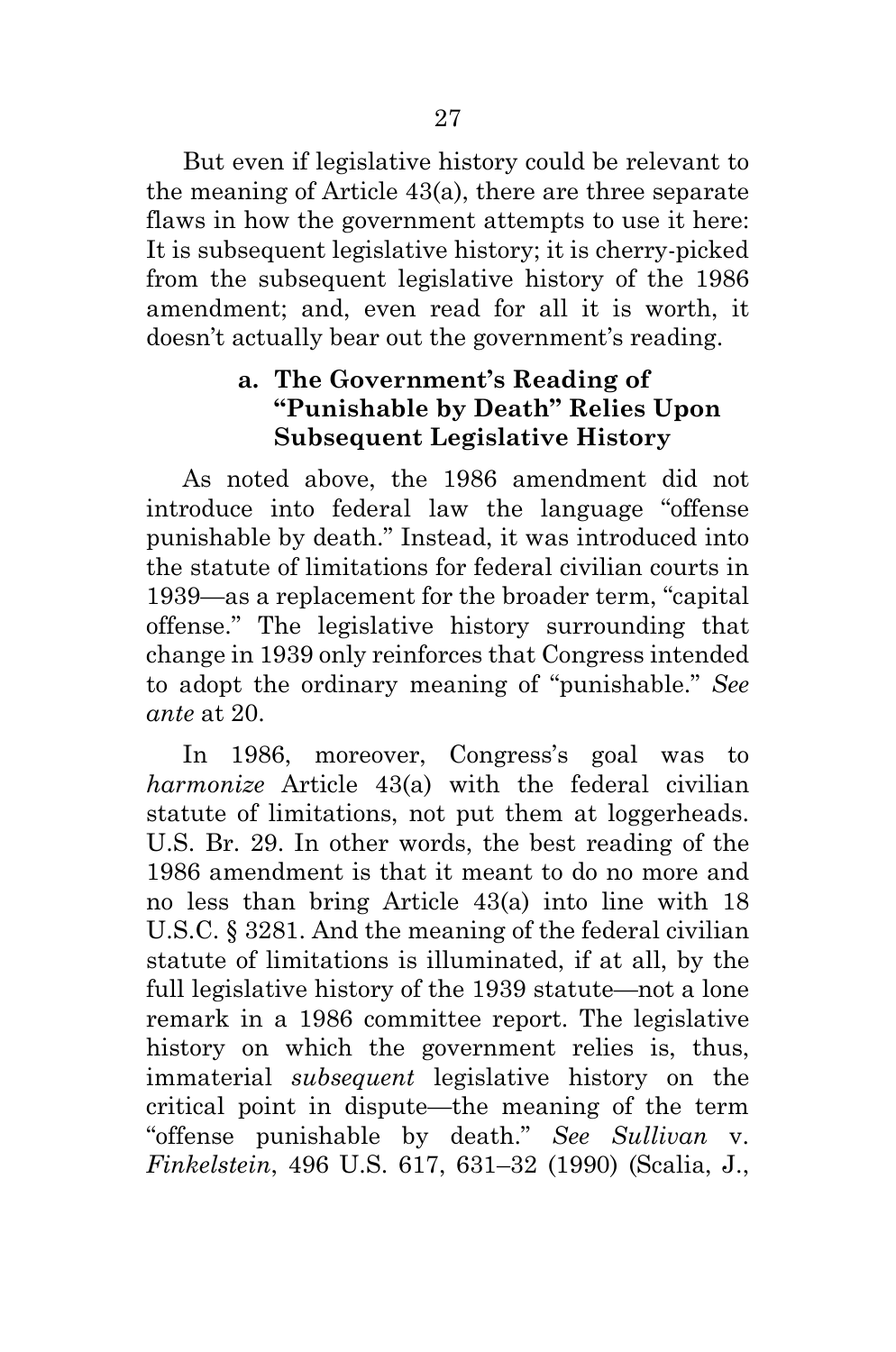concurring in part) ("[T]he views of a legislator concerning a statute already enacted are entitled to no more weight than the views of a judge concerning a statute not yet passed.").[10](#page-43-0)

## **b. The Complete Legislative History of the 1986 Amendment Does Not Support the Government's Reading**

Even if the 1986 amendment's legislative history *could* illuminate the meaning of "punishable by death" in Article 43(a), the government's reading rests on a cherry-picked statement taken out of context. As noted above, the 1986 amendment was motivated by the volume of serious offenses under the UCMJ that, as late as 1985, carried either a two- or three-year statute of limitations. *See ante* at 8. But none of the amendment's legislative history suggests that Congress or the government at that time understood rape to be one of the offenses for which the 1986 amendment changed the statute of limitations.

If, as the government now asserts, Congress meant to include rape—and to allow servicemembers to be prosecuted for that offense years, even decades, after the fact, that would have been a major development, one that would have overshadowed any other modification made by the 1986 amendment. Yet, while those other modifications all received at least brief mention in the legislative history of the 1986 amendment, *see, e.g.*, S. REP. No. 99-331, at 249–50, not a word was said about this purportedly seismic shift in military law. *Cf. Church of Scientology of Cal.* v. *IRS*, 484 U.S. 9, 17–18 (1987) ("[T]his is a case

<span id="page-43-0"></span><sup>10.</sup> The same can be said of the *amicus* brief filed on behalf of 13 members of Congress—none of whom were *in* Congress at the time of the 1986 amendment to Article 43(a), let alone in 1939.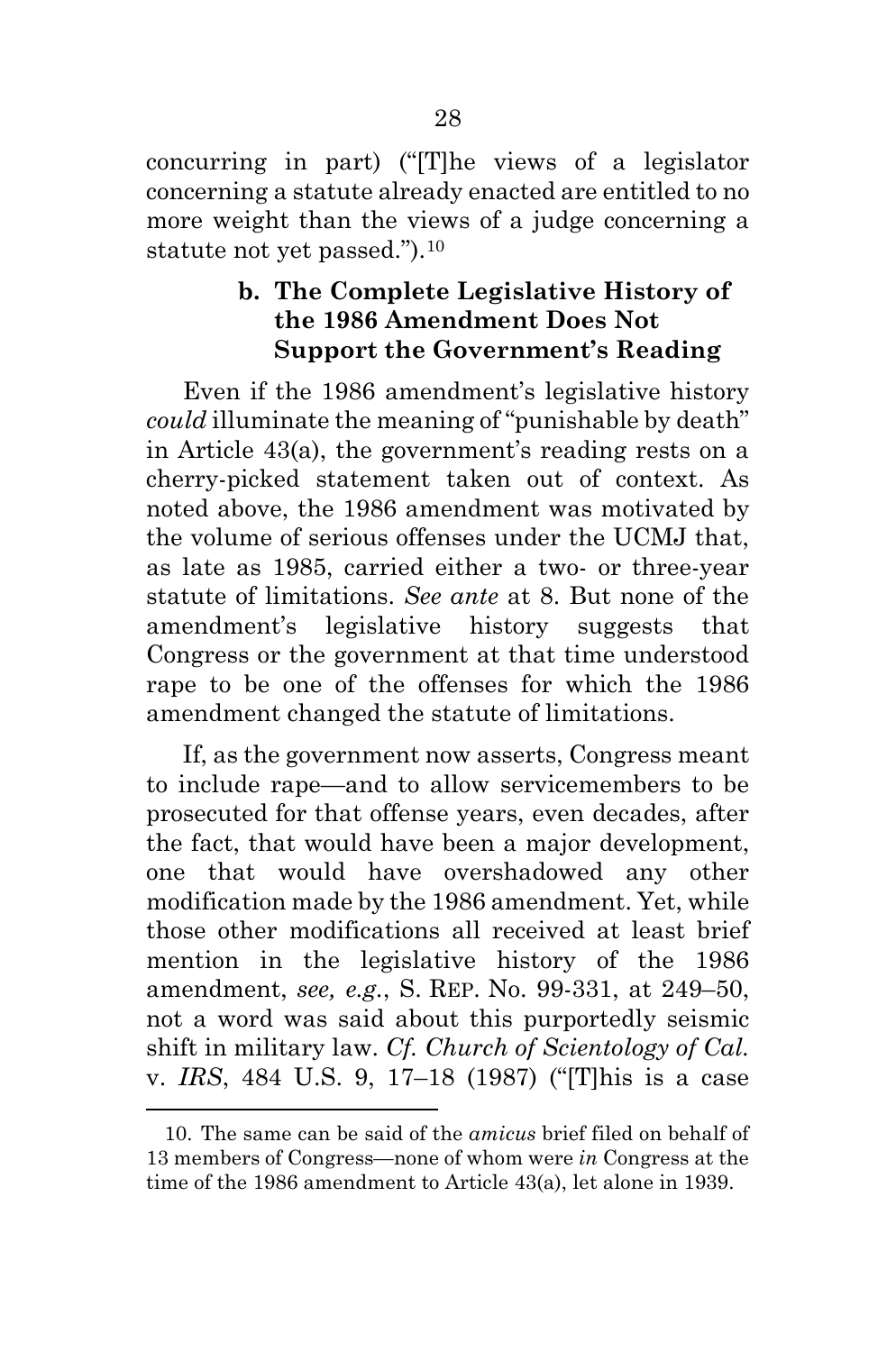where common sense suggests, by analogy to Sir Arthur Conan Doyle's 'dog that didn't bark,' that an amendment having the effect [the government] ascribes to it would have been differently described.").

The silence of the 1986 amendment's legislative history as to rape is even more instructive because of contemporaneous legislation cutting in the opposite direction. On the same day that Congress enacted the 1986 amendment to Article 43(a), it eliminated the federal death penalty for civilian rape offenses (which federal law defines as "sexual abuse"). *See* U.S. Br. 30 (citing Sexual Abuse Act of 1986, Pub. L. No. 99-654, § 3(a)(1), 100 Stat. 3660, 3663).

If the government is correct about the meaning of "punishable by death," the effect of that change was to move federal civilian rape cases from 18 U.S.C. § 3281 to § 3282, which then imposed a three-year statute of limitations for other offenses.<sup>[11](#page-44-0)</sup> It beggars belief that, on the very day Congress would thus have brought civilian rape offenses under a three-year civilian statute of limitations, it would intentionally do the exact *opposite* with regard to rape in the military.

Put another way, on the government's reading, rape should have remained exempt from a statute of limitations in civilian courts until Congress formally repealed the death penalty in 1986—nine years after *Coker*—entirely because it continued to be authorized by statute. On Respondents' reading, in contrast, *Coker* itself compelled a three-year statute of limitations for civilian adult rape offenses—which

<span id="page-44-0"></span><sup>11.</sup> Congress did not eliminate a statute of limitations for civilian rape offenses until July 2006. *See* Adam Walsh Child Protection and Safety Act of 2006, Pub. L. No. 109-248, § 211(1), 120 Stat. 587, 616 (codified at 18 U.S.C. § 3299).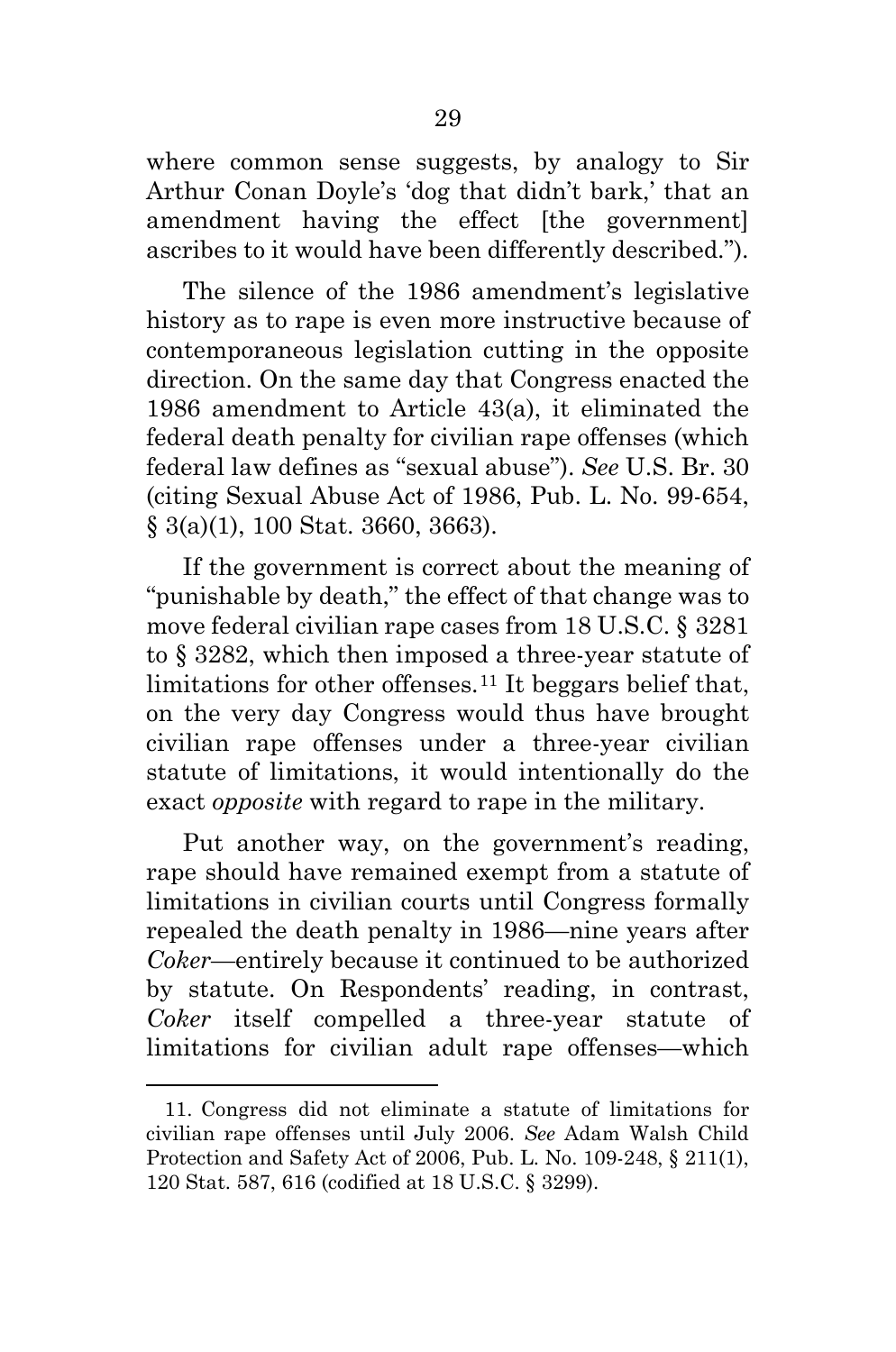were no longer "punishable by death" under § 3281. It is more than a little telling, in that respect, that the government has not been able to identify a single federal civilian rape case brought between *Coker* and the 1986 repeal of the civilian death penalty for rape in which more than three years elapsed between the offense and the prosecution.

## **c. The Government's Cherry-Picked Legislative History Does Not Support Its Reading of Article 43(a)**

Finally, even ignoring the text, statutory history, and canons of statutory interpretation, and taking the selective, subsequent legislative history out of context, it *still* does not vindicate the government's reading of "punishable by death." Read for all that it is worth, the Senate Committee Report suggests that an offense "punishable by death" is an offense "for which the death penalty is a punishment prescribed by or pursuant to the UCMJ." S. REP. No. 99-331, at 249.

But the government ignores that sentencing under the UCMJ is constrained by Article 55, which bars courts-martial from imposing any "cruel or unusual punishment." 10 U.S.C. § 855. As noted below, Article 55 has consistently been interpreted to incorporate this Court's Eighth Amendment jurisprudence including *Coker*. *See post* at 36–40. Even if this single sentence of legislative history was conclusive, such that an offense is "punishable by death" under Article 43(a) so long as it is one "for which the death penalty is a punishment prescribed by or pursuant to the UCMJ," Respondents' offenses would *still* not qualify because the UCMJ itself forecloses the death penalty.

\* \* \*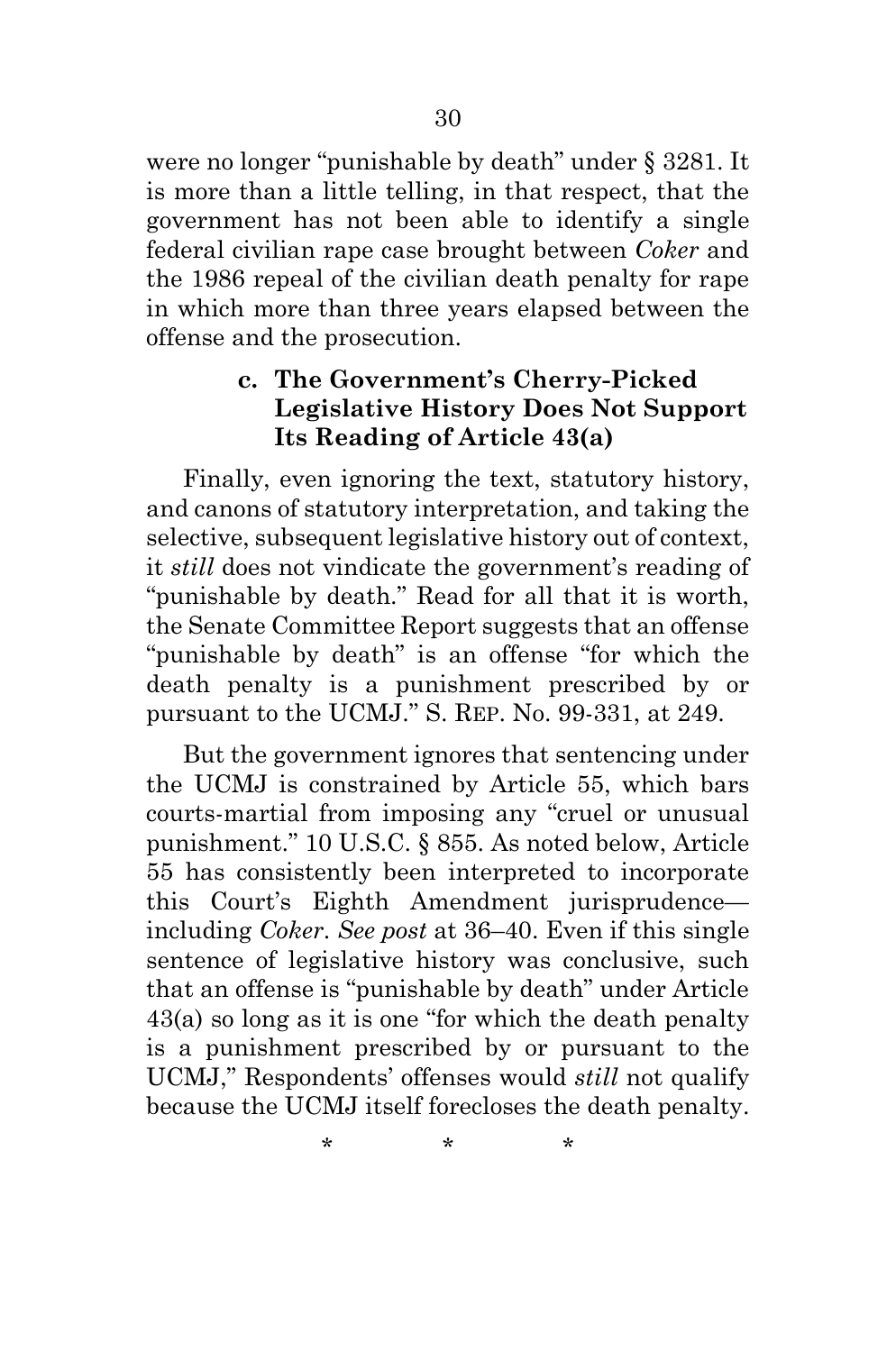The ordinary meaning of Article 43(a), the history of the term "offense punishable by death," and settled principles of statutory interpretation all lead to the same result: As *Mangahas* correctly held, to be "punishable by death" under Article 43(a), an offense must be one for which death "may be imposed," *i.e.*, an offense for which death is *both* an authorized *and* a legally available punishment.

### <span id="page-46-0"></span>**B. The Eighth Amendment Bars Imposition of the Death Penalty for Adult Rape**

The government's alternative argument is that it *could* lawfully have subjected Respondents to the death penalty for their offenses. *Coker* forecloses that argument. So does nearly four decades of Eighth Amendment precedent in the military justice system. And, at the very least, so does Article 55 of the UCMJ.

This Court has long held "that it is a precept of justice that punishment for crime should be graduated and proportioned to [the] offense." *Weems* v. *United States*, 217 U.S. 349, 367 (1910). This Court has thus interpreted the Eighth Amendment to "proscribe[] 'all excessive punishments, as well as cruel or unusual punishments that may or may not be excessive.'" *Kennedy*, 554 U.S. at 419 (quoting *Atkins* v. *Virginia*, 536 U.S. 304, 311 n.7 (2002)). And "[b]ecause the death penalty is the most severe punishment, the Eighth Amendment applies to it with special force." *Roper* v. *Simmons*, 543 U.S. 551, 568 (2005). As such, "[c]apital punishment must be limited to those offenders who commit 'a narrow category of the most serious crimes' and whose extreme culpability makes them 'the most deserving of execution.'" *Id*. (quoting *Atkins*, 536 U.S. at 319).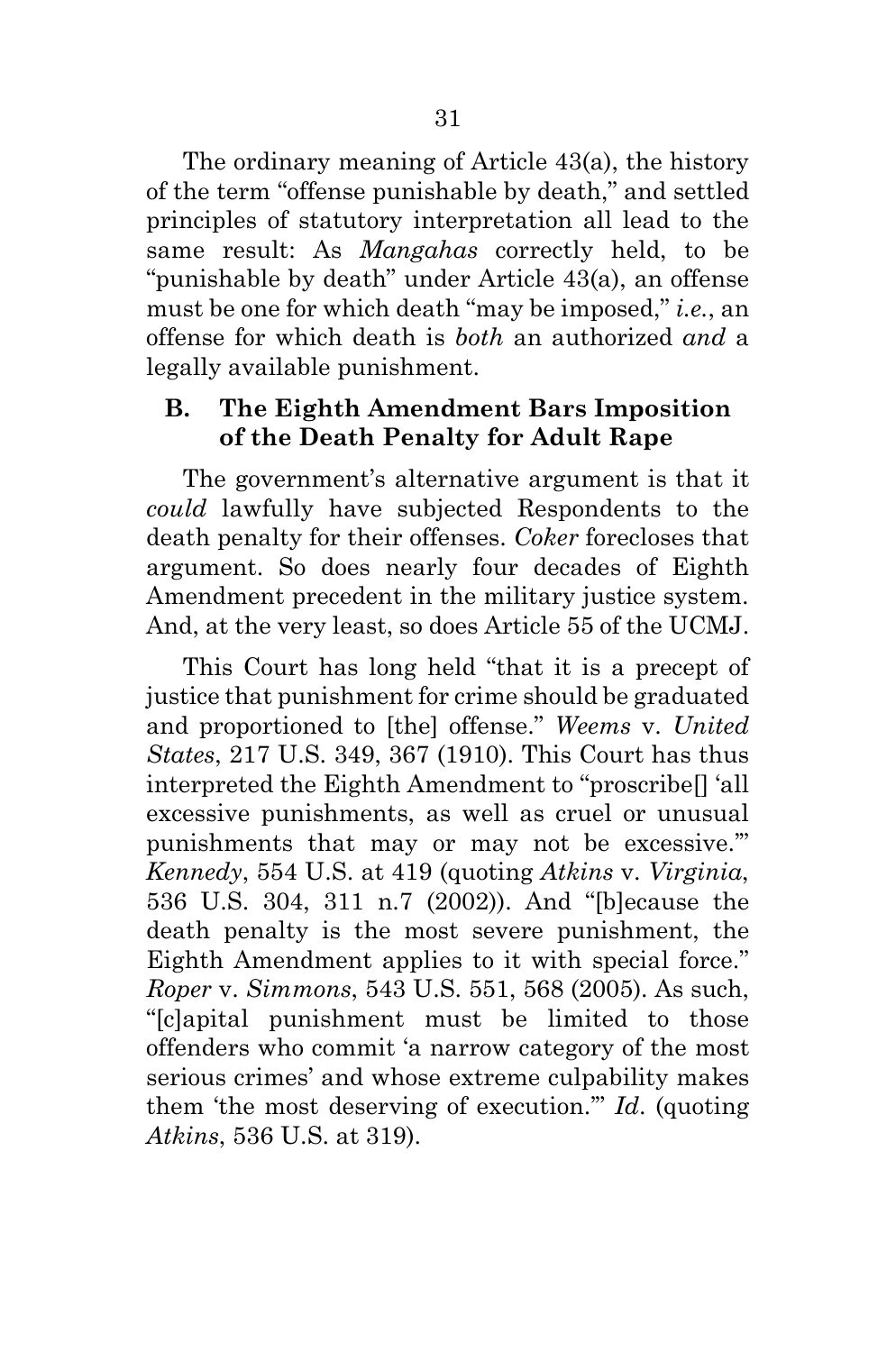Consistent with these principles, this Court held in *Coker* that the Eighth Amendment categorically forbids imposition of the death penalty for a particular offense—rape of an adult that does not result in the death of the victim. 433 U.S. at 598 (plurality opinion) ("[D]eath is . . . a disproportionate penalty for the crime of raping an adult woman."); *see also id*. ("We have the abiding conviction that the death penalty, which 'is unique in its severity and irrevocability,' is an excessive penalty for the rapist who, as such, does not take human life." (quoting *Gregg* v. *Georgia*, 428 U.S. 153, 187 (1976) (plurality opinion))). Those conclusions did not turn on any considerations unique to civilian—as opposed to military—criminal justice.[12](#page-47-0) *See, e.g.*, *Kennedy*, 554 U.S. at 437 ("As it relates to crimes against individuals, . . . the death penalty should not be expanded to instances where the victim's life was not taken.").

Perhaps for that reason, *every* military court to consider the question since *Coker* has held that *Coker* itself applies to courts-martial. As the CAAF's predecessor explained in 1986, "[t]he [UCMJ] and many state penal codes authorize death sentences for rape; but in the absence of aggravating circumstances, such punishment cannot be constitutionally inflicted." *United States* v. *Hickson*, 22 M.J. 146, 154 n.10 (C.M.A. 1986) (citing *Coker*, 433 U.S. 584); *see also* 

<span id="page-47-0"></span><sup>12.</sup> Just as the infrequency of capital rape cases was relevant to the plurality's analysis in *Coker*, 433 U.S. at 596–97 (plurality opinion), it also bears mentioning here: Even though the UCMJ formally authorized the death penalty for *all* rape offenses committed on or before June 28, 2012, no servicemember has been sentenced to death based solely upon a conviction for rape of an adult since World War II—*before* Congress enacted the UCMJ.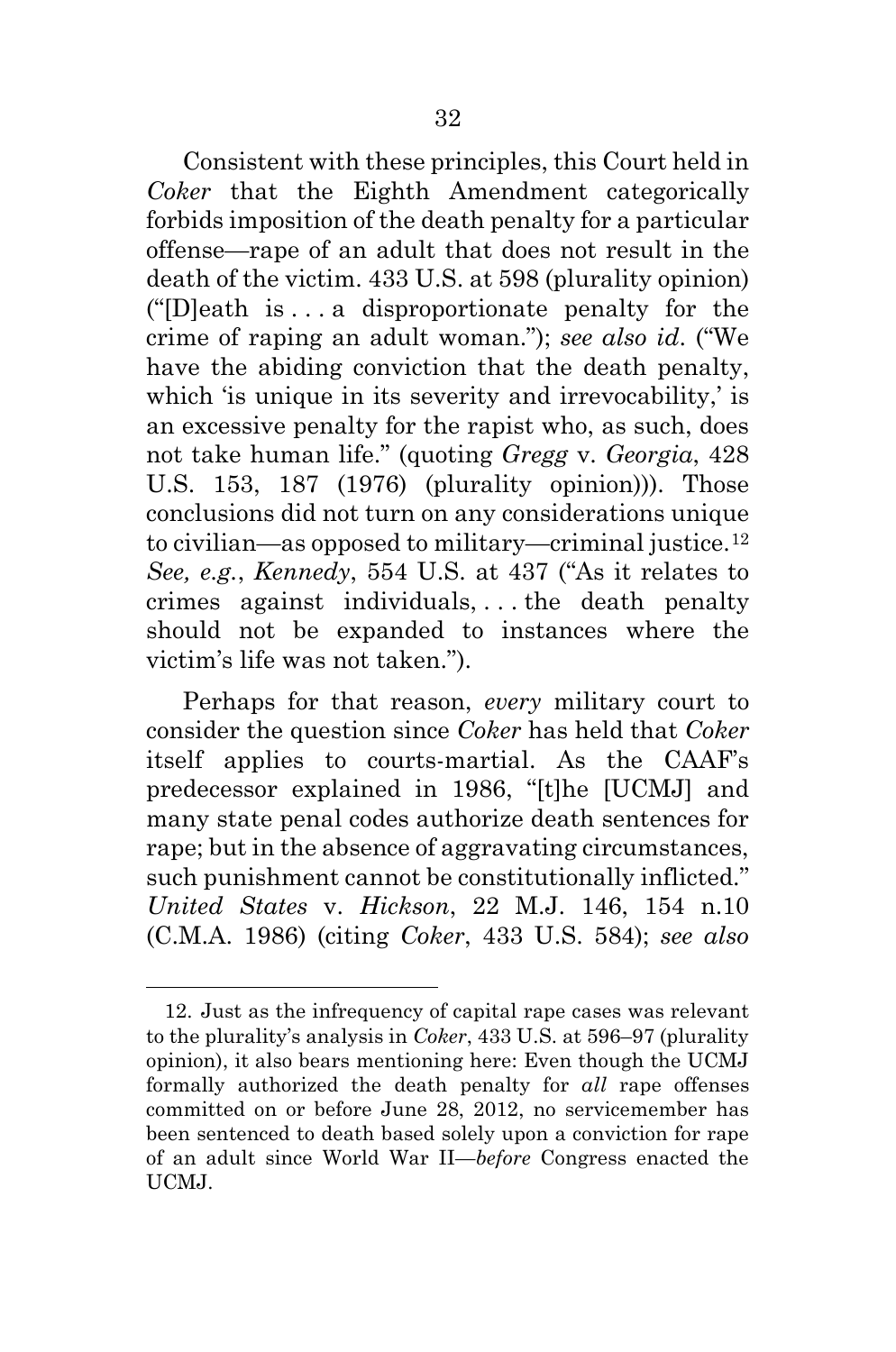*United States* v. *McReynolds*, 9 M.J. 881, 882 (A.F.C.M.R. 1980) (*Coker* "is binding upon us" under the Eighth Amendment); *United States* v. *Clark*, 18 M.J. 775, 776 (N-M.C.M.R. 1984) ("A sentence of death for the crime of rape of an adult woman is prohibited by the Eighth Amendment to the U.S. Constitution."). From the unbroken perspective of the entire military justice system, then, *Coker* settled the matter. *See Mangahas*, 77 M.J. at 223 & n.3.[13](#page-48-0)

Instead of grappling with this jurisprudence, the government's opening brief relies upon policy arguments and overgeneralizations. Taking the latter first, although the government's brief correctly points out that "[t]his Court has long recognized that many constitutional rights apply differently in the context of the military," U.S. Br. 31, it indirectly concedes that no decision of this Court has suggested that the Eighth Amendment is one of them. *Id*. at 32.

To the contrary, In *Loving* v. *United States*, 517 U.S. 748 (1996), this Court assumed without deciding that the Eighth Amendment applies to courts-martial. *Id*. at 755; *see also id*. at 777 (Thomas, J., concurring in the judgment). And five Justices pointedly declined to address whether the Eighth Amendment bars courts-martial from imposing capital punishment for *child* rape in *Kennedy*, 554 U.S. at 947–48 (statement of Kennedy, J., respecting the denial of rehearing) ("[W]e need not decide whether certain considerations might justify differences in the application of the Cruel and Unusual Punishments Clause to military

<span id="page-48-0"></span><sup>13.</sup> The CAAF's decision in *Willenbring* is not to the contrary, for it said nothing about *Coker*. Instead, all it (wrongly) held was that rape of an adult was "punishable by death" solely because the death penalty had been authorized. 48 M.J. at 179–80.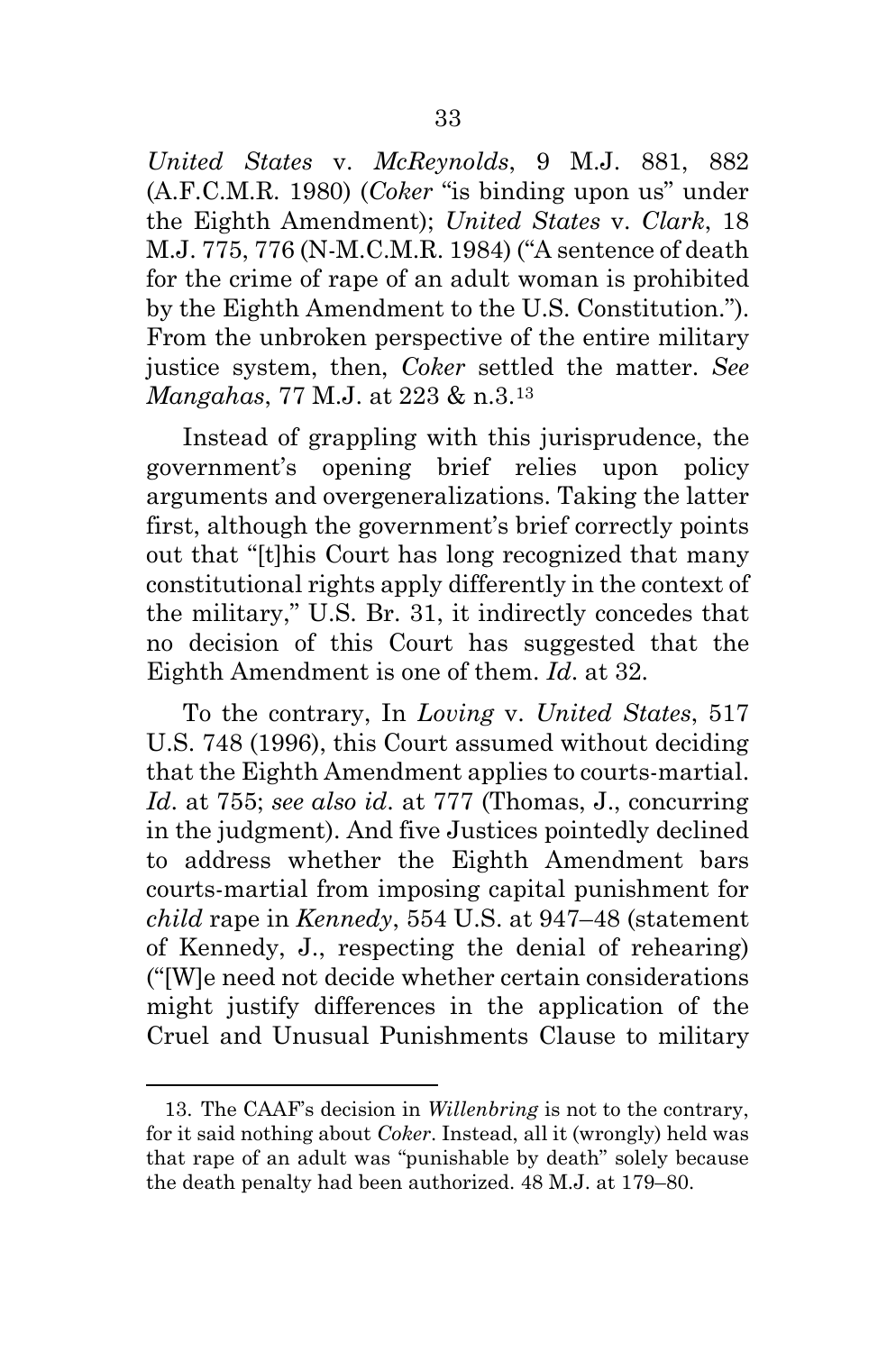cases (a matter not presented here for our decision)."). That this Court has not squarely addressed whether the Eighth Amendment applies to courts-martial is not, of itself, an argument that it doesn't.

Instead, the government's main argument against directly applying *Coker* to courts-martial is that it would be inconsistent with Congress's provision of the death penalty in Article 120(a)—a decision to which it claims this Court owes deference. U.S. Br. 31–33. But the only case the government cites to support the proposition that Congress is entitled to deference in the specific context of military *punishment* is *Chappell*  v. *Wallace*, 462 U.S. 296 (1983)—a case about whether courts could fashion judge-made damages remedies for servicemembers under *Bivens* v. *Six Unknown Named Agents of the Fed. Bureau of Narcotics*, 403 U.S. 388 (1971). *See* U.S. Br. 32–33, 35–36. Deferring to Congress on the availability of civil remedies for servicemembers hardly stands as precedent for deferring to Congress on the applicability and contours of the Eighth Amendment in cases in which servicemembers are criminal defendants.

Nor does the government offer any evidence that the inclusion of the death penalty in Article 120(a) reflected any "judgment" on Congress's part to adopt a *different* rule for courts-martial as compared to civilian courts. U.S. Br. 34. At the time Article 120(a) was enacted, the death penalty was available for rape in federal civilian court, as well. *See* 18 U.S.C. § 2031 (1948). And Congress never specifically reenacted the death penalty in Article 120(a) after *Coker*—including in 1986 when it revised Article 43(a). Even if deference to Congress's judgment *could* ever be appropriate in this context, the government has failed to identify any intentional legislative decision in 1950 or in 1986 to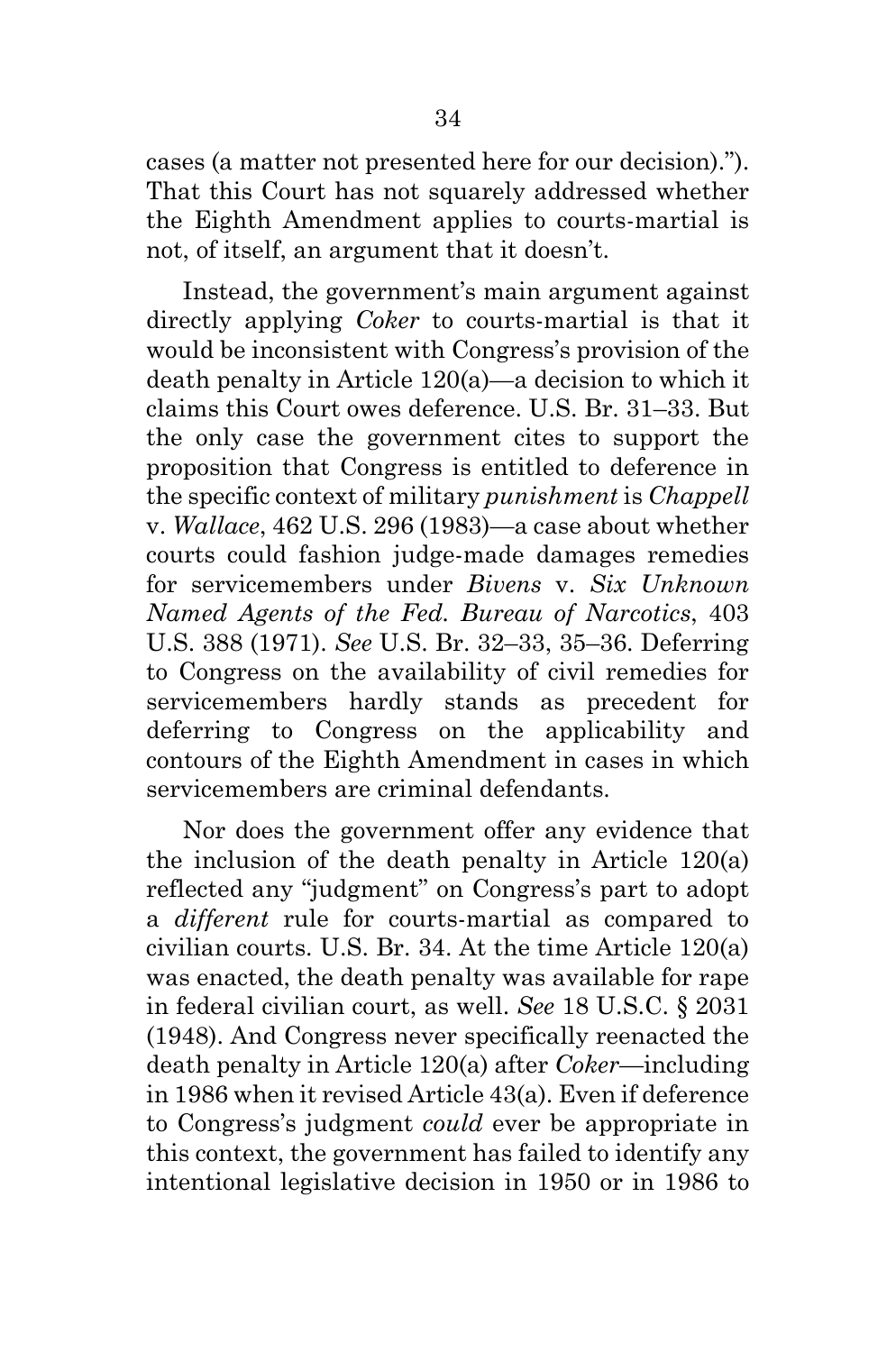treat military rape differently for Eighth Amendment (or any other) purposes. *See, e.g.*, U.S. Br. 5–7, 34–35 (citing six government reports and memoranda on rape in the military—the oldest of which is from 2010).

In any event, whereas the government frames the question as whether there is a "sound reason" to *extend* the Eighth Amendment to courts-martial, the CAAF and its predecessor—the "Supreme Court of the military justice system," *United States* v. *Armbruster*, 29 C.M.R. 412, 414 (1960)—have unflinchingly applied the Eighth Amendment to courts-martial for decades. As the Court of Military Appeals explained in *Matthews*, the only possible exception would be in cases of "military necessity," which it dismissed as a concern for civilian offenses such as murder and rape:

[T]he murder and rape committed by Matthews *have no characteristics which*, for purposes of applying the prohibition against "cruel and unusual punishments," *distinguish them from similar crimes tried regularly in State and Federal courts*. Although appellant's offenses were service-connected and subject to trial by court-martial, we see no reason why Matthews should be executed for his murder and rape of [the victim] if the sentencing procedures used by the court-martial failed to meet the standards established by the Supreme Court for sentencing in capital cases in civilian courts. *There is no military necessity for such a distinction*; and we do not believe that applying lower standards in this case would conform to the intent of Article 55 or of the Eighth Amendment.

16 M.J. at 369 (emphases added; citations omitted).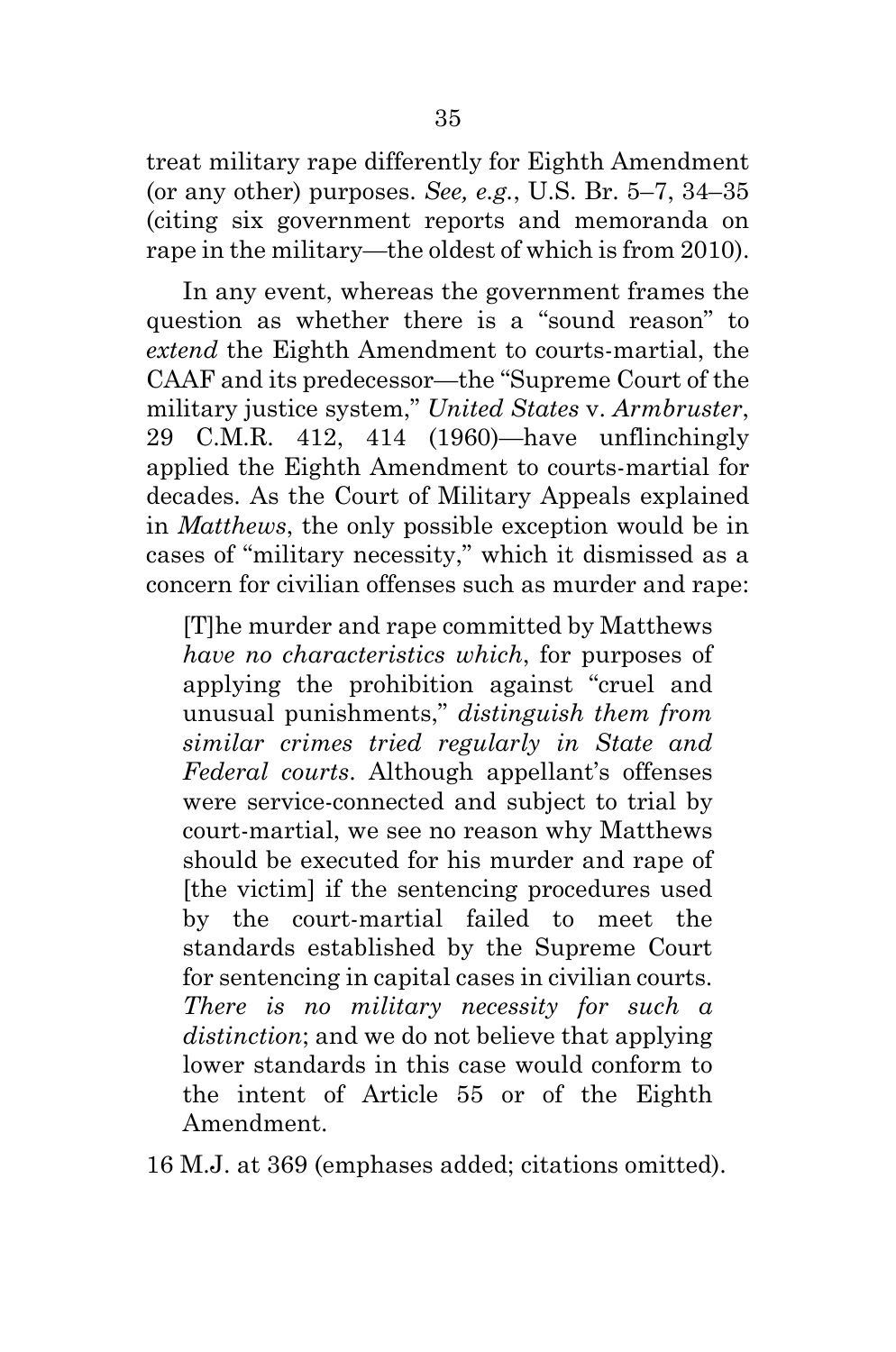In other words, the Eighth Amendment applies to courts-martial *unless* "military necessity" justifies a departure from its prohibitions. And the only examples of such justification that the *Matthews* court identified were "offenses committed under combat conditions when maintenance of discipline may require swift, severe punishment, or in violation of the law of war, e.g., spying." *Id*. at 368. Even for serious offenses like the rape and murder at issue in *Matthews*, the Eighth Amendment still applied.

The government's opening brief quotes *Matthews*, *see* U.S. Br. 39, but misses its point. The question military courts have consistently asked for decades is not whether there is "sound reason" to *extend* the Eighth Amendment to courts-martial; it is whether there is any "military necessity" that justifies *non*application. Again, all the government offers in response is open-ended invocation of the deference to which Congress is generally entitled in legislating military affairs—rather than any specific legislative judgment about military necessity in this context. If it is sufficient under *Matthews* that Congress long ago authorized a punishment that the Eighth Amendment was later interpreted to forbid, then the exception for "military necessity" would swallow the rule.

## <span id="page-51-0"></span>**C. Article 55 of the UCMJ Bars Imposition of the Death Penalty for Adult Rape**

This Court does not actually need to decide in these cases whether the Eighth Amendment in general—or *Coker*, in particular—applies to courts-martial. As the CAAF recognized in *Mangahas*, Article 55 of the UCMJ, which bars courts-martial from imposing any "cruel or unusual punishment," compels the same result. 77 M.J. at 223 n.4.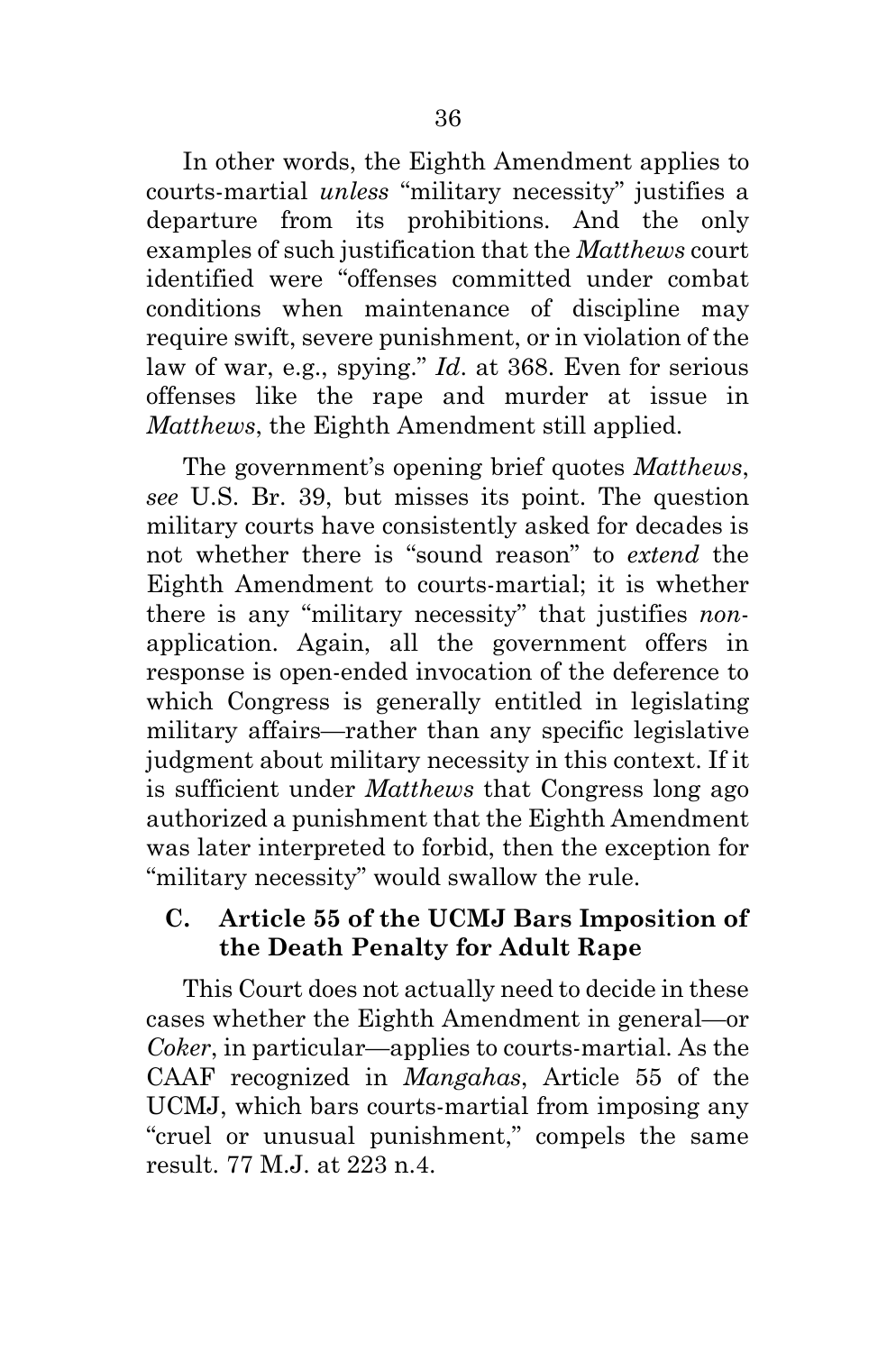Shortly after the UCMJ was enacted, the CAAF's predecessor held that, through Article 55, "Congress intended to confer as much protection as that afforded by the Eighth Amendment." *Wappler*, 9 C.M.R. at 26.[14](#page-52-0) Ever since *Wappler*, both the Court of Military Appeals and the CAAF have consistently understood Article 55 to mean what it says—and to incorporate this Court's Eighth Amendment jurisprudence into courts-martial. *E.g.*, *United States* v. *Avila*, 53 M.J. 99, 101 (C.A.A.F. 2000); *see United States* v. *Martinez*, 19 M.J. 744, 748 (C.M.R. 1984) (absent an argument for greater protection under Article 55, "resolution of an [E]ighth [A]mendment issue will perforce resolve the alleged violation of Article 55"). Even if *Coker* does not apply to courts-martial of its own force, Article 55 thus forecloses a court-martial from imposing the death penalty for the crime of adult rape.

In nevertheless suggesting that Article 55 "has no bearing on the ultimate question here." U.S. Br. 39, the government drains Article 55 of any meaning, since *any* punishment authorized by the UCMJ would

<span id="page-52-0"></span><sup>14.</sup> The origins of the "cruel or unusual punishment" language reinforce the conclusion that Article 55 incorporates the Eighth Amendment. Into the twentieth century, the only bar on specific punishment in the Articles of War was Article 41, which provided that "[p]unishment by flogging, or by branding, marking, or tattooing the body, is prohibited." Act of Aug. 29, 1916, ch. 418, § 3, 39 Stat. 619, 657. As part of a broader effort after the First World War to improve procedural protections in courts-martial, Congress in 1920 revised Article 41 to ban "[c]ruel and unusual punishments of every kind." Act of June 4, 1920, 41 Stat. at 795. As the Judge Advocate General of the Army testified before Congress, that revision was intended to "enact[] the general language of the Constitution." *Establishment of Military Justice: Hearings Before the S. Subcomm. on Mil. Affairs*, 66th Cong. 1140 (1919) (statement of Maj. Gen. Enoch H. Crowder).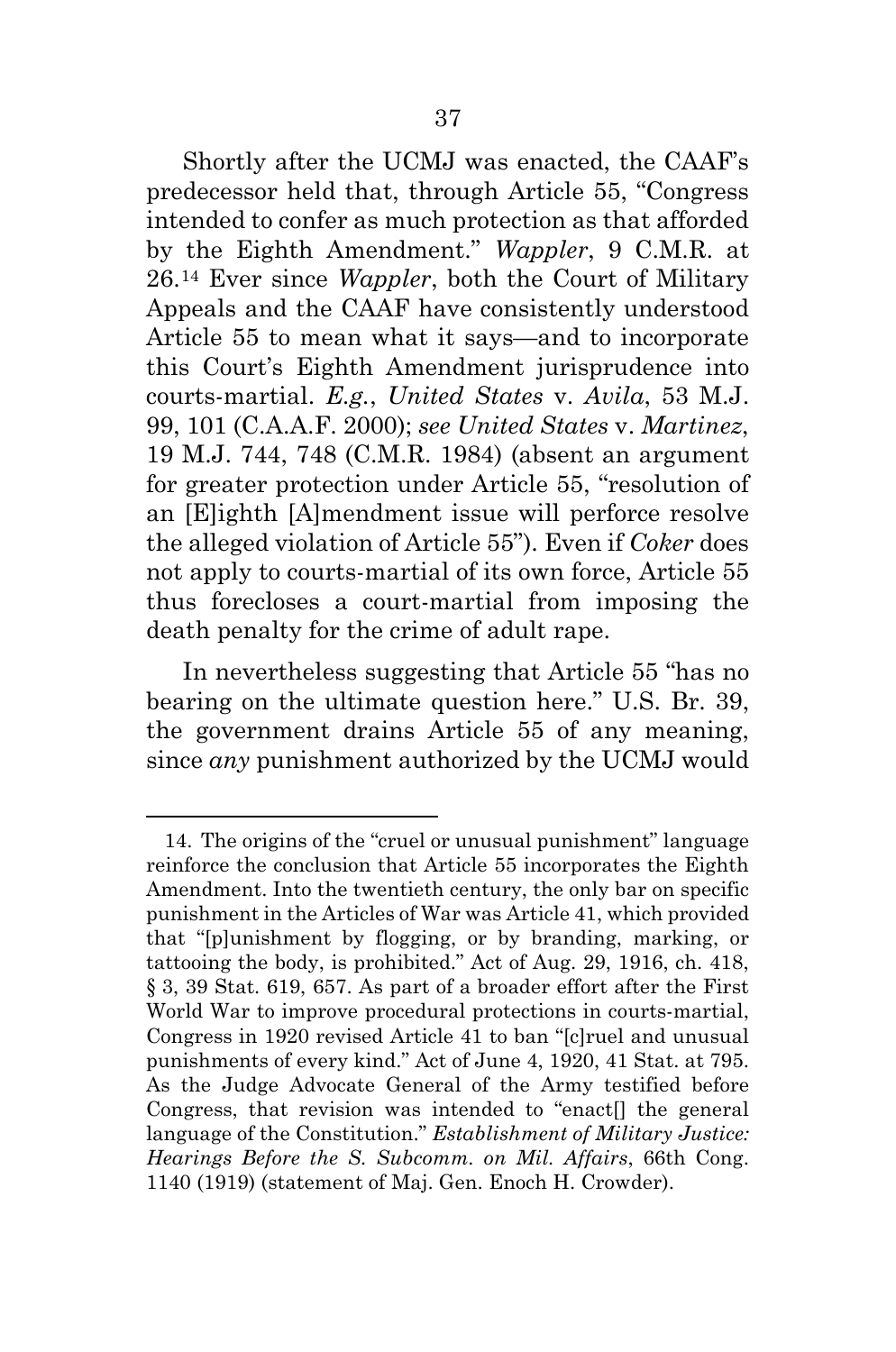not be "cruel or unusual" on the government's reading. Id. at 38 ("Article 55's bar on 'cruel or unusual punishment' . . . cannot reasonably be understood to implicitly invalidate Article 120's more specific authorization of the death penalty for military rape.").

Of course, at the time the UCMJ was enacted, this Court's decision in *Coker* was still 27 years away. There was therefore no inconsistency *then* between Article 55's ban on cruel or unusual punishment and Article 120(a)'s authorization of the death penalty for rape. Moreover, as noted above, Congress never specifically *re*-authorized the death penalty for rape after *Coker*; it amended Article 120 only once between 1950 and the time of Respondents' offenses—and that amendment is immaterial here. *See ante* at 10–11. Thus, even if Articles 55 and 120(a) ought to be read "if possible, to form a coherent whole—not to nullify one another," U.S. Br. 38, that reading is certainly "fairly possible" here.

The government's reading, in contrast, would turn seven decades of settled military case law on its head.[15](#page-53-0) It also fails to account for the rest of the UCMJ. After all, *all* punishments imposed by courtsmartial are authorized by the UCMJ—either expressly or through authority that is expressly delegated to the President. *See id*. §§ 815, 818–20; *see also id*. § 940. On the government's view, Article 55 would do no work at all, because the "cruel or unusual

<span id="page-53-0"></span><sup>15.</sup> As the government has argued in other cases, when Congress gave this Court appellate jurisdiction over the CAAF in 1983, that grant "was 'not intend[ed] to displace [the CAAF] as the primary interpreter of military law.'" Brief for the United States in Opposition at 16, *Sullivan* v. *United States*, 137 S. Ct. 31 (2016) (mem.) (quoting S. REP. No. 98-53, at 10 (1983) (alterations in original)).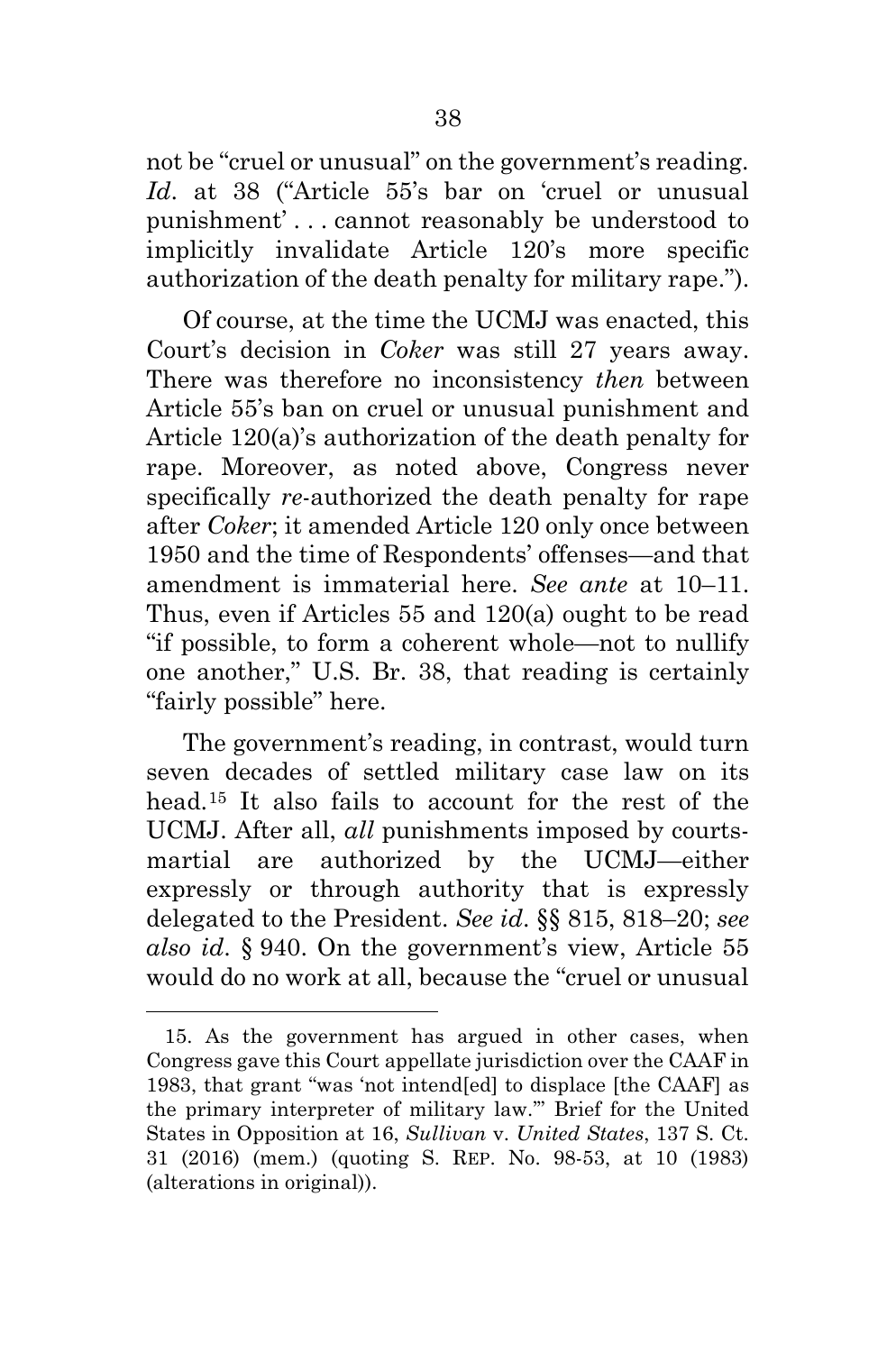punishment[s]" it forbids are all "authorized" by Congress. If Congress were, for instance, to expressly authorize flogging or death by dismemberment as punishments in courts-martial, such a statute would, under the government's logic, offend neither Article 55 nor the Eighth Amendment.

"Absent clear evidence that Congress intended this surplusage, [this] Court rejects an interpretation of the statute that would render an entire subparagraph meaningless." *Nat'l Ass'n of Mfrs.*, 138 S. Ct. at 632. That reasoning necessarily applies with even greater force to an interpretation that would render an entire *section* meaningless.

But if any doubt remained as to whether Article 55 incorporates *Coker*'s understanding that the death penalty is a "cruel and unusual punishment" for adult rape, another fundamental principle of statutory interpretation—constitutional avoidance—settles the matter. After all, "it is 'a well-established principle governing the prudent exercise of this Court's jurisdiction that normally the Court will not decide a constitutional question if there is some other ground upon which to dispose of the case.'" *Bond* v. *United States*, 572 U.S. 844, 855 (2012) (citation omitted); *see also Ashwander* v. *TVA*, 297 U.S. 288, 347 (1936) (Brandeis, J., concurring).

Reading Article 55 as the CAAF does (and did below) obviates the need for this Court to settle the unanswered question of whether the Eighth Amendment applies of its own force. Respondents certainly do not believe that a statute that bars courtsmartial from imposing "cruel or unusual punishment" is ambiguous as to whether it necessarily bars a punishment this Court has deemed foreclosed by the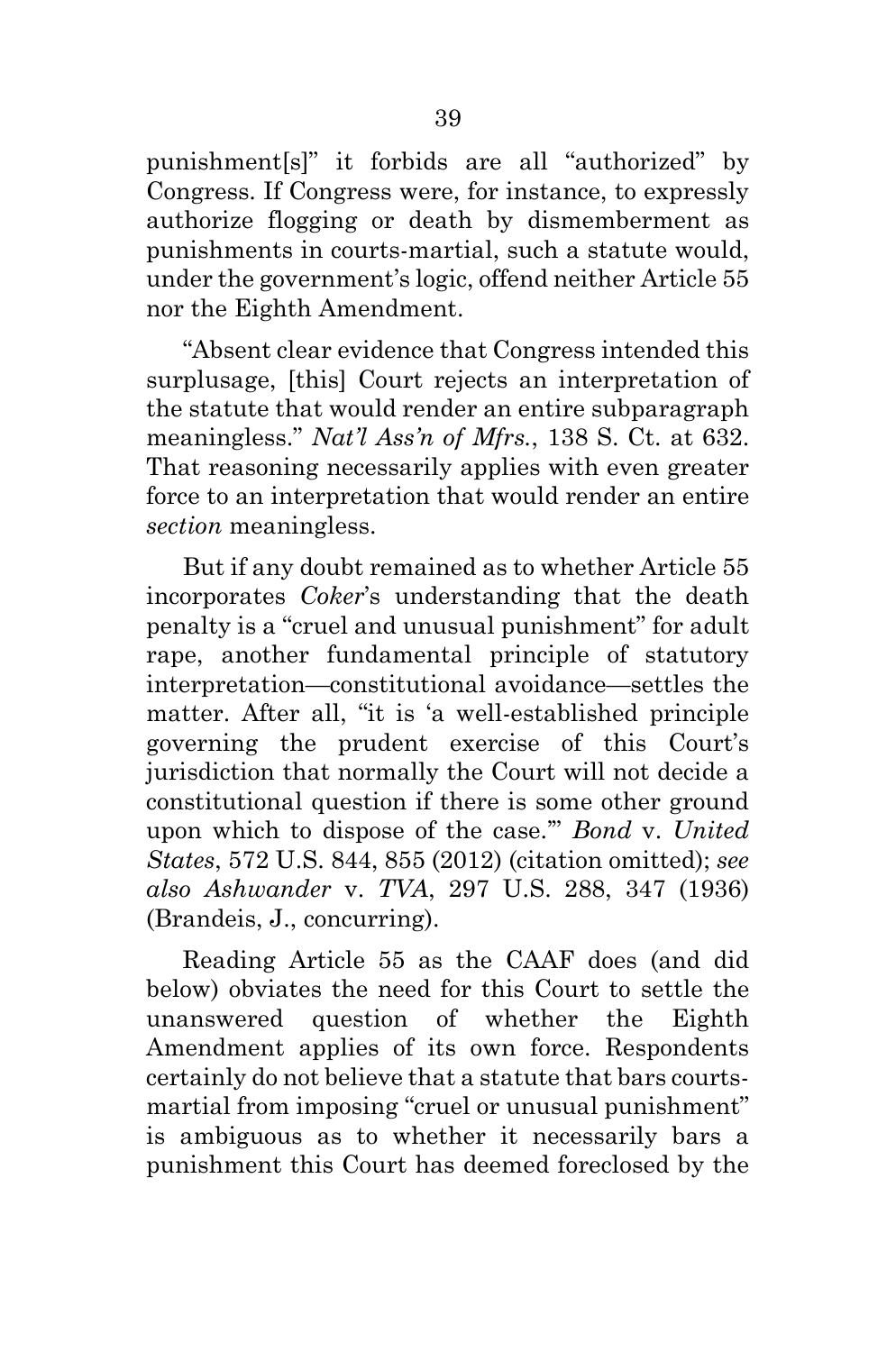Eighth Amendment's ban on "cruel and unusual punishments." But any ambiguity militates only in favor of the decisions below, not against them.

\* \* \*

Respondents' offenses were not "punishable by death" because the death penalty was categorically foreclosed as an available punishment for those offenses by the Eighth Amendment, Article 55, or both. As such, *Mangahas* was rightly decided, and the applicable statute of limitations for Respondents' offenses at the time of their commission was five years. That limitations period expired for Respondent Daniels in 2003; for Respondent Collins in 2005; and for Respondent Briggs in 2010—before any of the charges at issue in these cases were received.

# <span id="page-55-0"></span>**II. THE 2006 AMENDMENT TO ARTICLE 43(a) DOES NOT APPLY RETROACTIVELY TO RESPONDENT BRIGGS**

As Part I establishes, the CAAF correctly held in *Mangahas* that, from 1986 to 2006, adult rape carried a five-year statute of limitations under Article 43 of the UCMJ. In 2006, however, Congress amended Article 43(a) to add rape to the list of enumerated offenses that have no statute of limitations. FY2006 NDAA § 553(a), 119 Stat. at 3264.

The remaining question here is whether the 2006 amendment applies *retroactively* to Respondents. That question is easily answered as to Respondents Collins and Daniels. In both of their cases, the fiveyear statute of limitations had expired *before* the 2006 amendment was enacted, and the Ex Post Facto Clause bars Congress from retroactively extending an expired statute of limitations. *Stogner*, 539 U.S. 607. The government does not argue otherwise.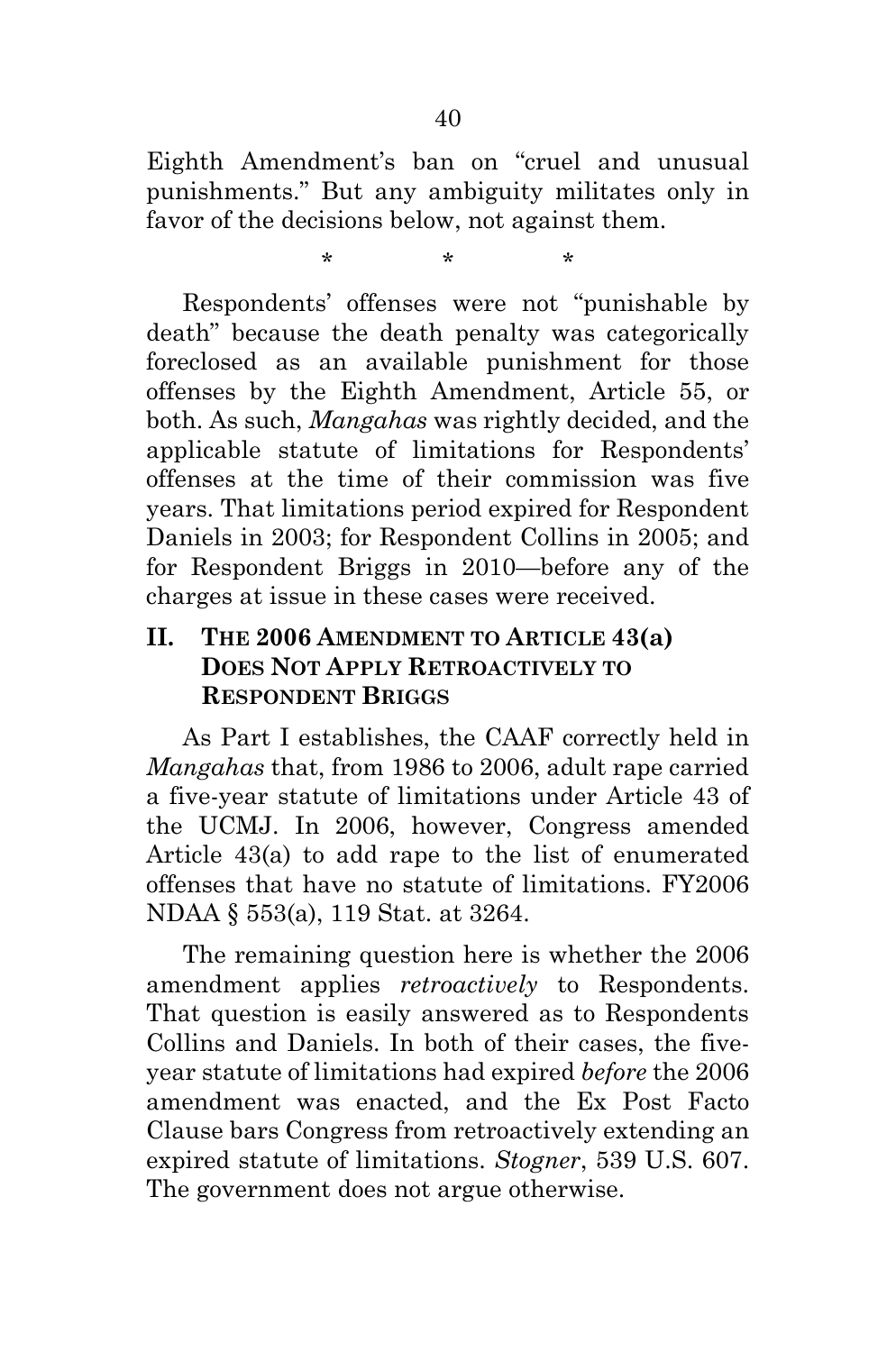But the government *does* argue that Respondent Briggs is differently situated, because the five-year statute of limitations had not yet run in his case when Congress enacted the 2006 amendment. Whether that statute retroactively eliminated the statute of limitations in his case is a question of statutory interpretation, not constitutional law. But in arguing that the 2006 amendment applies retroactively, the government again ignores the text and history of the relevant statute in favor of its own speculation about what Congress might have intended. As the CAAF correctly held in *Briggs*, the text and context of the 2006 amendment make clear that its changes to Article 43(a) are prospective only—so that, as with Respondents Collins and Daniels, Respondent Briggs's prosecution was also time-barred.

# <span id="page-56-0"></span>**A. Congress Did Not "Expressly Prescribe[]" that the 2006 Amendment to Article 43(a) Applies Retroactively**

When it comes to the temporal application of statutes, "prospectivity remains the appropriate default rule," and retroactive application remains the exception. *Landgraf*, 511 U.S. at 272; *see also INS* v. *St. Cyr*, 533 U.S. 289, 315 (2001) ("Retroactive statutes raise special concerns."). Congress, of course, can overcome the "presumption against retroactivity," *Landgraf*, 511 U.S. at 272, but only if it has "expressly prescribed the statute's proper reach," *id*. at 280, or if "normal rules of construction" unambiguously reveal the same intent. *Lindh*, 521 U.S. at 326. Absent such evidence, a statute will not apply to any conduct occurring before its enactment with respect to which it produces a "retroactive effect." *Fernandez-Vargas*, 548 U.S. at 37–38.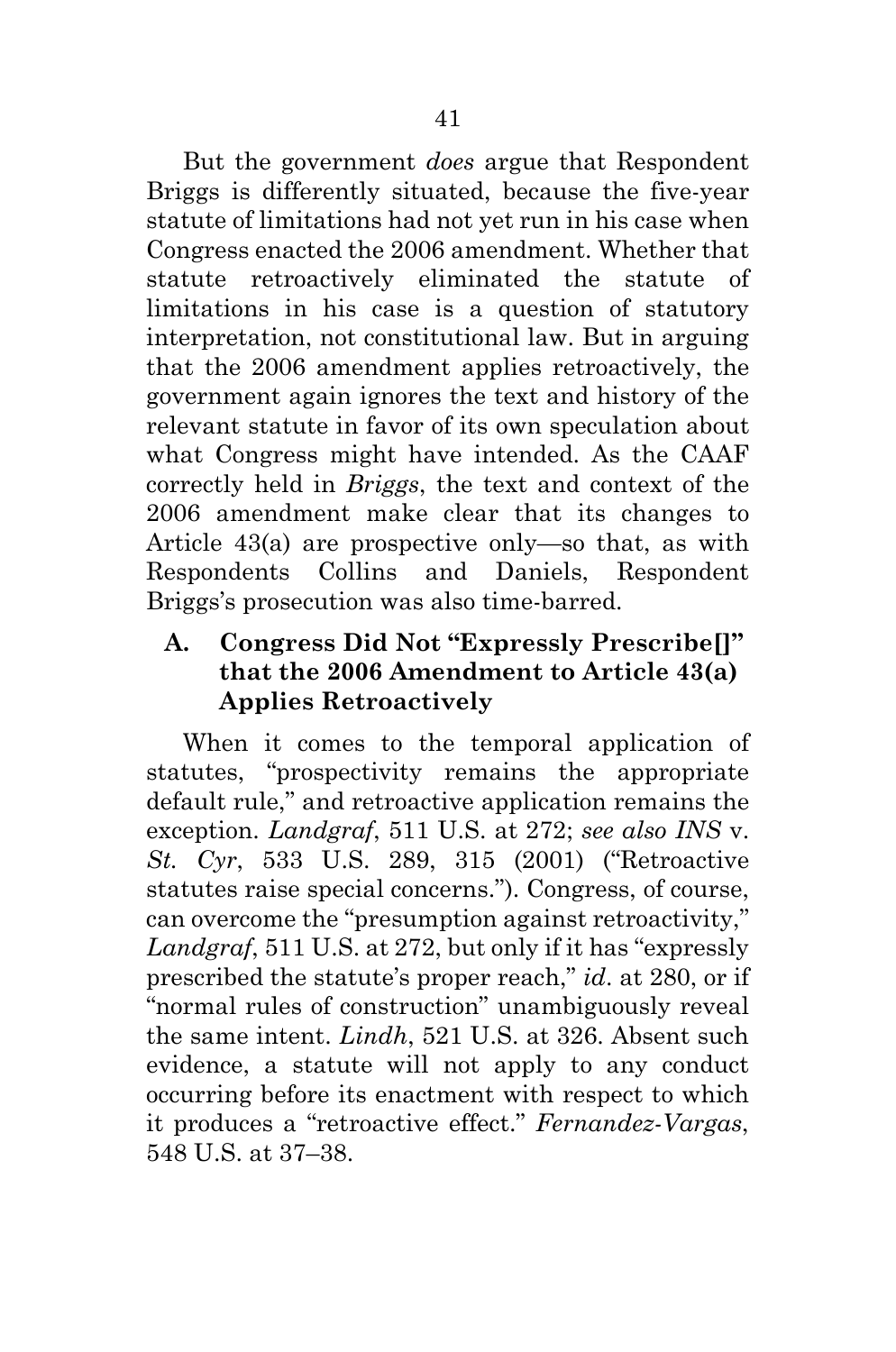Here, Congress did not "expressly prescribe[]" that the 2006 amendment was to reach backwards to offenses committed prior to the statute's effective date. The operative provision of the 2006 amendment provides, in its entirety, that Article 43(a) "is amended by striking 'or with any offense punishable by death' and inserting 'with murder or rape, or with any other offense punishable by death.'" FY2006 NDAA § 553(a), 119 Stat. at 3264.

As the CAAF explained below, this text is (obviously) silent as to whether it applies to offenses predating its enactment. *Briggs* Pet. App. 9a. As importantly, it does not even specify an effective date. *See Johnson* v. *United States*, 529 U.S. 694, 702 (2000) ("[W]hen a statute has no effective date, absent a clear direction by Congress to the contrary, it takes effect on the date of its enactment.").

Mindful of both the presumption in favor of repose and the presumption against retroactivity, Congress uses unambiguous language when it intends to apply amendments to criminal limitations provisions to prior cases—including with respect to Article 43 itself. *See, e.g.*, Military Justice Act of 2016, Pub. L. No. 114- 328, § 5225(f), 130 Stat. 2000, 2910 ("The amendments made [to Article 43(b)] shall apply to the prosecution of any offense committed before, on, or after the date of the enactment of this subsection if the applicable limitation period has not yet expired."); Crime Control Act of 1990, Pub L. No. 101-647, § 2505(b), 104 Stat. 4789, 4861 ("The amendments . . . shall apply to any offense committed before the date of the enactment of this section, if the statute of limitations applicable to that offense had not run as of such date.").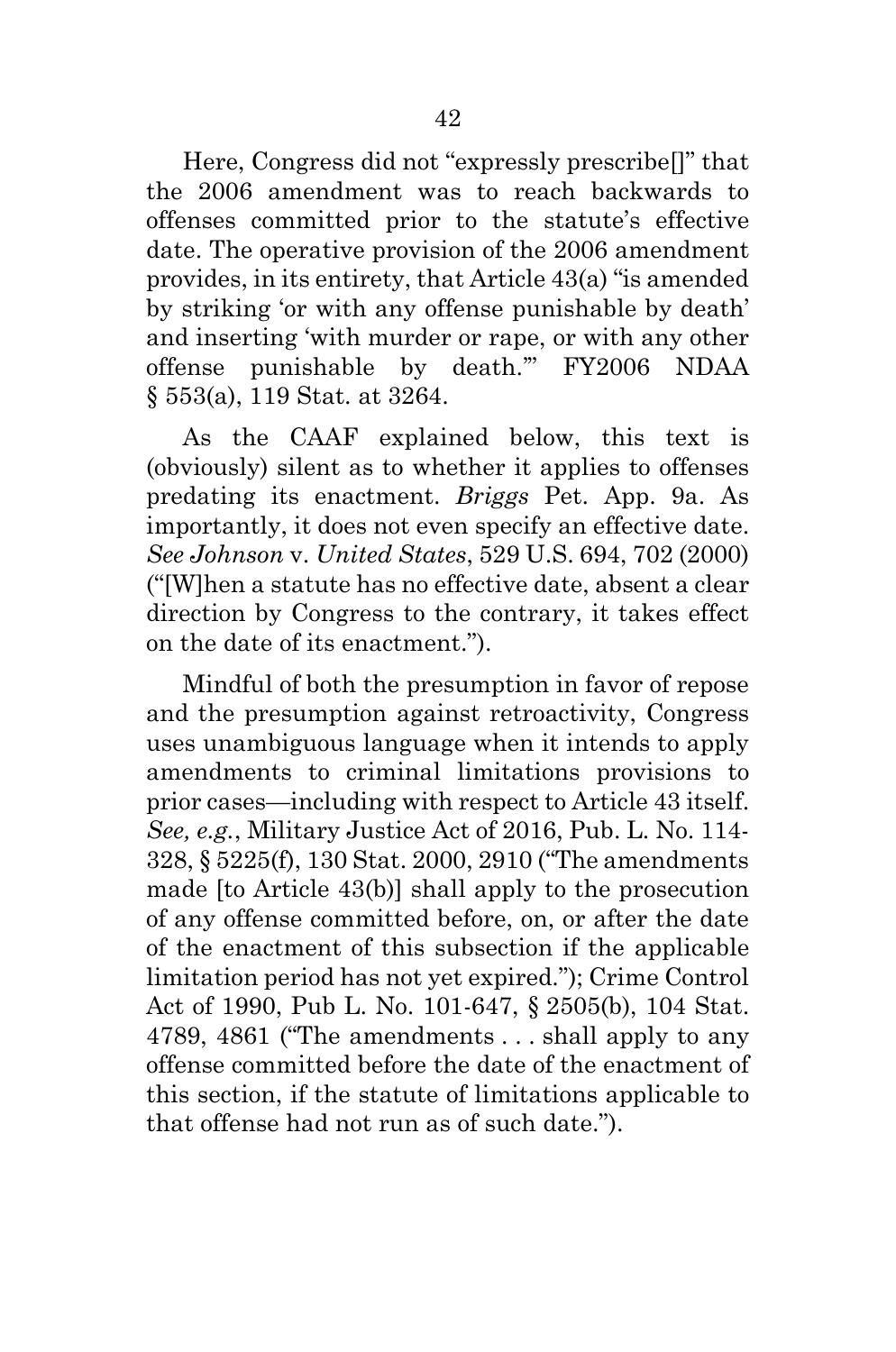Even in the FY2006 NDAA (the statute that the government argues applies Article 43(a) retroactively to Respondent Briggs), Congress expressly provided that numerous *other* provisions would apply retroactively. *E.g.*, FY2006 NDAA §§ 514(d), 516(d), 609(c), 664(c), 715(b), 743(b), 921(b), 119 Stat. at 3233, 3237, 3290, 3316, 3345, 3360, 3411 (codified as amended in scattered sections of 10 and 50 U.S.C.); *see Vartelas* v. *Holder*, 566 U.S. 257, 266–67 (2012) (contrasting a provision that was silent as to its temporal reach with other provisions of the same statute that were expressly retroactive). Congress's silence as to the retroactive applicability of Article 43, then, is conclusive: as the CAAF held below, the 2006 amendment did not "expressly prescribe[]" retroactive application. *Briggs* Pet. App. 9a–10a.

# <span id="page-58-0"></span>**B. "Normal Rules of Construction" Reinforce that the 2006 Amendment to Article 43(a) is Only Prospective**

In its opening brief, the government does not argue that the 2006 amendment "expressly prescribe[d]" retroactive application. Instead, it purports to resort to "normal rules of construction" to divine unambiguous indication of legislative intent to apply the statute retroactively. Relying once more on snippets of legislative history, the government's claim is that the 2006 amendment was meant to "codify" the CAAF's decision in *Willenbring* (which had held that rape had no statute of limitations because it was "punishable by death"). *See* U.S. Br. 43; *see also id*. at 42 (quoting H.R. REP. No. 109-360, at 703 (2005)).

There is no dispute that one of the goals of the 2006 amendment was to eliminate a statute of limitations for rape *going forward*. But the government's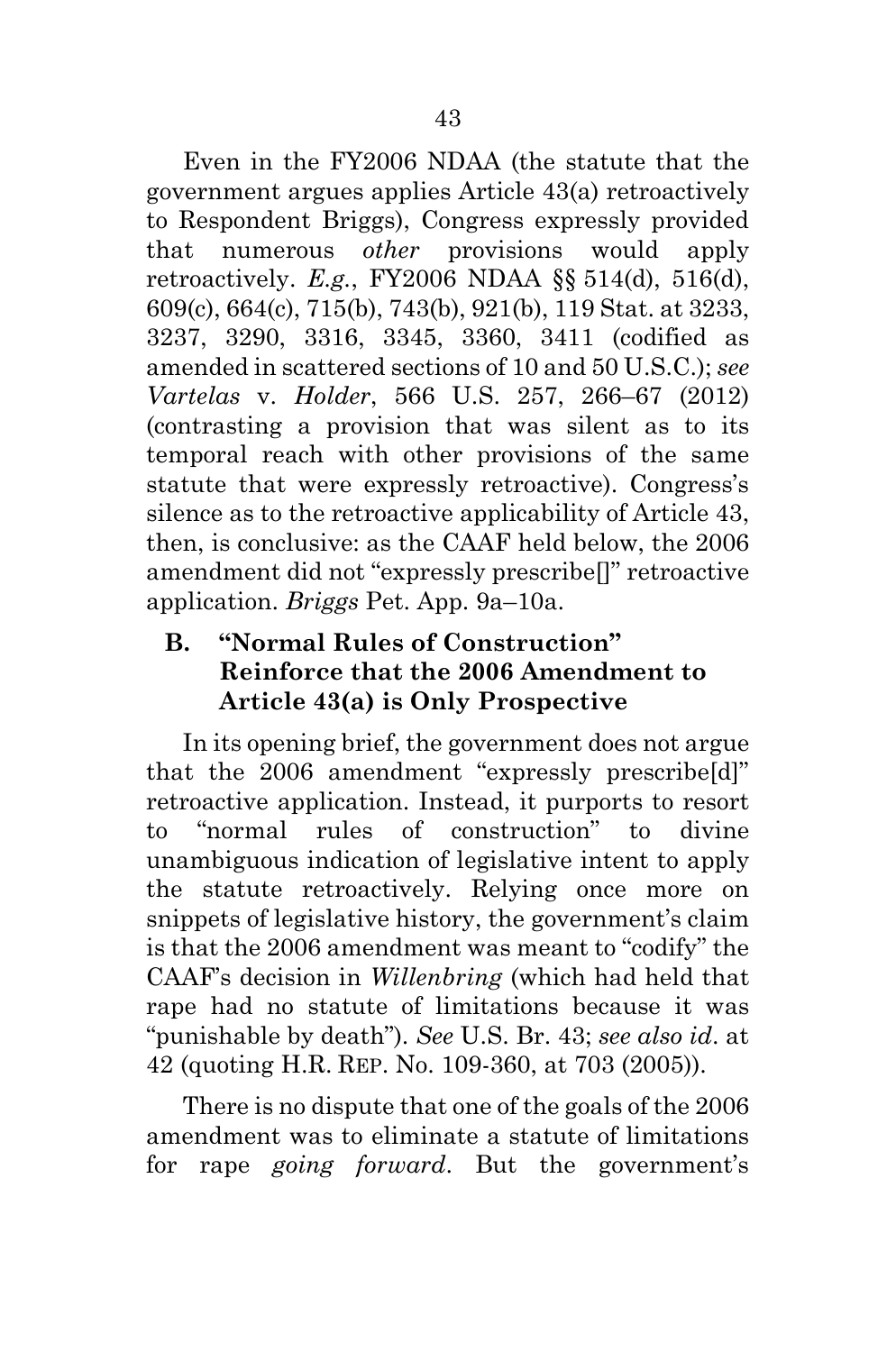argument that Congress also intended to apply that amendment to *prior* cases rests entirely on its claim that, "as to rape, Congress believed that it was simply preserving preexisting law." *Id*. at 43. Maybe so, but as Judge Maggs correctly concluded in *Briggs*, "that belief alone would not imply that Congress intended for the amendment to apply retroactively. In such circumstances, Congress would have had no reason to consider the issue of retroactivity. And if Congress did not actually decide to make the statute apply retroactively, then the presumption of nonretroactivity should control." *Briggs* Pet. App. 12a.

As the CAAF explained below, this reading of the 2006 amendment is underscored by how Congress treated the *other* offense for which the 2006 amendment eliminated a statute of limitations—what the CAAF calls "unpremeditated" murder under Articles 118(2) and 118(3) of the UCMJ, 10 U.S.C. § 918(2)–(3), which are not capital offenses. *See ante*  at 9 n.4. On any reading of Article 43(a), then, unpremeditated murder was *not* "punishable by death" prior to the 2006 amendment—and was instead subject to a five-year statute of limitations.

The parties therefore agree that, at least with respect to unpremeditated murder, Congress knew that the 2006 amendment was changing the status quo. Even then, it chose to *not* apply that change to prior offenses. There is thus no need to speculate as to what Congress would have intended had it known *Willenbring* would later be overruled; even with respect to a class of serious offenses for which it knew it was eliminating a statute of limitations, the 2006 amendment applied only prospectively. *See Briggs* Pet. App. 10a ("No version of this bill as it worked its way through the House and Senate contained any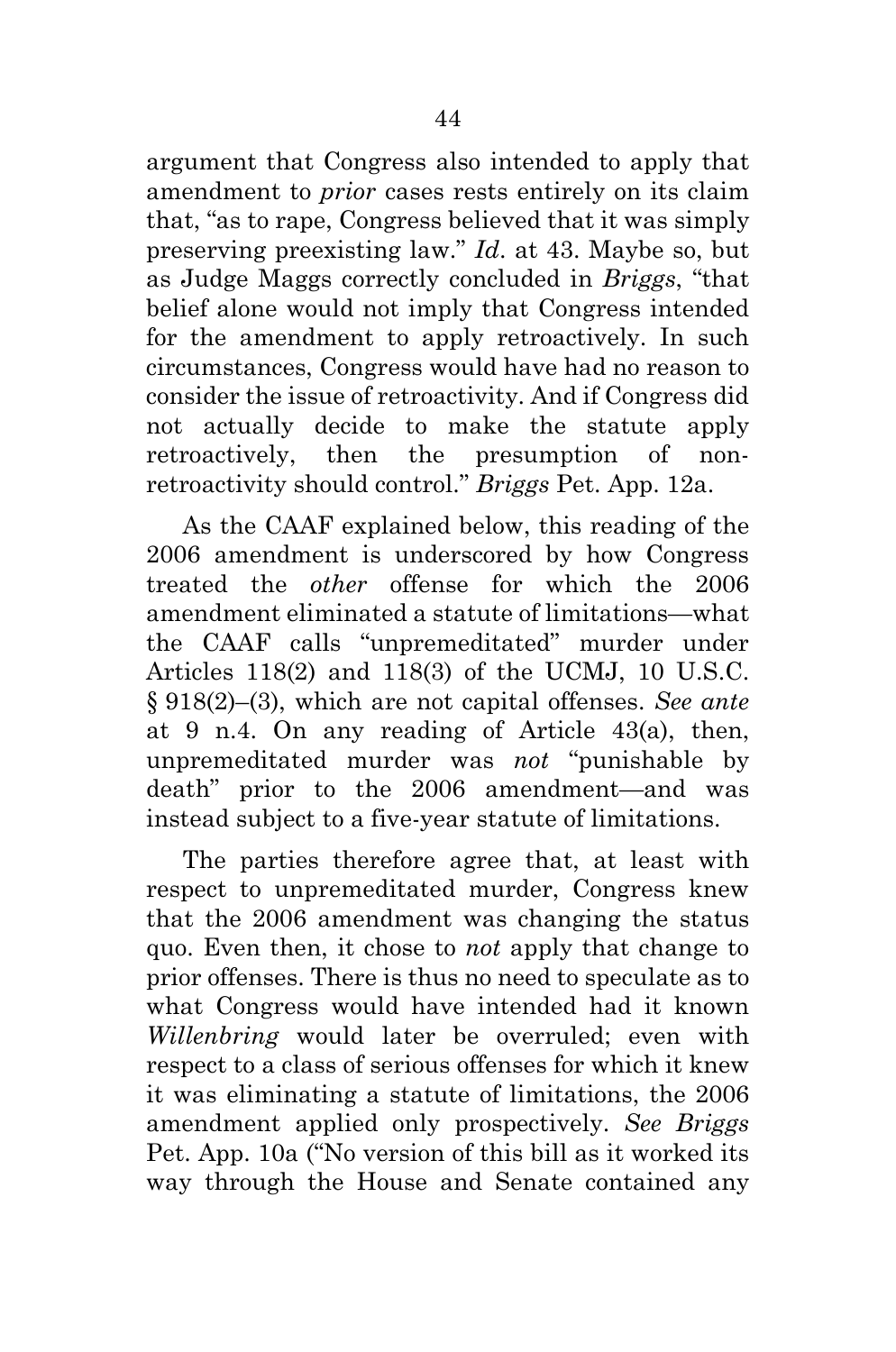provision indicating that the amendment would apply retroactively. The discussions of the amendment in the House Report and the Conference Report also say nothing about retroactivity."). Nor is there any indication that Congress meant for the 2006 amendment to treat unpremeditated murder and rape differently.

"[C]ases where this Court has found truly 'retroactive' effect adequately authorized by statute have involved statutory language that was so clear that it could sustain only one interpretation." *Lindh*, 521 U.S. at 328 n.4. But if the 2006 amendment sustains only one interpretation as to Congress's intent, it is that it does *not* apply retroactively. And if it is ambiguous, not only does it fail to overcome the presumption against retroactivity, but it also fails to overcome the presumption in favor of repose. *See ante*  at 24–25; *see also Briggs* Pet. App. 8a–9a.

## <span id="page-60-0"></span>**C. Application of the 2006 Amendment to Respondent Briggs Would Produce an Impermissible "Retroactive Effect"**

Ultimately, the government's principal argument that the 2006 amendment applies to Respondent Briggs is that it does not produce a "retroactive effect" in his case because "the [future] application of a lifetime statute of limitations in the 2006 NDAA should not have surprised Briggs; it was instead exactly what he would have expected" under *Willenbring*. U.S. Br. 41.

The problem with this analysis is that it asks—and answers—the wrong question. "The general rule . . . is that an appellate court must apply the law in effect at the time it renders its decision." *Thorpe* v. *Housing Auth. of Durham*, 393 U.S. 268, 281 (1969); *see also*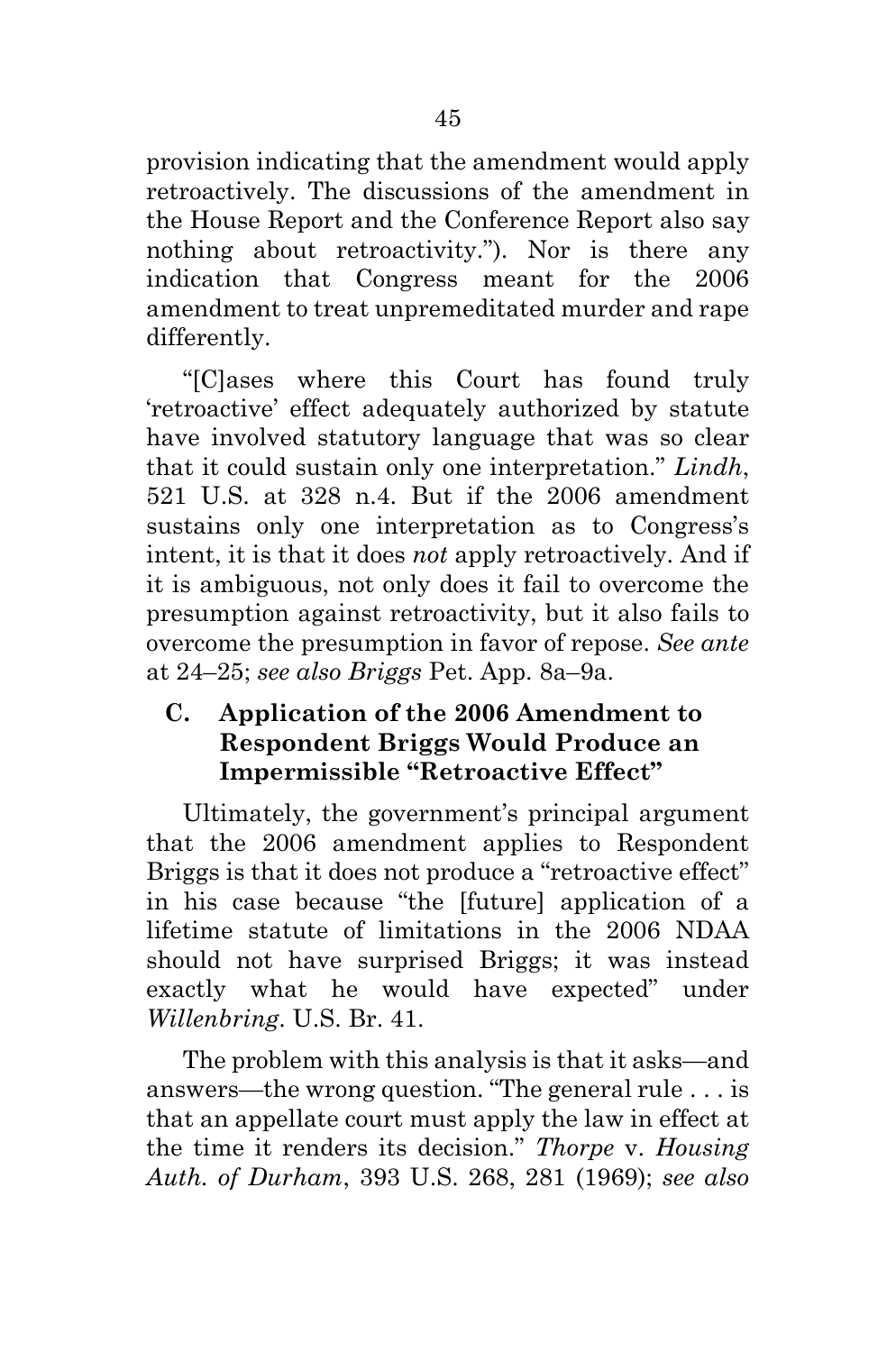*United States* v. *Schooner Peggy*, 5 U.S. (1 Cranch) 103, 110 (1801); *cf. Griffith* v. *Kentucky*, 479 U.S. 314 (1987) (in criminal cases, courts apply new law so long as the direct appeal is pending).

Applying the 2006 amendment to Respondent Briggs therefore requires applying it to him in a context in which the statute of limitations in his case, as Part I demonstrates, would *otherwise* have been five years. Such an application would not produce a retroactive effect if his prosecution had been initiated before the five-year statute of limitations had run. But it wasn't; charges were not received until 2014, nine years after the offense for which he was convicted. The difference between applying the 2006 amendment retroactively and not in Briggs's case is the difference between whether or not he could be prosecuted at all. *See Fernandez-Vargas*, 548 U.S. at 37 (retroactive effect analysis focuses on the impact of "applying the statute to the person objecting").

Clearly, such a result "would have a retroactive consequence in the disfavored sense of 'affecting substantive rights, liabilities, or duties [on the basis of] conduct arising before [its] enactment.'" *Fernandez-Vargas*, 548 U.S. at 37 (quoting *Landgraf*, 511 U.S. at 278) (alterations in original); *see Briggs* Pet. App. 12a; *see also Vartelas*, 566 U.S. at 272 ("That new disability rested not on any continuing criminal activity, but on a single crime committed years before [the statute's] enactment."). Because the 2006 amendment produces a retroactive effect as applied to Respondent Briggs, and because there is no indication that Congress intended such a result, it cannot—and does not—apply retroactively to his case. His courtmartial was also time-barred by Article 43(b) of the UCMJ.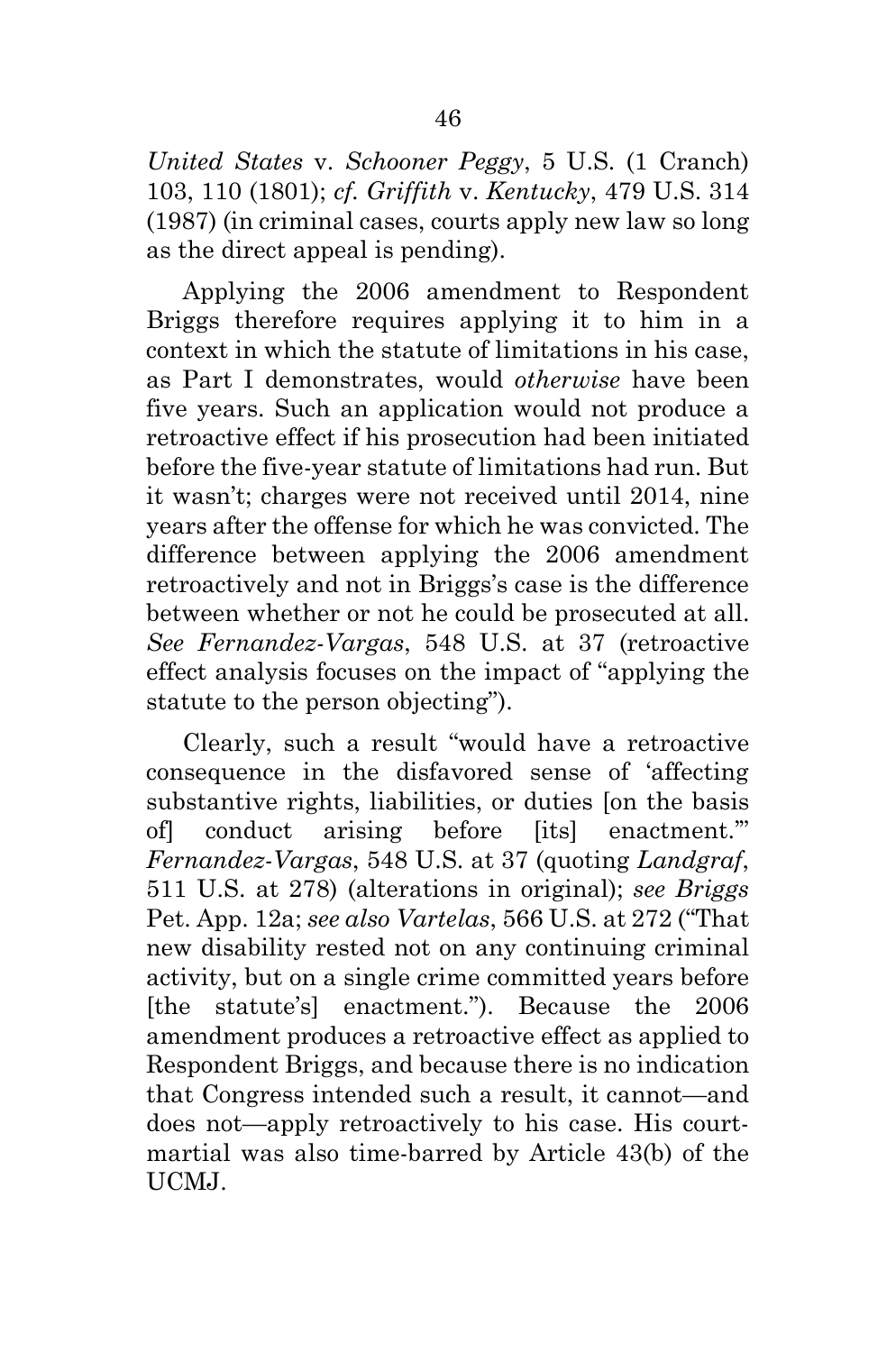The plain text of Article 43(a) at the time of Respondents' offenses, Article 55, and the 2006 amendment settle these cases. The history of those provisions, along with time-honored principles of statutory interpretation, only reinforce their ordinary meaning. And insofar as they are relevant, even the scraps of legislative history on which the government purports to rely do not actually cut against the CAAF's unanimous analyses in *Mangahas* and *Briggs* and its summary dispositions in *Collins* and *Daniels*. Respondents previously suggested that these were weak cases for certiorari. They haven't gotten any stronger on the merits.